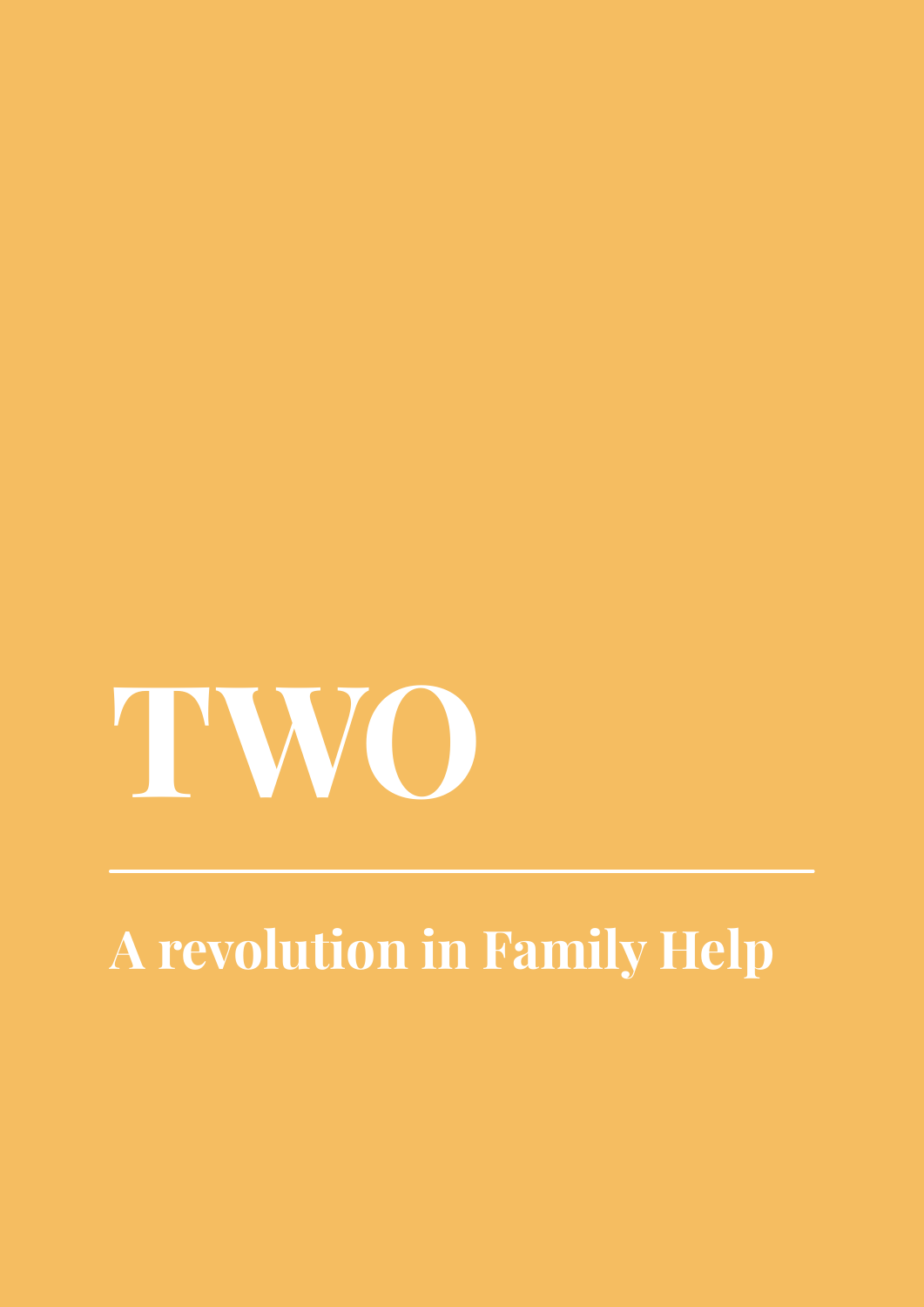# **Introduction**

*"My mum was a young mum, so I feel like maybe, if someone tried to support her,*  44. *instead of just taking her kids off her, it could have been different."* 

*- Care experienced young person*

There needs to be a fundamental shift in the way children's social care responds to families who need help. Away from overlapping professionals in a fragmented and complicated process of assessing, referring and monitoring families, towards a simplified service that is more responsive, respectful, and effective in helping families. A shift from remote services to ones which build deep relationships with families and the communities they live in. Achieving this shift is central to improving the lives of children and families, identifying risks early and preventing problems needlessly escalating for families until less dignified and more costly intervention is required later.

When we channel our efforts and resources into getting alongside families and providing help, it helps children. More help for families means more children staying safely at home, doing better at school, being physically and emotionally healthy, and ultimately achieving their potential.16 Our failure to invest in this is one of the greatest public service weaknesses and the costs of this are now better understood.

In the review's Case for Change, we set out the problems facing families who need help and support. Spending on help has reduced significantly in recent years, and the system has become overwhelmingly focused on crisis management and more costly late stage intervention. The current assessment heavy model of children's social care can create more pressure and stress within a family, which exacerbates the very issues that require addressing. The support that exists often lacks evidence and is not tailored to families' needs, whether this is domestic abuse or material deprivation. The underpinning evidence that supports this problem analysis is set out in the "A Revolution in Family Help" recommendation annex.

A central recommendation of this review is to bring together the work currently undertaken at targeted early help<sup>17</sup> and the work undertaken at section 17, to form a new single offer of Family Help. This will reclaim the original intention of the Children Act 1989 and provide children and families the support they need, keeping more families together and helping children to thrive. We have developed a definition of Family Help, which we have consulted upon over the course of the review.<sup>18</sup>

<sup>18</sup> An original definition was published in the Case for Change, and we published a summary of feedback we received following publication of the document, available here: https://childrenssocialcare.independent-review.uk/wp-content/uploads/2021/10/ Case-for-Change-Feedback-Publication-18.10.pdf. Since then, we have engaged widely to refine this definition and also sought to make it shorter, more precise and to reflect the final recommendation. (The independent review of children's social care. 2021b)



<sup>16</sup> Evidence for the improved outcomes that Family Help can achieve are referenced later in this chapter.

<sup>17</sup> Throughout this chapter, we refer to "targeted early help". This is because early help is a broad term, with some work spanning into universal services at much lower levels of need. Whilst there is not one common definition for the term "targeted early help", in literature and across local threshold documents, the provision of "early help" tends to be split into two categories: early help which is led by a single agency and is usually delivered within universal services at lower levels of need; and multiagency early help which is more intensive to serve children and families with multiple and complex needs. For example, in their rapid review of early help, the National Children's Bureau refers to the need to understand the distinction between early help which uses more universal provision, operating on a public health model, and targeted early help which manages complex needs through casework (Edwards et al., 2021). In using "targeted early help", we are referring to this latter category of work with children and families. In the absence of standard nationally collected data at early help, we use ADCS's estimate of the number of cases open to early help as our best available proxy measure (ADCS 2021a). Based on this, we estimate there are roughly 200,000 children who are in receipt of targeted early help.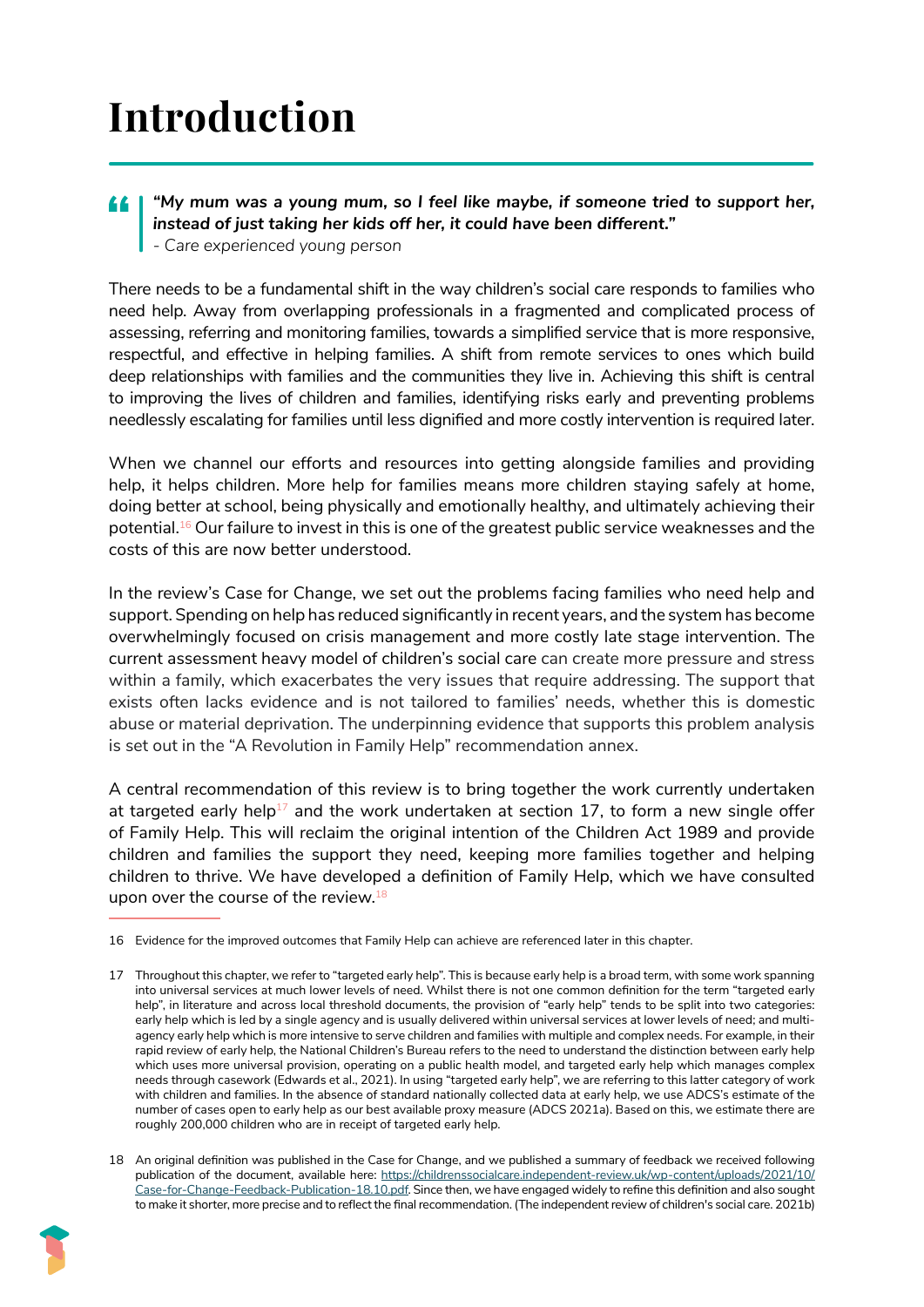# **A definition of Family Help**

"Family Help" is the support that aims to improve children's lives through supporting the family unit and strengthening family relationships, to enable children to thrive and keep families together, helping them to provide the safe, nurturing environments that children need. Realising the rights of families is often the surest way to securing children's own rights, which include the right to a family life.

Family Help should be built in partnership with the families and communities it serves. It should start from the mindset that all families may need help at times, and that this does not necessarily mean that there is a child protection issue, whilst also being equipped to recognise when children might be at risk of significant harm.

Family Help should be high quality and evidence led, whilst being grounded in the context of family life and flexible enough to meet children and families' needs. It should be delivered by skilled professionals from a range of disciplines who have the time and capability to build trusting and supportive relationships. It should build on families' strengths, drawing on the wider relationships that families have. It should also draw on the potential for support and advice from within local communities, including family hubs, schools and voluntary organisations.

Family Help should be available to any family facing significant challenges that could pose a threat to providing their child with a loving, stable, safe family life. This ranges from families who currently receive targeted early help to those who are on a child in need or child protection plan. This extends to (but is not limited to) teenagers, children with disabilities, young carers, parents who have had a child removed (including to support reunification), adopters and kinship carers.

Family Help should seek to understand and respond to the whole range of challenges that children and families face, and bring in and coordinate wider services and partners to support families and avoid them falling between services.

Support should be offered at the level a family needs in order for them to function well with the aim, where possible, of avoiding ongoing service involvement. It should build on a wider offer of support and early intervention in communities that is available to all families.

Families, professionals and others told us they liked this definition but wanted to know what it would look like in practice for them, and so we have also developed an example of how the Family Help model we are recommending could work based on a fictional local authority area.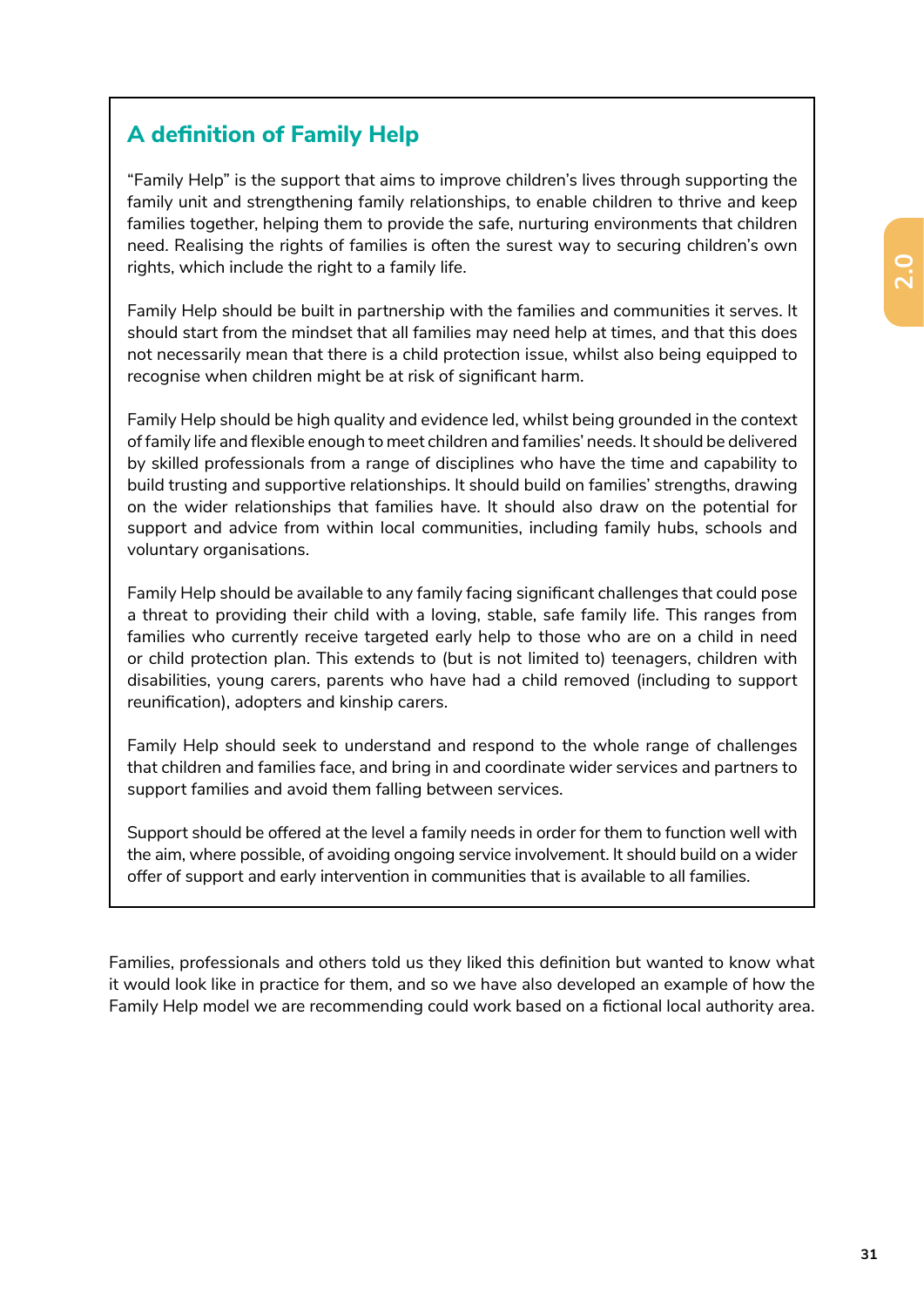# **Family Help**

## *What could it look and feel like on the ground?*

An urban local authority in the Midlands has an overall population size of 300,000. 90,000 are children, making up 30% of the population. In certain parts of the local authority<sup>19</sup> it is estimated that 45% of children are living in poverty.

Family Help is delivered by ten neighbourhood teams who each serve around 30,000 people, which means the teams know the schools, nurseries, neighbourhood police officers, GPs, health visitors, community groups, and others in their area well. The local authority decided the footprint in consultation with the community and their partners.

One of the neighbourhood teams is in a suburb at the edge of the city. From looking at their data and intelligence, they estimate that around 1,500 children are likely to be eligible for Family Help, roughly 680 families. Through talking to families and partners and looking at data, they identify the key problems facing families. These include high levels of domestic abuse and substance misuse within families, and anti-social behaviour and peer-on-peer violence amongst older children focused around a local parade of shops near the school.

The multidisciplinary Family Help Team is shaped to meet the needs of these families and children. The team is based out of universal services which are accessible across the community - including a family hub, two secondary schools, a primary school and a youth club.

Families in the area can be signposted or just turn up to any one of these places to talk about anything they are worried about. The team hosts outreach sessions, such as coffee mornings, to raise awareness of the service in the community, which helps to destigmatise accessing support. Families will either receive advice about wider services in the area which can help them if they do not need more intensive support, or have a conversation with the Family Help Team if they do. The service has gained a reputation for being genuinely helpful, and families who have been supported also recommend the service to others.

Families with more serious problems get a key worker, who gets to know them and sticks with them to navigate and coordinate the help on offer through the Family Help Team, community and commissioned services. This might be a family support worker, a youth worker, a social worker or another practitioner depending on who is best suited to help them. Social workers have oversight of all of the cases and do group and individual supervision with workers to help them think about the help families need or what to do if problems are getting worse. Social workers are trained in intensive interventions so they can do the work with families themselves, like Functional Family Therapy to work with young people involved in serious anti-social behaviour and/or substance misuse.

<sup>19</sup> This example is based on a fictional local authority area and is intended to illustrate what help might be available to families in implementing Family Help.

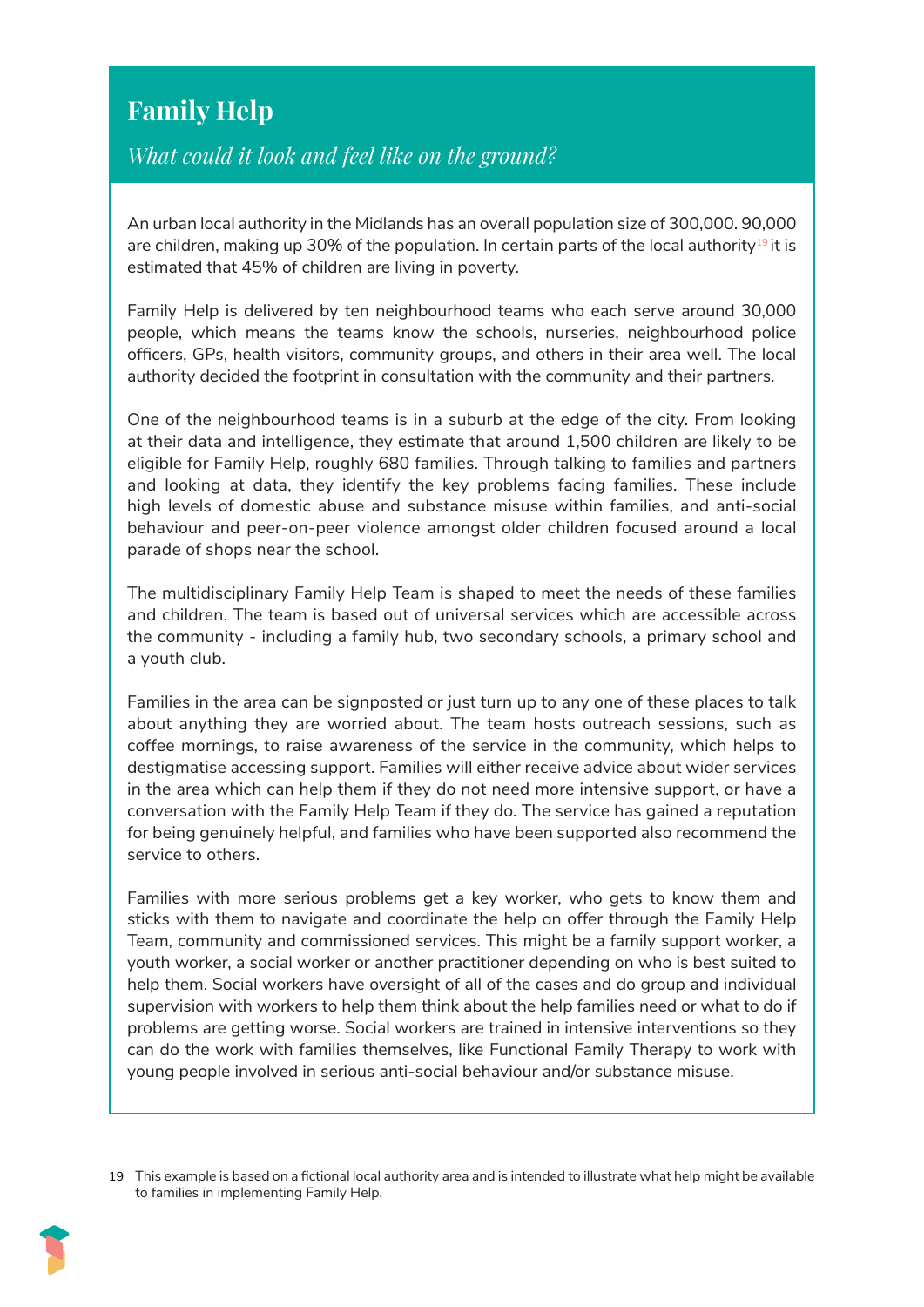There are a range of other specialists in the local Family Help Team who can provide help, including a domestic abuse practitioner who works with victims of abuse, and a probation officer who works with perpetrators of abuse to assess risk and help them to recognise and change their behaviour. A substance misuse practitioner helps parents to access local drug and alcohol programmes and monitor treatment. Benefit advisers help families to manage their finances, consolidate problem debt and claim benefits they're entitled to. Any key worker is also empowered to utilise a devolved budget to help a family and address material deprivation.

A youth worker, social worker and safer schools officer work across the local secondary schools, and have been working with a group of pupils to stop peer-on-peer abuse. There are specialist workers in disability who help parents get access to the support they need.

Family Help workers are trained to recognise where there is increased risk. In these situations an Expert Child Protection Practitioner will co-work with a Family Help worker and make key decisions. If child protection processes are in place they will continue this role alongside a social worker from the Family Help Service (see Chapter Three for more information about how this would work). Families are asked for their feedback on services and whether they were helpful, and the local authority uses this feedback to keep improving their service.

There are already places in the country where features of this work are happening (see our profiles on Camden, Wolverhampton and Hertfordshire as examples on page 51, page 52, and page 53). These places have the vision, leadership and resources to help families, however it is not the norm across the country. Bringing about a revolution in Family Help will require national government, local authorities, partner agencies and communities to drive and sustain a significant culture change. It will require investment, an amended statutory framework, national direction, a commitment to learning, workforce development and more. If we achieve this, the results will be significant for children and families.

*This chapter sets out the actions needed to achieve a revolution in Family Help:* 

- *• reclaim the original intention of section 17 of the Children Act 1989 as a broad flexible "Family Help" category.*
- *• a clearer national definition of eligibility for support and a nonstigmatising way for families to access help*
- *• multidisciplinary neighbourhood Family Help Teams based in community settings that families know and trust*
- *• national direction on the outcomes, objectives and the best evidenced approaches that Family Help should use*
- *• targeted funding, combined with improved accountability for local authorities and partners*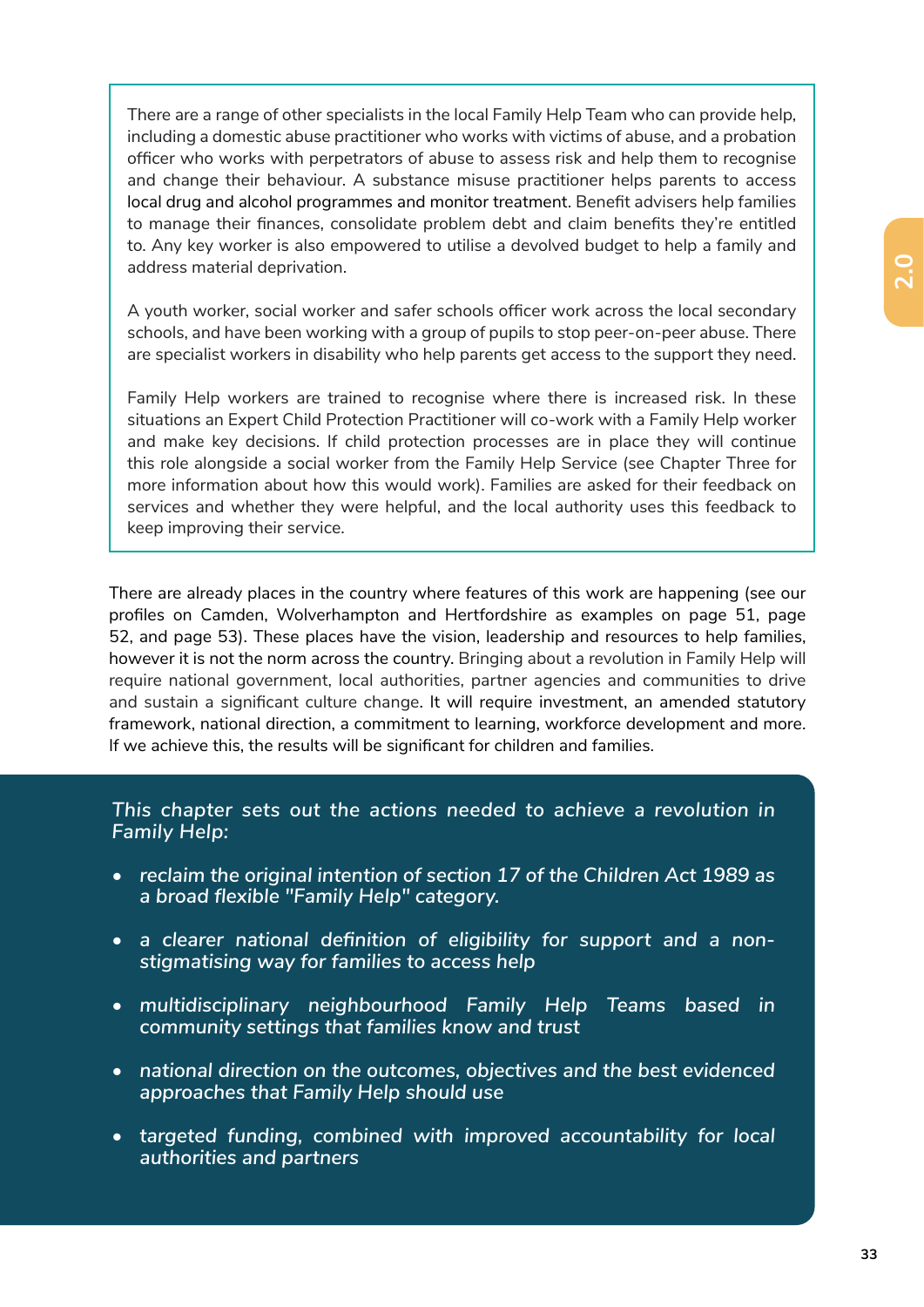# **2.1 Reclaim the original intention of section 17 as a broad, flexible "Family Help" category**

*"There's not enough emphasis on relationship building. If you're going to be a longerterm figure – remember social services can be there for anything from a couple of weeks to a couple of years – so the social worker you are assigned should be trying to build an active rapport with you so that there is a level of trust, there is a level of transparency because not every interaction is going to be positive but if you know who you're talking to there shouldn't be an issue." - Parent with experience of children's social care*

Section 17 of the Children Act 1989 was bold and reforming legislation which gave local authorities a general duty to "safeguard and promote the welfare" of children who are unlikely to reach or maintain "a reasonable standard of health or development" without support, and of children who are disabled.<sup>20</sup> Support is offered on a voluntary basis to families and the Act is explicit that, wherever possible, local authorities should "promote the upbringing of children by their families". This duty was designed to be flexible, enabling local authorities to determine both how they provide this help and who they determine to be in need of support.

A combination of inadequate resources, and a lack of clarity about the purpose of work, meant the original intention of section 17 to promote children's welfare, alongside safeguarding, was never realised (Cooper, 2021; Research in Practice, 2022). Over the years, this work has become increasingly inflexible and "safeguarding" (itself an imprecise term) has become the shorthand for "safeguard and promote the welfare of children".<sup>21</sup> Over time, early help has been introduced as an additional category, to intervene before children need support at section 17. As local resources have become more constrained, early help is doing more and more work with families that need a lot of help, with often only the highest levels of need where there are serious problems being managed under section 17, and less support available for families with lower levels of need.<sup>22</sup>

Throughout the review, we have heard lots of enthusiasm for work done at early help and calls to expand and formalise it. We agree there are many positive features of early help, particularly the focus on help over assessment; the flexible, non-stigmatising support provided; and the way it can make use of a wider multidisciplinary workforce and the community. However, we believe the use of targeted early help for work that previously would have been done by children's social care is a sticking plaster, covering up the cracks that have formed through our failure to achieve the original intentions of section 17 of the Children Act 1989. By adding an additional service

<sup>22</sup> See the "A Revolution in Family Help" recommendation annex for more detail about the introduction of early help and evidence about its increased use for work previously done at section 17.



<sup>20</sup> Children Act 1989 section 17 (1) reads: "It shall be the general duty of every local authority (in addition to the other duties imposed on them by this Part) - (a) to safeguard and promote the welfare of children within their area who are in need; and (b) so far as is consistent with that duty, to promote the upbringing of such children by their families, by providing a range and level of services appropriate to those children's needs." Section 17 (10) sets out: "For the purposes of this Part a child shall be taken to be in need if - (a) he is unlikely to achieve or maintain, or to have the opportunity of achieving or maintaining, a reasonable standard of health or development without the provision for him of services by a local authority under this Part; (b) his health or development is likely to be significantly impaired, or further impaired, without the provision for him of such services; or (c) he is disabled, and "family", in relation to such a child, includes any person who has parental responsibility for the child and any other person with whom he has been living."

<sup>21</sup> An example of this is "safeguarding partners" who have a statutory duty to "safeguard and promote the welfare of children". We specifically address this question about their function in Chapter Eight.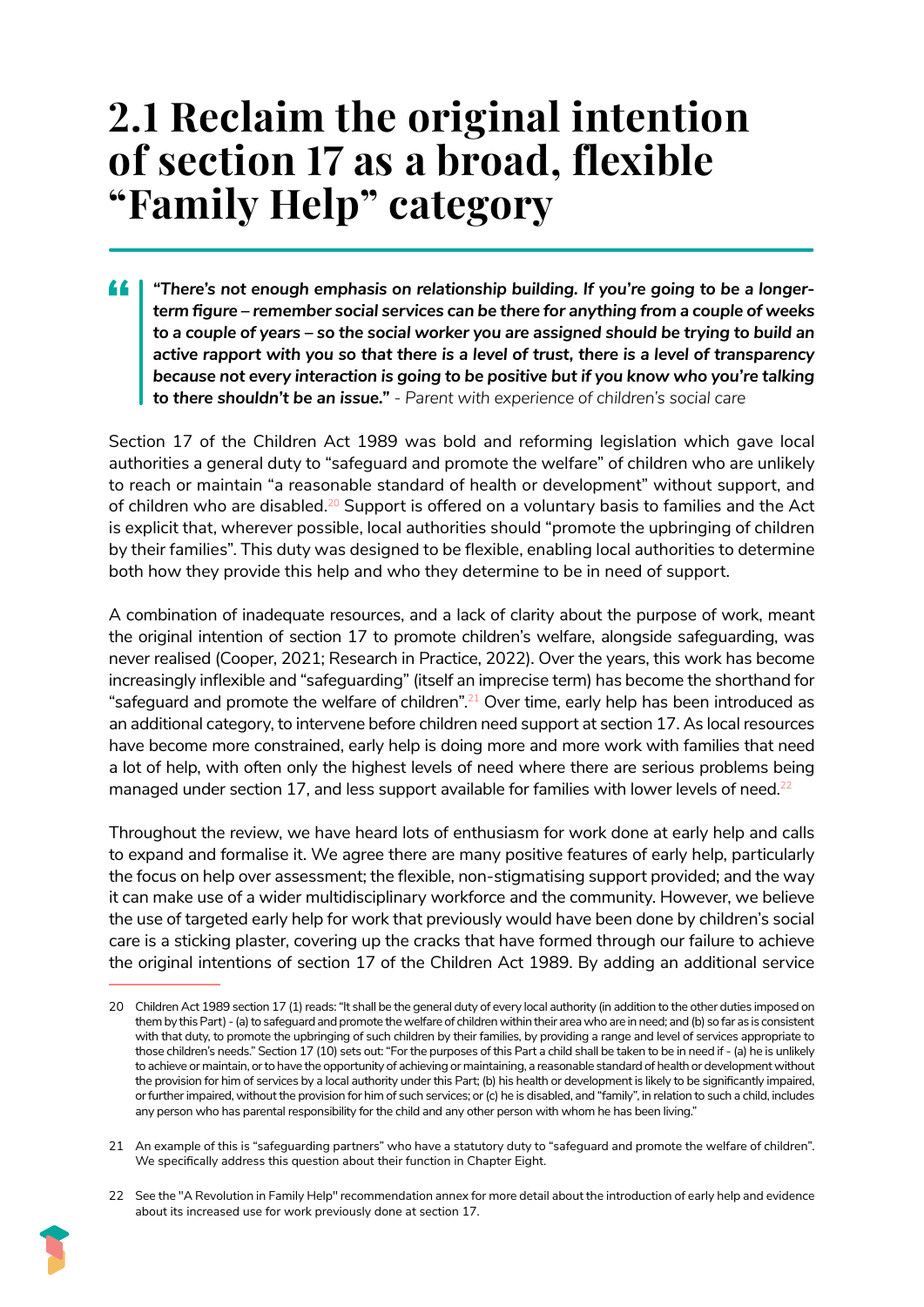category, we have added another jenga block to the tower, making the system more complicated to navigate and therefore less effective. This usually means delays and a handover point for families when they "step up to child in need" or "step down to early help", with yet another set of professionals undertaking further assessments of the difficulties parents themselves often understand all too well. Throughout the review, parents have told us repeatedly of the frustration of being passed between different services and social workers, and the difficulty of building new relationships (The independent review of children's social care, 2022b).

This separation means that resources are spent gatekeeping and assessing against thresholds which could be spent helping families. Local systems with the highest levels of demand spend even more time rationing resources as opposed to providing help (Hood et al, 2020). The Child Safeguarding Practice Review Panel has told us that transitions between plans, including from early help to child in need and vice versa, can be points of risk as a result of changes in level of support and oversight of what is happening to children, and they cite failure to deal with changing levels of risk as one of the key themes of serious incidents (Child Safeguarding Practice Review Panel, 2021b).

We must reset the system and build a new Family Help approach, combining work currently done at targeted early help and work done under child in need. This will take us back to the original intentions of section 17 of the Children Act 1989, and genuinely fulfil its intention of safeguarding and promoting the welfare of children within their families. Whilst the overall duty defined in section 17 is the right one, the work can most plainly be described as "Family Help", emphasising both the whole family nature of the work and its focus on meeting need through support. *Working Together* should be amended throughout to reflect this and the principles set out in this chapter.

How this single category of Family Help is set out should be based on minimising handovers and assessment for families, and maximising support. Local Family Help Teams should stick with families from the point at which it is decided they need an additional level of help, and other workers (for example, as we describe in the next chapter, Expert Child Protection Practitioners) should come alongside when needed, building on these existing relationships rather than breaking them at a handover point. Help should be dynamic and designed to meet children's and families' needs both at the lower end of need and as more intensive support is needed, including after proceedings to enable reunification.

We have estimated the cohort of children who would receive Family Help to be just over half a million children at any one time. This figure is based on children who are currently on child in need plans, child protection plans and open to targeted early help<sup>23</sup>, with a 5% increase (roughly 12,000 more families) to accommodate cohorts who might not currently be eligible for help (for example, parents who have had their children removed). However, as we set out in the next section, there should be flexibility in how this is applied.

**Recommendation:** *A new umbrella of "Family Help" should combine work currently done at targeted early help and section 17, ending handovers and bringing the flexible, non-stigmatising approach at early help to a wider group of families.* 

<sup>23</sup> This figure is based on ADCS's estimate of the number of cases open to early help (ADCS, 2021a). In the absence of standard nationally collected data at early help, this is our best available proxy measure for the number of children and families who are subject to "targeted early help" (see page 30 describing our use of this term) because the number is based on cases open to local authority early help provision only, and not cases that may be open to partner agencies (ADCS, 2021a). Whilst this data is not perfect, it is the best data available to the review.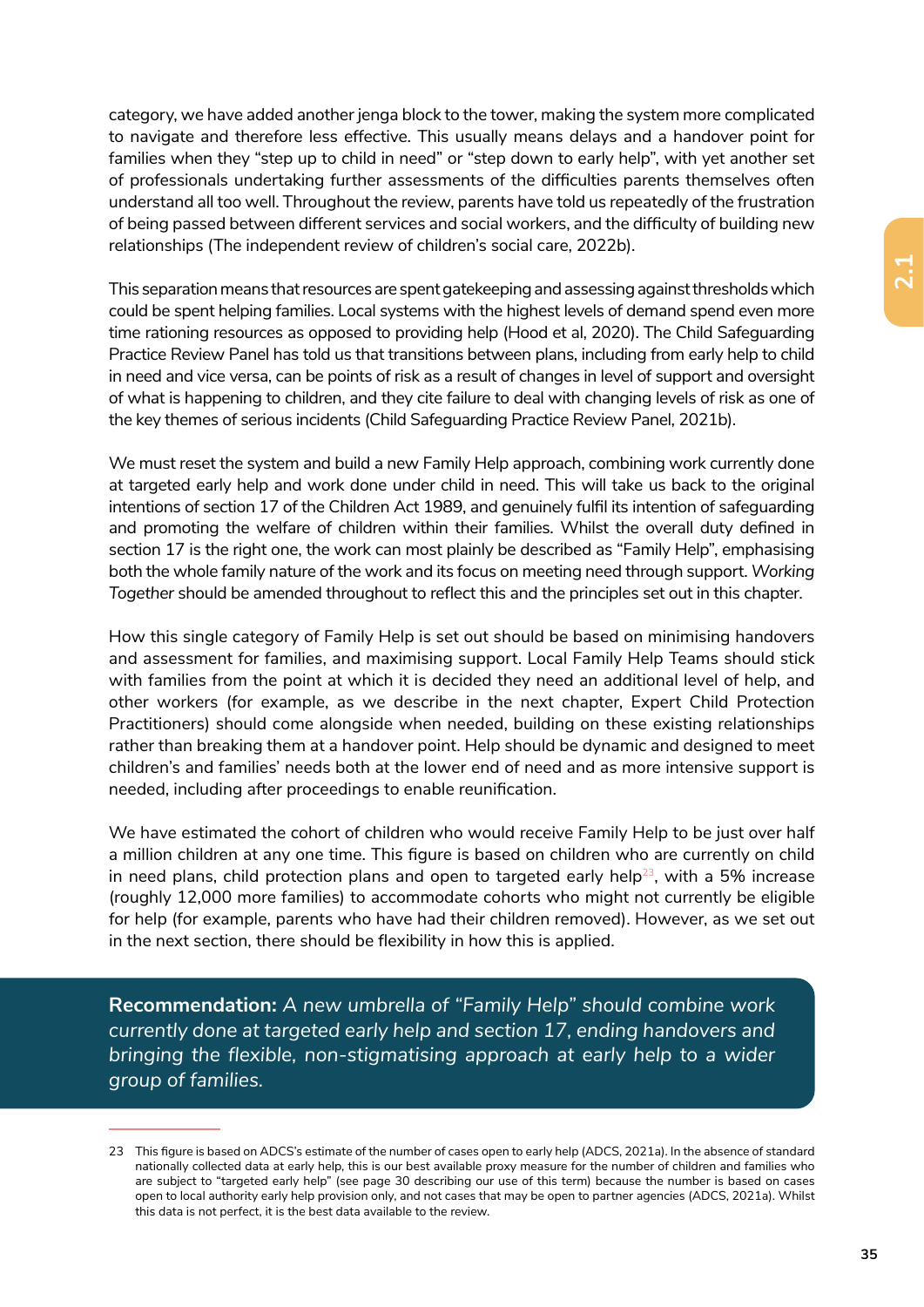# **2.2 Access to help should be consistent, transparent and avoid stigmatising families**

There should be a clear and transparent pathway that helps families to understand how they access support. The diagram below illustrates how a family's journey into Family Help could work in practice, including where there is a child protection concern (which is covered in more detail in Chapter Three).

# **Family Help pathway**

**Family, friends or a professional think a family need extra support**

### **Front Door**

- **• Experienced workers offer advice to families and professionals working with families**
- **• Assess what support families need**
- **• Identify if there are concerns about a child's safety, leading to multi-agency information checks with Expert Child Protection Practitioner involved in decision**

**Child can be supported by universal and community services**

### **Universal and community family support**

- **• Well coordinated services should support families and meet their needs early**
- **• This would include Family Hubs, health visitors, school nurses, community groups and others**

*Underpinning legislation: Section 10 Children Act 2004*

### **Child is eligible for Family Help**

### **Family Help**

- **• Multidisciplinary Family Help Teams provide additional tailored support to families**
- **• Support based in universal and community settings**
- **• Other universal and community services provided**

**Risk of significant harm identified**

### **Child Protection**

- **• Case is co-worked by an Expert Child Protection Practitioner to make key decisions**
- **• Family Help and universal and community services provided**

*Underpinning legislation: Section 47 Children Act 1989*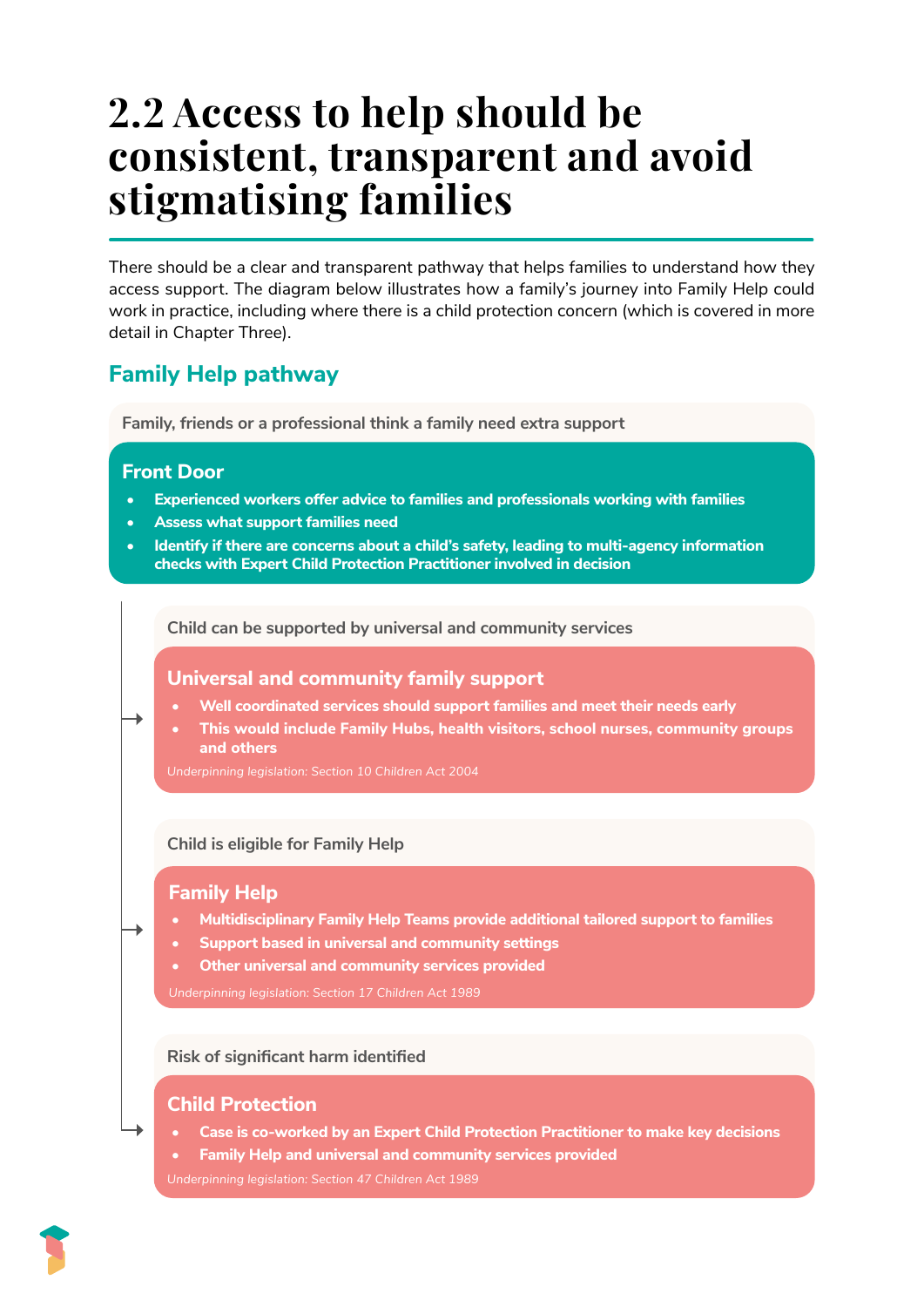## **Greater consistency and transparency about eligibility for Family Help**

Families ought to know that if they need support, or if a professional recognises they do, then they have a place they can go to ask for help and it should be clear what help is available to them. There is currently a lack of common understanding of the meaning of "reasonable standard of health or development" described in section 17, making it unclear if areas are meeting what is expected (Cooper, 2021). The scope of early help work is also poorly defined (Edwards et al., 2021). Local thresholds differ between areas and prescribe different levels of intervention or support for children with very similar needs, or who are facing very similar risks (Clements & National Children's Bureau, 2018). A review of case files undertaken for the review found considerable variation in the reasons for child in need plans being used, including inconsistency in the level of risk included at child in need (What Works Centre for Children's Social Care, 2022b). We hear frequently that thresholds for support (both at section 17 and early help) are very high. This point has particularly been raised by families of disabled children.

- *"Families struggle to get section 17s due to no 'safeguarding' issues … By not providing support initially families are ending up in crisis." - Parent*
- *"[We] need a lower threshold for help so they don't have to be in crisis point to get some help." - Parent*

We have carefully considered the case for setting eligibility for Family Help nationally to drive greater consistency. The root causes of high and uneven thresholds are in a large part down to the level of need and levels of resources available locally. These factors combine to drive practice decisions and so, on its own, setting eligibility nationally is not the solution to making help available consistently for families. We have concluded, however, that alongside additional investment (described later in the chapter) it would benefit both families and professionals to have a more consistent understanding of when Family Help should be offered, reflecting evidence about what factors are most likely to impact a child reaching a "reasonable standard of health or development". This would give more confidence in how additional investment would be targeted and enable a more consistent understanding of both the purpose and the success of Family Help.

Eligibility for Family Help should be set out in a sufficient level of detail to give a common understanding, based around the principle of families facing significant challenges that could pose a threat to providing their child with a loving, stable, safe family life. A national definition should also reference specific groups of children and families who might need extra help, including those already covered in existing legislation and guidance $24$ , as well as additional groups where the evidence is clear they would specifically benefit from support.

A national definition must also be sufficiently flexible to enable professional judgement in conversation with families about how they would be best helped. Concepts of "reasonable standard of health or development", "family stress" or "neglect" need to be applied by skilled

<sup>24</sup> This includes anyone who "is disabled and has specific additional needs; has special educational needs (whether or not they have a statutory Education, Health and Care Plan); is a young carer; is showing signs of being drawn into anti-social or criminal behaviour, including gang involvement and association with organised crime groups; is frequently missing/goes missing from care or from home; is at risk of modern slavery, trafficking or exploitation; is at risk of being radicalised or exploited; is in a family circumstance presenting challenges for the child, such as drug and alcohol misuse, adult mental health issues and domestic abuse; is misusing drugs or alcohol themselves; has returned home to their family from care; is a privately fostered child; or has a parent/carer in custody" (Department for Education, 2018b)'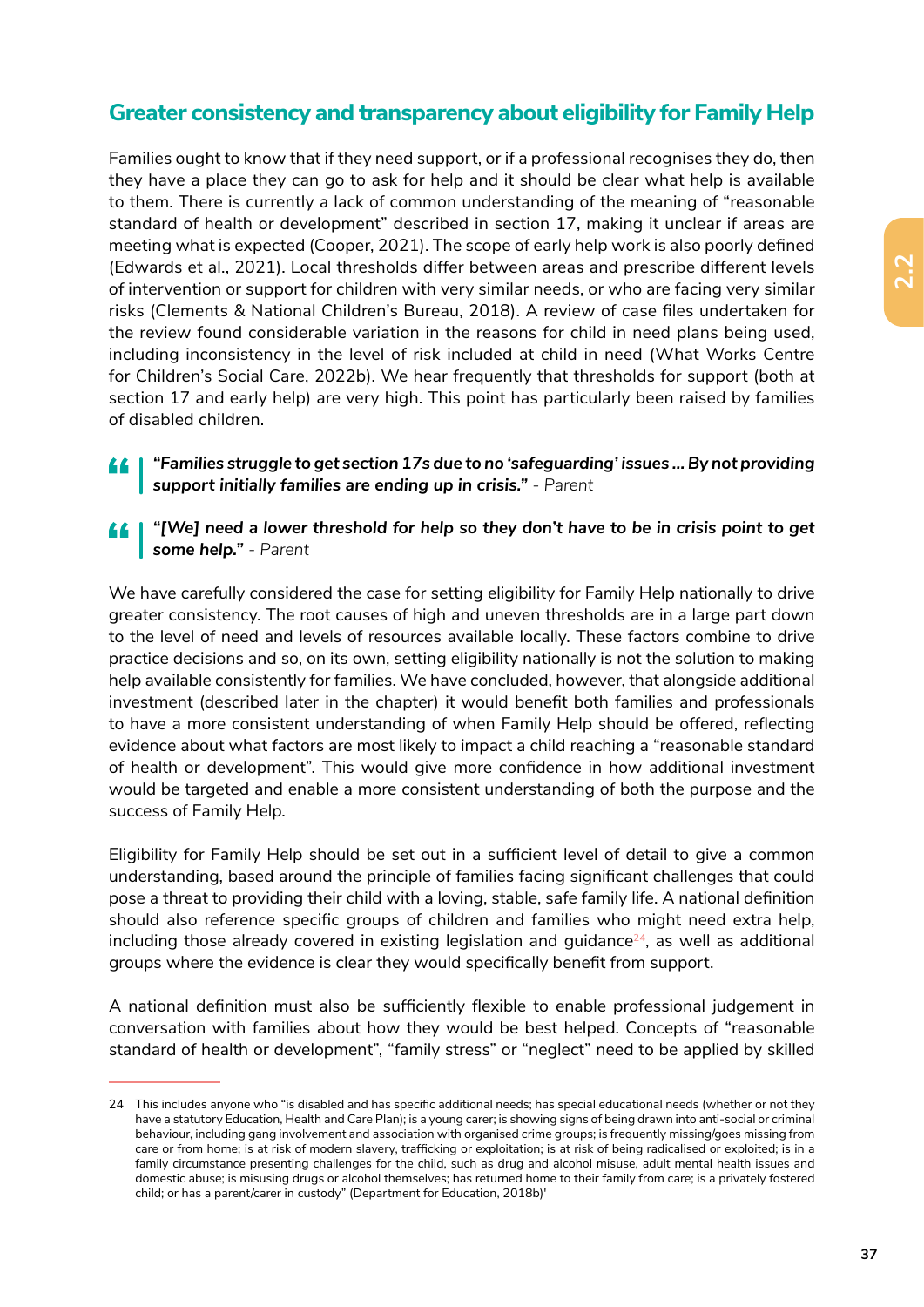professionals who understand the children and families they serve. The Munro review correctly identified the problems that come from an overly standardised framework that curtails professional judgement (Munro, 2011).

There must also be sufficient flexibility in how professionals provide help and use resources at Family Help, without necessarily needing to individually assess eligibility for support. A local authority should be able to choose to use resources put aside for Family Help to target support within a location or towards a population, building on what is available in universal provision. For example, we know that in the 10% most deprived communities, children are around ten times more likely to be on a child protection plan or in care compared to the least deprived 10% (Bywaters et al., 2020). Family Help Teams in these areas might choose to target parenting support towards all the parents in a school, rather than assessing each family individually, and this community level work should be encouraged.

**Recommendation:** *Eligibility for Family Help should be set out in a sufficient level of detail nationally to give a more consistent understanding of who should receive Family Help, whilst giving enough flexibility to enable professional judgement and empower Family Help Teams to respond flexibly to families' needs.* 

## **A non-stigmatising front door where mechanical referrals and assessments are replaced with tailored conversations**

#### *"Family nurse practitioners provide a positive early help programme of pregnancy support*  66. *- you shouldn't have to go through MASH to access this" - Bridge the Gap participant*

Family Help should have a non-stigmatising "front door" where parents or professionals can ask for help and understand clearly what is available. More national direction about eligibility for help should help parents and professionals understand whether they are eligible for social care support, but how the front door to services operates is also important.

Professionals from partner agencies have told us that where reports are bounced back without explanation, it can lead them to make repeated referrals to the front door to ring the alarm louder to be heard, which in turn impacts children's services ability to effectively deal with need (The independent review of children's social care, 2022c). We have also heard about families asking for help directly then being refused support without understanding why this decision has been made (The independent review of children's social care, 2022b). Families and professionals have told us that the way the front door to services is presented as focused on protection (for example asking them to report "concerns about a child") means asking for help implies that there are concerns about a child's safety when this may not be the case (The independent review of children's social care, 2022c).

Mechanical and process-led referral pathways need to be replaced with quality conversations between Family Help, universal services and families. This approach has been taken in the Leeds Family Valued model, which is being rolled out to other local authorities (see box below).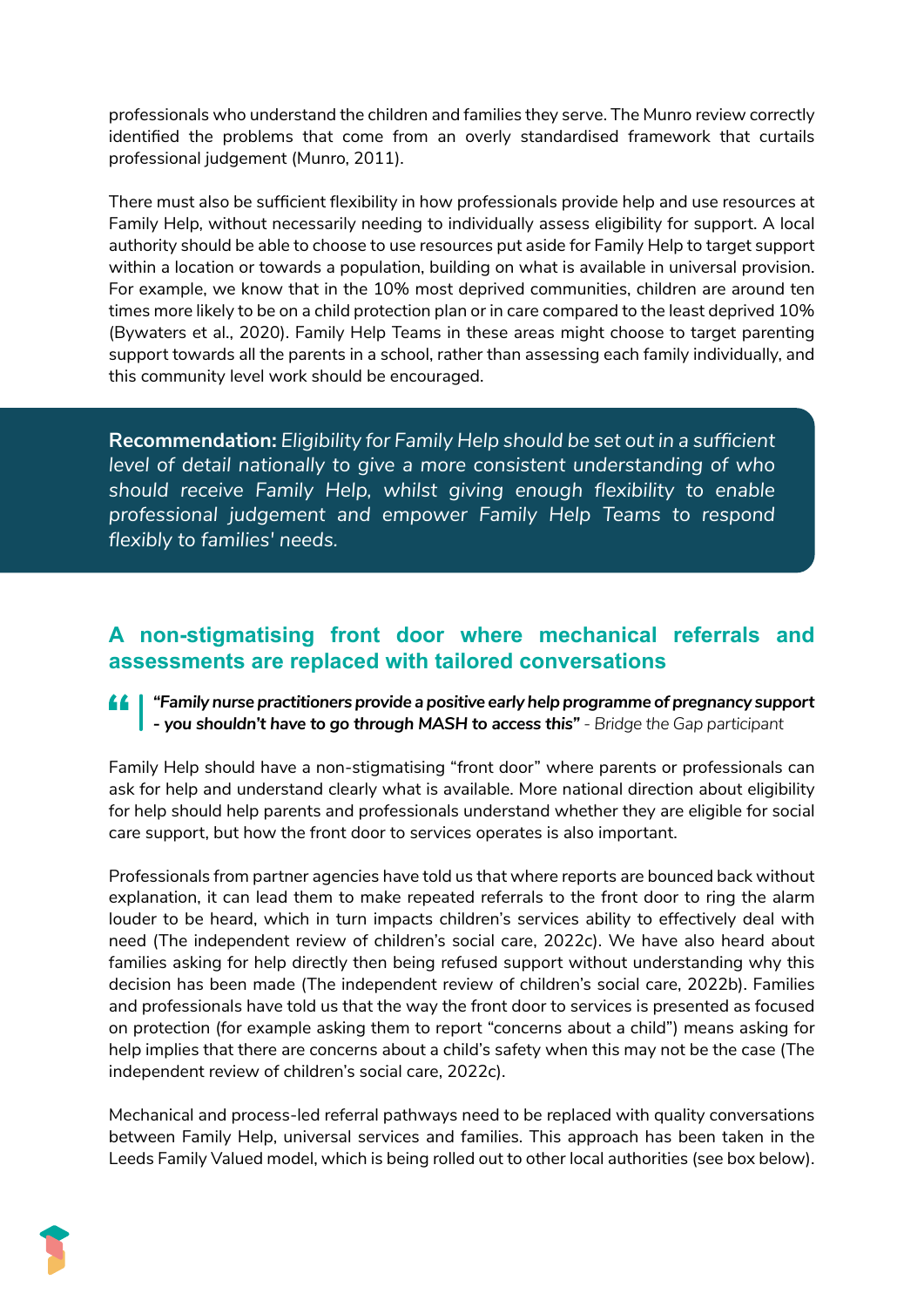Families should be able to come forward to have a conversation about something they are worried about. These conversations might result in the practitioner telling a parent that they are actually doing well or supporting them to use their own networks or wider services, including accessing universal and community support services. The front door should be designed in a way that makes it clear that support can be requested without there necessarily being child protection concerns.

# **Darlington**

## *Redesigning of their "front door"*

Darlington is one of the areas that the review visited as part of our local deep dives. They have implemented the Leeds Family Valued model and, as part of this, transformed their "front door" in March 2020 to reduce the number of transfer points for families by directing them to the help they need as quickly as possible. The Children's Initial Advice Team (CIAT), a new integrated service, engages directly with both members of the public and professionals to provide information and advice so that families receive the right services at the right time, including referring to more intensive support where appropriate.

Through this approach, children and families benefit from fewer delay in receiving help and less time is spent being assessed. Having direct conversations with social workers at the front door helps partners become more effective and confident in their decision making about how best to help families. Children and families are now more likely to receive the most appropriate intervention at first contact, meaning they are better supported which is demonstrated through the reduction in number of re-referrals in Darlington.

Where assessments take place at Family Help, they should be experienced by families as a helpful conversation to decide what help they might need, rather than a lengthy procedure or investigation.

Making this a reality means more flexibility in how assessments at Family Help are undertaken, so that they are tailored to meet the needs of families. *Working Together* should emphasise the use of much more light touch approaches to assessment where needs might be less complex (as is currently done in early help), moving towards help being given as quickly as possible. Assessments should be flexible and tailored to the family's individual problem. This is particularly important for families of disabled children where we have heard time and again from both social workers and families that one size fits all assessments are overly intrusive for families, are not tailored enough to the needs of families, and do not align well with the framework for adult social care (The independent review of children's social care, 2022b; The independent review of children's social care, 2022c). Equally, when situations are more complex or risky, a more thorough assessment should take place alongside a family receiving help.

Whilst assessments do need to be timely for families, the Munro review's conclusions were correct in pointing out that the existence of timescales for assessment sends the wrong message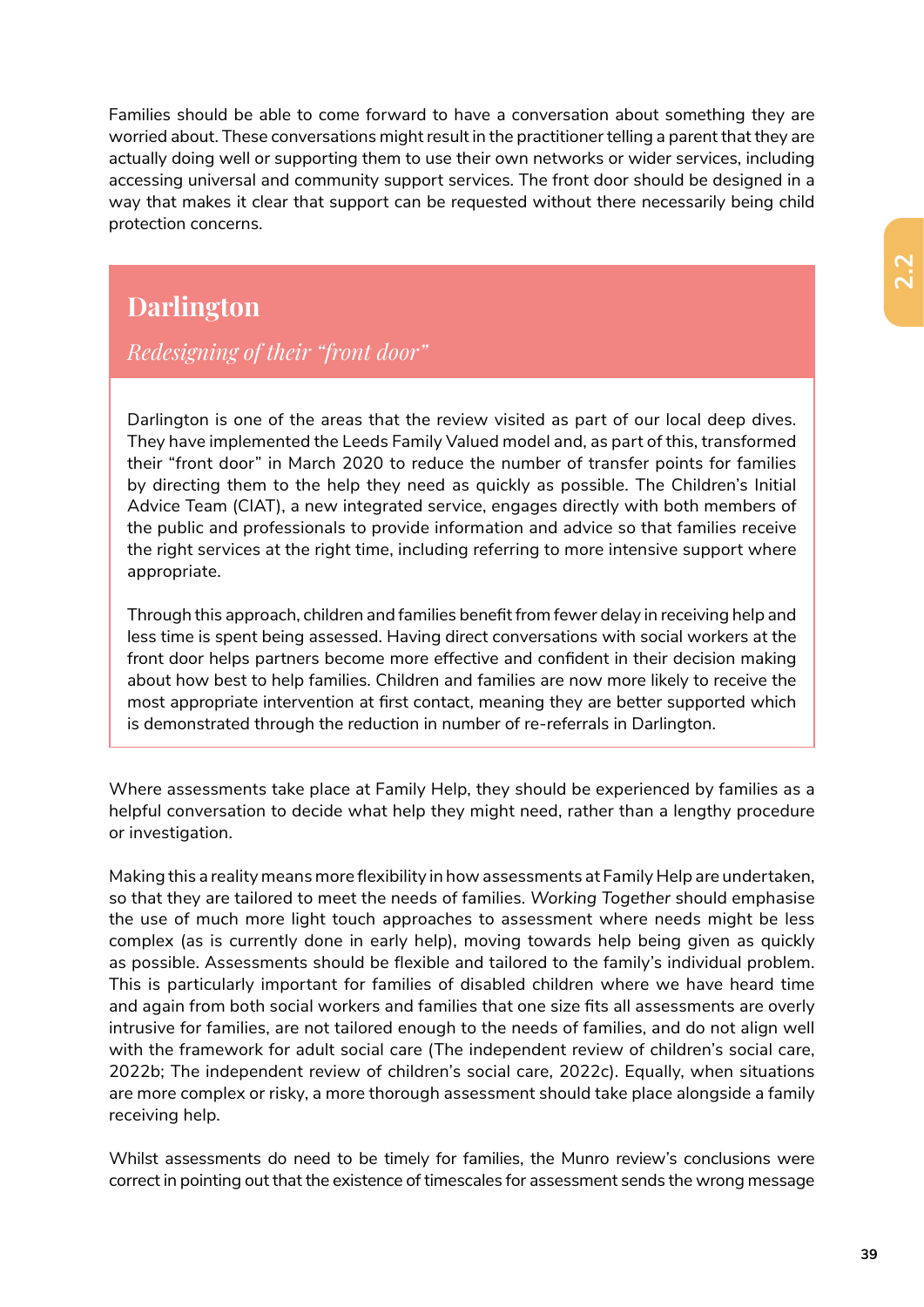about the role of assessment as a single, time-limited action (Munro, 2011). Alongside the Munro review, the Department for Education (DfE) granted flexibilities to eight local authorities in how they undertake assessment (including timescales). An evaluation of three of the pilot local authorities found practitioners and managers welcomed the flexibilities, and felt they enabled them to assess according to need (and that all three areas put in place their own procedures to guard against delay) (Munro et al., 2014).<sup>25</sup> Based on this, timescales for assessment should be removed from *Working Together* and taken out of statutory data collections - replaced by a more useful set of measures that should be developed as part of the suggested review of overall system data (see Chapter Eight). The system should be preoccupied with improving family outcomes. However, where a child is experiencing or is at risk of significant harm, a section 47 enquiry should be initiated and here timescales should apply.

## **Access to high quality universal and community services to meet families' needs where they are not severe enough for Family Help support**

If, after an initial conversation, families are not eligible for Family Help, they should have access to high quality universal and community services. This includes universal support available in family hubs, health visiting, school nurses, and other forms of targeted support outside of children's social care, such as from Mental Health Support Teams within schools and support from community organisations.

Family Help support will be aimed at the cohort of families who receive targeted early help. However, area's wider early help offers generally go beyond this and include support for families with lower levels of need, led by professionals within universal services. This wider offer of support should continue and should be closely linked to Family Help Teams, so they are coordinated, accessible to families, and can meet needs earlier. Family hubs in particular offer an important universal access point to support for families, and will be critical to providing support both to families who are eligible for universal support (and might additionally be receiving a more intensive offer through Family Help), as well as families who have lower levels of need but still need help.

Local authorities already have a duty to coordinate support locally - section 10 of the Children Act 2004 places a duty on local authorities to promote cooperation between the authority and partners to improve the wellbeing of children.

**Recommendation:** *Local Family Help Teams should be designed in a way that enables families and practitioners to have a conversation about their concerns rather than relying on mechanical referrals. If families are not eligible for Family Help, support should be available in universal and community services and the front door to Family Help should be equipped to link families to this support.* 

<sup>25</sup> The evaluations also found that two of the local authorities set an internal notional limit on timescales and that "there was some evidence of gravitation back towards 'timescale management', rather than promotion of professional judgement, following a reduction in the number of social workers with skill and experience in this area of practice", whereas one local authority was able to make a more noticeable shift to their practice. This shows that flexibilities are an important part of achieving change, but not on their own enough, and need to be supported by the review's wider recommendations to improve the system.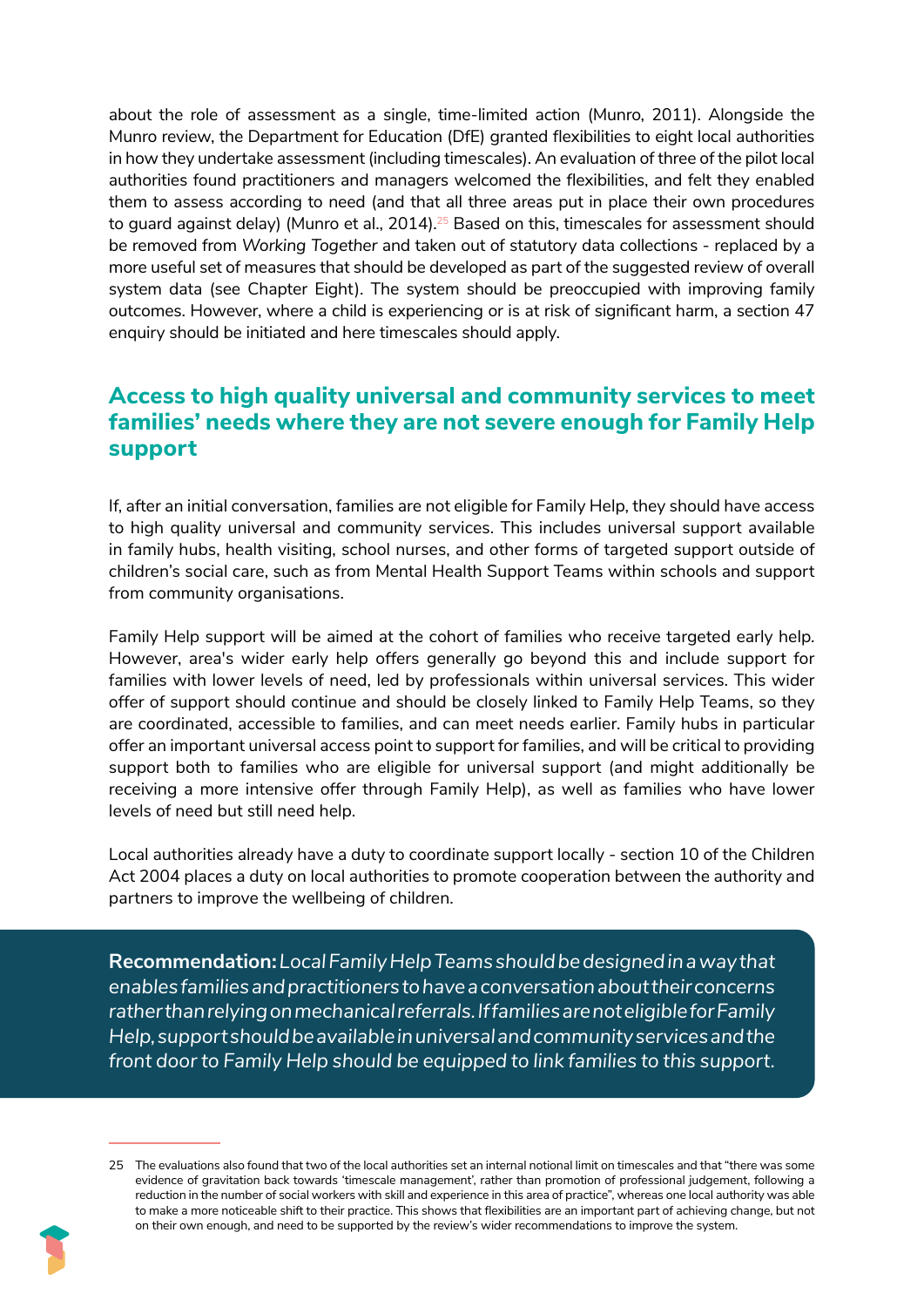# **2.3 How Family Help should be delivered**

*"Social services just keep sending you on the same course, I've been on it three times*  44 *and it obviously doesn't help. … The courses they send you on …none of it changes or is fitted to your needs and circumstances." - Care experienced parent*

The core asset of Family Help will be supportive, non-stigmatising relationships, alongside skilled and well attuned support that responds to families' needs. The specific help available in each area will need to be highly tailored. However, through the review's evidence gathering, we have identified four core features of Family Help that should be common to all areas and should be promoted through the National Children's Social Care Framework, which is discussed in more detail in Chapter Eight.

# **1. Family help should use a multidisciplinary workforce with the time, skills and autonomy to give children and families the support they need**

Family Help Teams should bring in a wider workforce to 'case hold' and directly support families, including family support workers, youth workers, therapists, probation officers and others alongside social workers. Social workers should supervise all work with families, in more or less depth depending on the complexity and risk of the situation facing the family. The focus should be on the most appropriate lead professional building direct relationships with families and doing skilled work. As well as a core group of professionals who would sit within a Family Help Team and hold cases, Family Help Teams would need to work closely with a wider group of practitioners who support families to coordinate the support they provide - including teachers, early years practitioners, GPs and school nurses, amongst others.

Early help cases are already generally held by a wider group of practitioners, and by making greater use of group and reflective supervision led by a qualified social worker, this would support better management of risk. $26$  There are also promising examples of using the wider family support workforce to be the 'key worker' for families at child in need. An evaluation of Project Crewe, which used family support workers to hold lower risk child in need cases, found that families were visited three times more frequently, were offered more personalised flexible support, and concluded that Family Practitioners can generate positive outcomes for families (Heal et al., 2017). Children on a child protection plan would continue to be held by a qualified social worker in the Family Help Team and co-worked by an Expert Child Protection Practitioner who is responsible for making key decisions (discussed in more detail in the next chapter).

By bringing different professionals together into one Family Help Team, we can cut out unnecessary referrals, relationship breaks between services, enable smaller caseloads and, combined with less bureaucracy, give families more help and time with skilled professionals. Social workers will make best use of their skills - either by working directly with families intensively, or supporting others to be effective and being managers of Family Help Teams.

<sup>26</sup> Reflective supervision is also crucial to improving the relational work with families to build trust, increase knowledge, and make better decisions (Wilkins et al., 2018).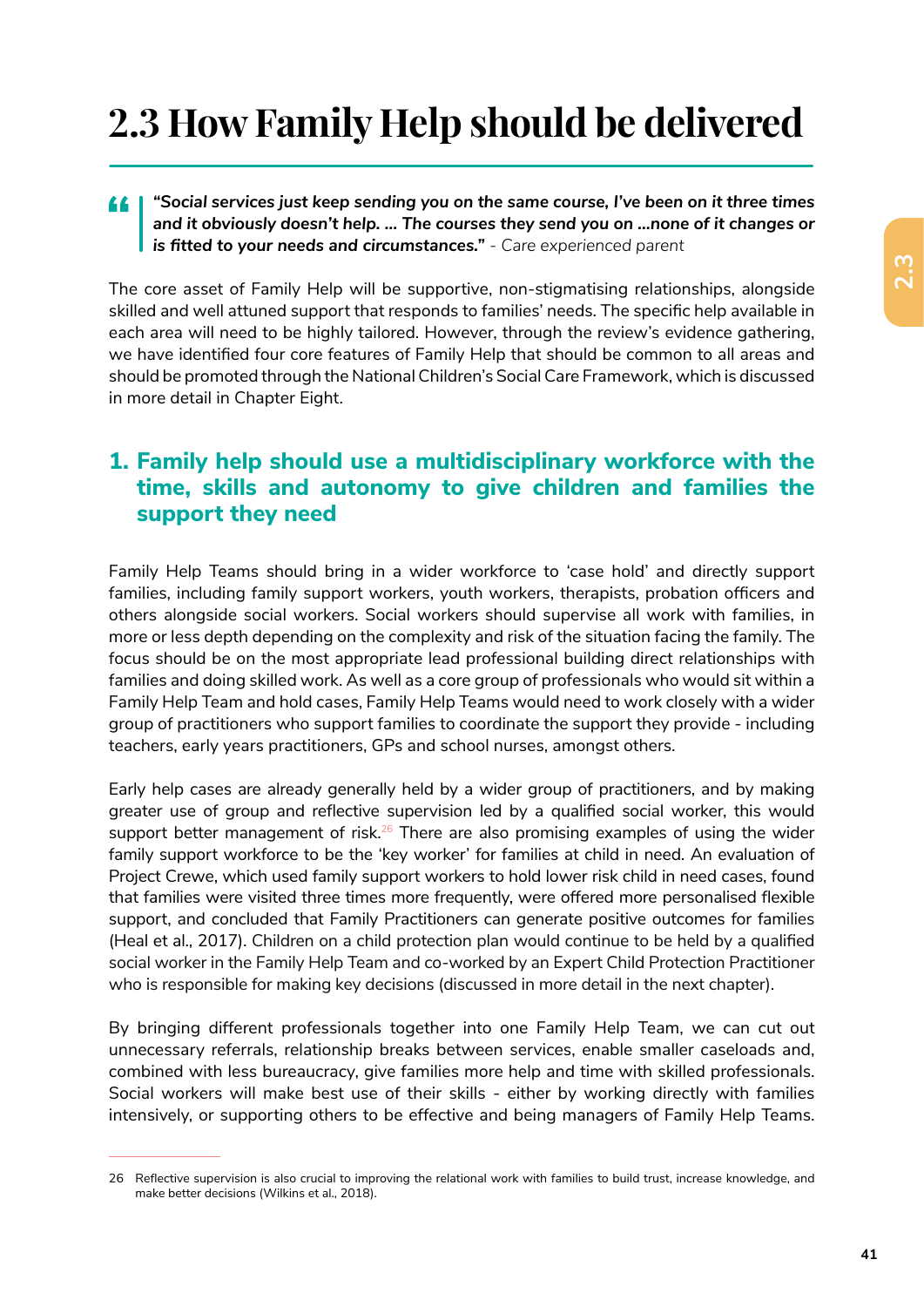The evidence for multidisciplinary approaches to providing support for families is compelling.<sup>27</sup> For example, the Family Safeguarding Model, first developed in Hertfordshire and now being rolled out to a wider group of local authorities, has successfully increased the number of children who can safely live at home, improved family feedback and reduced call outs to police - with the integration of workers who support parents as part of the model viewed as the foremost part of this success (Rodger et al., 2020).

The National Children's Social Care Framework will set guidance on the best ways of configuring new multidisciplinary Family Help Teams, and more evidence on the types of disciplines these teams could include is within the "A Revolution in Family Help" recommendation annex.

Enabling teams to be structured this way will require changes to guidance and inspection. Currently *Working Together* frequently refers to social workers undertaking child in need work, and local authorities have told us there is no clarity about whether cases can be held by a mixed workforce. Therefore, this guidance should be updated to make clear that cases at Family Help can be held by a wider workforce, whilst emphasising the specific skills and role of social workers within Family Help.

Making multidisciplinary teams work will also require proper support to the whole workforce delivering Family Help, particularly family support workers. As part of our recommendations in Chapter Seven to support the wider children's social care workforce, we recommend measures to improve support and training for family support workers.

Key to this model working will be workers having autonomy to make decisions and having control of devolved budgets. Across our deep dives, social workers told us a consistent frustration is getting sign off to provide families with resources (The independent review of children's social care, 2022c). Pilots of devolved budgets similarly found that they could be useful to support families and build relationships, but social workers were not confident using them, with a contributing factor being the organisational cultures they work in (Westlake et al., 2020; Westlake et al., 2022). The National Children's Social Care Framework should provide models of delegated decision making to workers, for instance around levels of delegated budgets to support families.

# **2. Family Help should harness the power of community**

A step change will be needed in how Family Help Teams harness the resources of communities. Communities can provide the organic, responsive help that services simply cannot. Whether it is a classmate's parent stepping in to look after a child after school to give the parents some space, a friend or family member at the end of the phone when things get difficult, or support provided by a local voluntary group. It is too easy for services to crowd out, rather than enable, this support.

There is a challenge for professionals in recognising and unleashing the full potential of the informal and invaluable relationships that the community and voluntary sector has with families. There are examples of areas and organisations who do this well already. Camden Council use Family Group Conferences in early help to bring in support from wider networks. Love Barrow

<sup>27</sup> An evaluation looking at features of successful projects in the first round of the DfE Innovation Programme identified a multidisciplinary skill set as one of seven features of effective practice. Other features have also informed our proposed model: using a clear, strengths-based practice framework; using systemic approaches to social work practice; enabling staff to do skilled direct work; undertaking group case discussion; high intensity and consistency of practitioner; and having a whole family focus. https:// innovationcsc.dev.bbdtest.co.uk/wp-content/uploads/2018/03/3.-Seven-features-of-practice-and-seven-outcomes.pdf

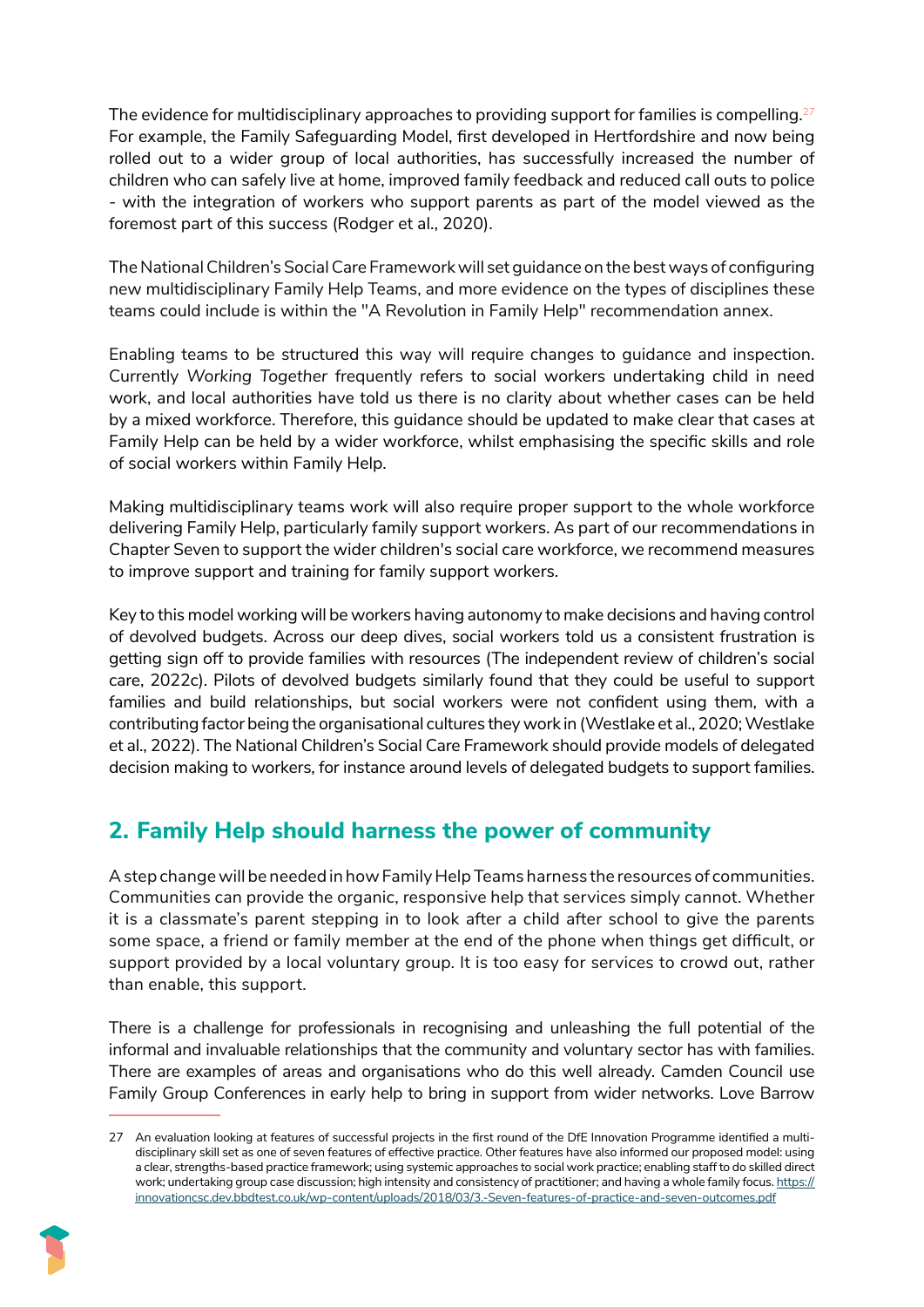Families (LBF) - founded in 2014 in Barrow-in-Furness - was developed in collaboration with local families who have faced challenges, harnessing their knowledge and experience to create a community based service which responds to local needs. Their community TimeBank also works to build social capital, with participants able to exchange their assets and skill sets and connect with others locally.<sup>28</sup> Pure Insight, referenced in Chapter Six, enrols volunteers to support those in and leaving care, and the Family by Family initiative (see box below) pulls on the community to provide support for families in need. The work of Safe Families<sup>29</sup> and Home for Good<sup>30</sup> are also good examples of this type of support for families. Peer-to-peer support often has the added bonus of being non-judgemental. Working with someone who is 'like you' and who may have faced similar problems brings down a lot of barriers for families who may feel scared of accessing help from the state.

Harnessing the power of communities will require building on capabilities in neighbourhoods and communities to effectively meet families' needs; this requires a different way of working which may feel unnatural for children's social care but should form an exciting new frontier for delivering help for families.<sup>31</sup> Wider reforms captured in this chapter - including measurements of parental engagement, interrogating the quality of service design, and more locally-based Family Help Teams - should propel this.

This work cannot be peripheral and needs to move into the core of Family Help. It should be an explicit objective as part of providing Family Help in the National Children's Social Care Framework. This also aligns with the ambition of the government's Levelling Up agenda of restoring a sense of community and empowering local communities.

# **Family by Family**

*Peer support for families*

One project the review has visited is Family by Family, in Stoke-on-Trent, which connects "sharing families" (volunteers) who have been through tough times to support families who are currently in the same situation. Families are brought together in "link ups" and work towards goals of the family's choice. The project is underpinned by a set of clear principles that place importance on choice, relationships and working from a place of strength rather than deficit. The families are supported by a knowledgeable team of family and children's coaches to support change that participants want to see.The project uses a whole family approach, recognising the vital role that children play in creating change in family units as role models, leaders and changemakers. The project is a blend of strengths based and community development approaches combined with a clear service model incorporating social work practice that enables change for families.

<sup>28</sup> Love Barrow Families - https://www.lovebarrowfamilies.co.uk/about-us/our-model/

<sup>29</sup> https://safefamilies.uk/

<sup>30</sup> https://www.homeforgood.org.uk/

<sup>31</sup> New Local made similar conclusions on this in their report "From Tiny Acorns" (Tjoa, 2019)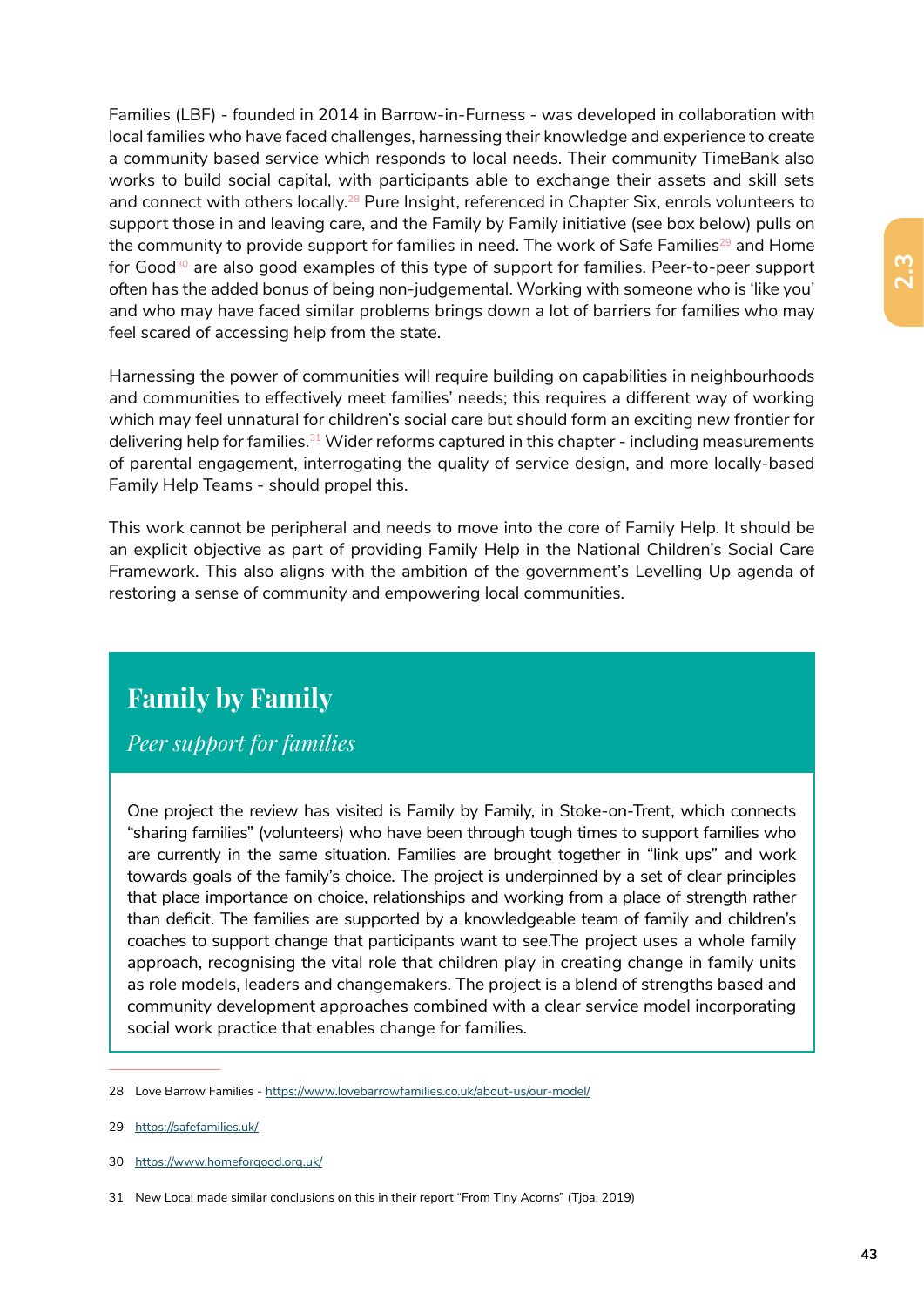It seeks not to replace statutory services but to recognise the gifts, talents and strengths that already exist within families to prevent crises from happening and to improve outcomes. The approach was developed by The Australian Centre for Social Innovation (TACSI) and is now being delivered in Stoke-on-Trent, delivered by Shared Lives Plus. This project is seeing improved outcomes that include increasing confidence, improving wellbeing and reducing social isolation.

*"It's helped our family to shine"- Stuart*

# **3. Family Help Teams should be visible and embedded within neighbourhoods**

"Patch-based social work" is not a new phenomena - it was promoted as a model in the Barclay Report of Social Work in 1982 (Glasby, 2005); there was a strong emphasis on a community based service in Lord Seebohm's 1968 report (Secretary of State for the Home Department et al., 1968); and it is employed in some local authorities. Rooting Family Help Teams in a defined area means they can get to know families, community groups, schools and others, and make more responsive decisions.32

Family Help Teams should be embedded in community venues, like family hubs, schools and health settings. Through our engagement, we have heard in too many places that social workers are remote and removed from the communities they serve. Research shows that families receiving support through universal services and within their communities, can reduce stigma and help families in need of support be identified earlier (Early Intervention Foundation, 2019). A recent DfE pilot placing social workers in schools has shown the benefits of bringing social care closer to communities, building better relationships with children, families and with partners, including reducing the number of section 47 enquiries undertaken and child in need plans in some areas (Westlake et al., 2020).

Local areas should decide the most suitable neighbourhood footprint and community setting to base Family Help Teams in consultation with their communities. For example, they might choose to use the Integrated Care Systems (ICS) neighbourhood level footprint of 30-50,000 people. The Spending Review announcement of investment into rolling out and improving family hubs in 75 areas across the country could provide an opportunity for areas to locate their Family Help services in these community settings.<sup>33</sup> Decisions about significant harm should remain at local authority level to ensure consistency (this is explained in more detail in Chapter Three).

### **Testing a more radical local delivery model**

The response described so far involves local authorities organising the delivery of their services across a neighbourhood model, with services embedded in communities and professional autonomy granted to these teams. This in itself would be a significant change in how services are delivered.

<sup>32</sup> A similar logic model for this approach applies in neighbourhood policing, which has been more thoroughly evaluated and has been found to reduce public perceptions of disorder, increase trust and confidence in the police, and increase the perceived legitimacy of the police (Colover & Quinton, 2018).

<sup>33</sup> For more details see: https://www.gov.uk/government/news/infants-children-and-families-to-benefit-from-boost-in-support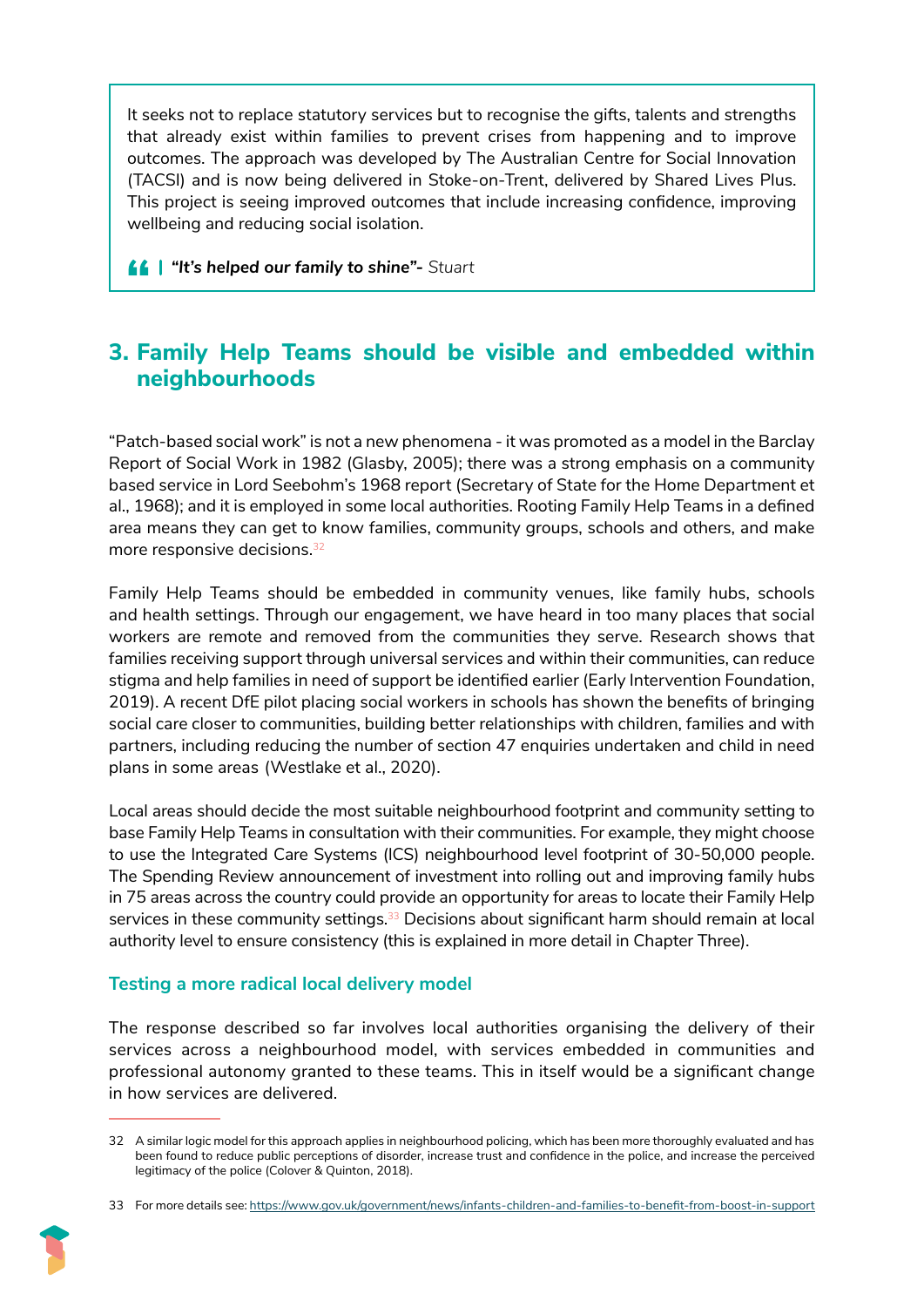However, alongside this, the government should test a more radical model of devolution of power to neighbourhoods through piloting "Family Help Practices". These would involve the Director of Children's Services delegating operational responsibility for individual geographic areas to a Family Help director with their own budget, delegated decision making and the freedom to work with communities from the ground up to design and build services. The front door to services and child protection decisions would remain with the local authority and Family Help Practices would need to be included in inspection. This would help to build an understanding of whether improved outcomes can be achieved through greater awareness and responsiveness to local need, and through more community level ownership of these services. Interested local authorities should be invited to come forward to test this model as part of the overall implementation of the broader reforms to Family Help, and results evaluated to see if this model could be rolled out further in future. Any pilots should be not-for-profit community based models.<sup>34</sup>

### **4. Family Help should take a population health management approach and respond with investment in the best evidenced approaches**

The exact help on offer in each area should be determined based on the needs of children and families, and resources in individual areas. This should start with conversations and feedback from families about their experiences of services, combined with a data driven analysis of local needs to understand how best to deploy resources (for instance, who should form part of a multidisciplinary team). This should build on work that is already done through Joint Strategic Needs Assessments, making sure this data is turned into insight.

At present, capability is limited to do this successfully, especially when compared to population health management approaches that are growing in use in the NHS - for example, using data to understand who is most likely to end up in A&E.<sup>35</sup> Even building direct links between those leading neighbourhood level Family Help Teams and the headteachers, community leaders and GPs in an area would add a level of insight to the understanding of child and family needs that is not available at the moment. The quality of needs assessment undertaken by each neighbourhood level service should become an important new part of a revised Ofsted inspection.

This population needs assessment should drive the design of multidisciplinary local Family Help Teams so that services are tailored to families' needs. To help areas to think more about how different types of support can respond to different needs, we have worked with the Early Intervention Foundation to bring together the best evidenced interventions for different needs - this is published alongside the review (Early Intervention Foundation, 2022b).

**Recommendation:** *Family Help should be delivered by multidisciplinary teams, embedded in neighbourhoods, harnessing the power of community assets and tailored to local needs.* 

<sup>34</sup> A model with some similarities was piloted in 2010 with mixed results (Stanley et al., 2012). Benefits included more opportunities for direct work, small integrated teams offering more personalised services. However there were issues in implementation, including consultation of children who were affected. Lessons from these pilots should be learnt in designing the approach to Family Help Practices.

<sup>35</sup> See for example: https://www.england.nhs.uk/integratedcare/what-is-integrated-care/phm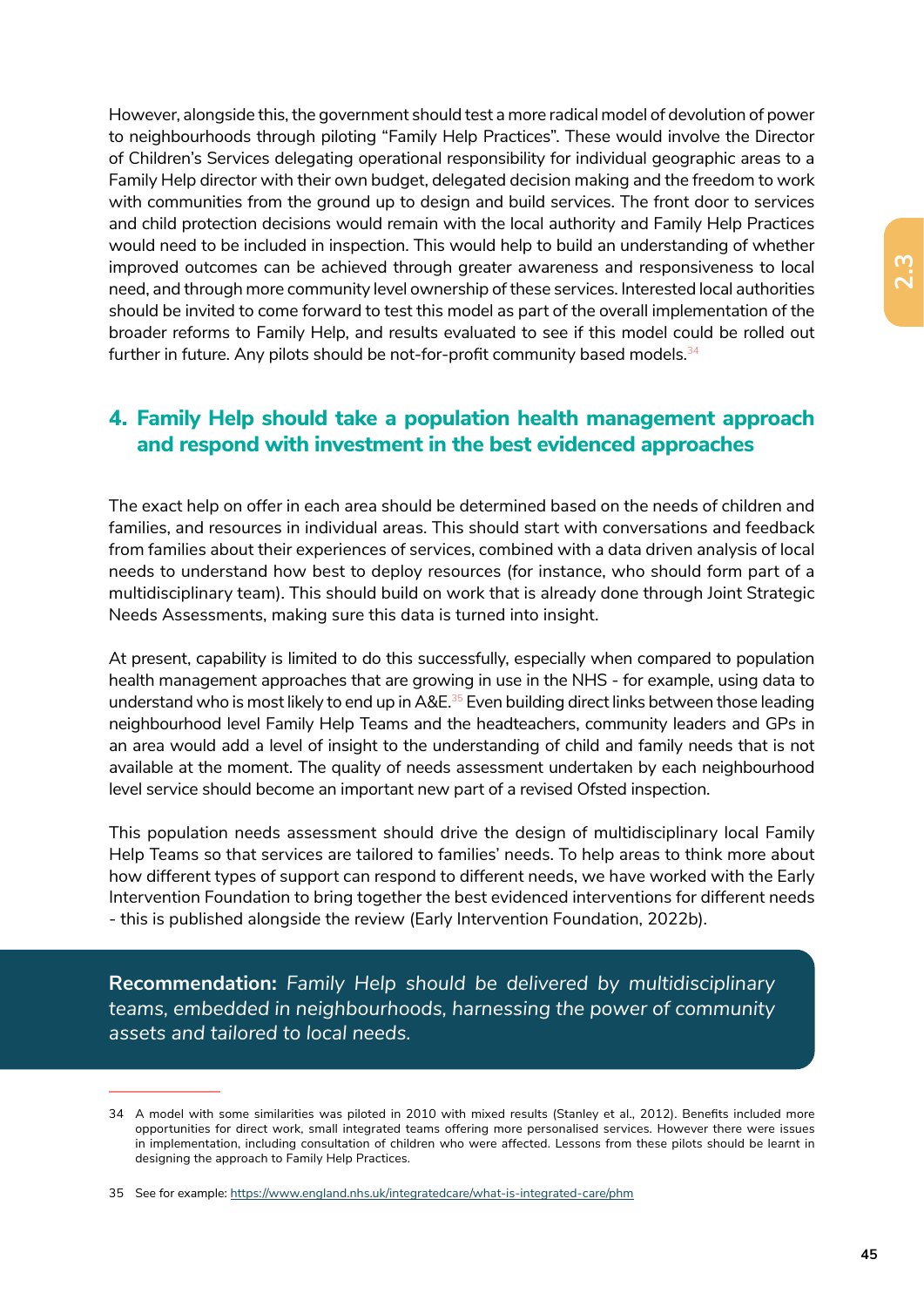# **2.4 The big shift to Family Help: the case for investment**

All of the system changes proposed in this review will not make a difference and will not be possible without the resources to invest in rebalancing the system towards help. This is the right thing to do for children and families and it will also have tangible financial benefits for government. We have now reached the point where the evidence for substantial investment in Family Help services is compelling and comprehensive.

# **Improving outcomes for children and families**

The lifetime outcomes of children in need (most of whom never enter care) are not dissimilar to children who do enter care. For example:

- in the year of exams, children in need were around 50% less likely to achieve a strong pass in their English and Maths GCSEs. Pupils who were in need at some point in the four years leading up to exams were 25-50% less likely to achieve a strong pass (Department for Education, 2019)
- pupils who were in need between 2012/13 and 2017/18 were three times as likely to have an unauthorised absence, and almost three times as likely to have been persistently absent (Department for Education, 2019)
- children who are in need are around three and half times more likely to be excluded than those who aren't (Department for Education, 2019)
- 32% of children between the ages of 12 and 16 who had been cautioned or sentenced for an offence between 2011/12-2017/18 were children in need (Department for Education & Ministry of Justice, 2022)
- 64% of children who were both cautioned or sentenced for a serious violence offence and known to children's social care were recorded as a child in need before their first serious violence offence (Department for Education & Ministry of Justice, 2022)
- 78% of those cautioned or sentenced for 11-14 offences had been a child in need (Department for Education & Ministry of Justice, 2022)

The annual cost of adverse outcomes of children who have needed a social worker (excluding children in care) is £14 billion per year (Alma Economics, 2021).

Support for children and families when they are struggling can make a significant difference to helping children do better in school, be healthy and avoid them becoming involved in crime. As an example, the Supporting Families Programme evaluation achieved a 38% reduction in likelihood of juvenile custodial sentences; 15% reduction in likelihood of juvenile convictions;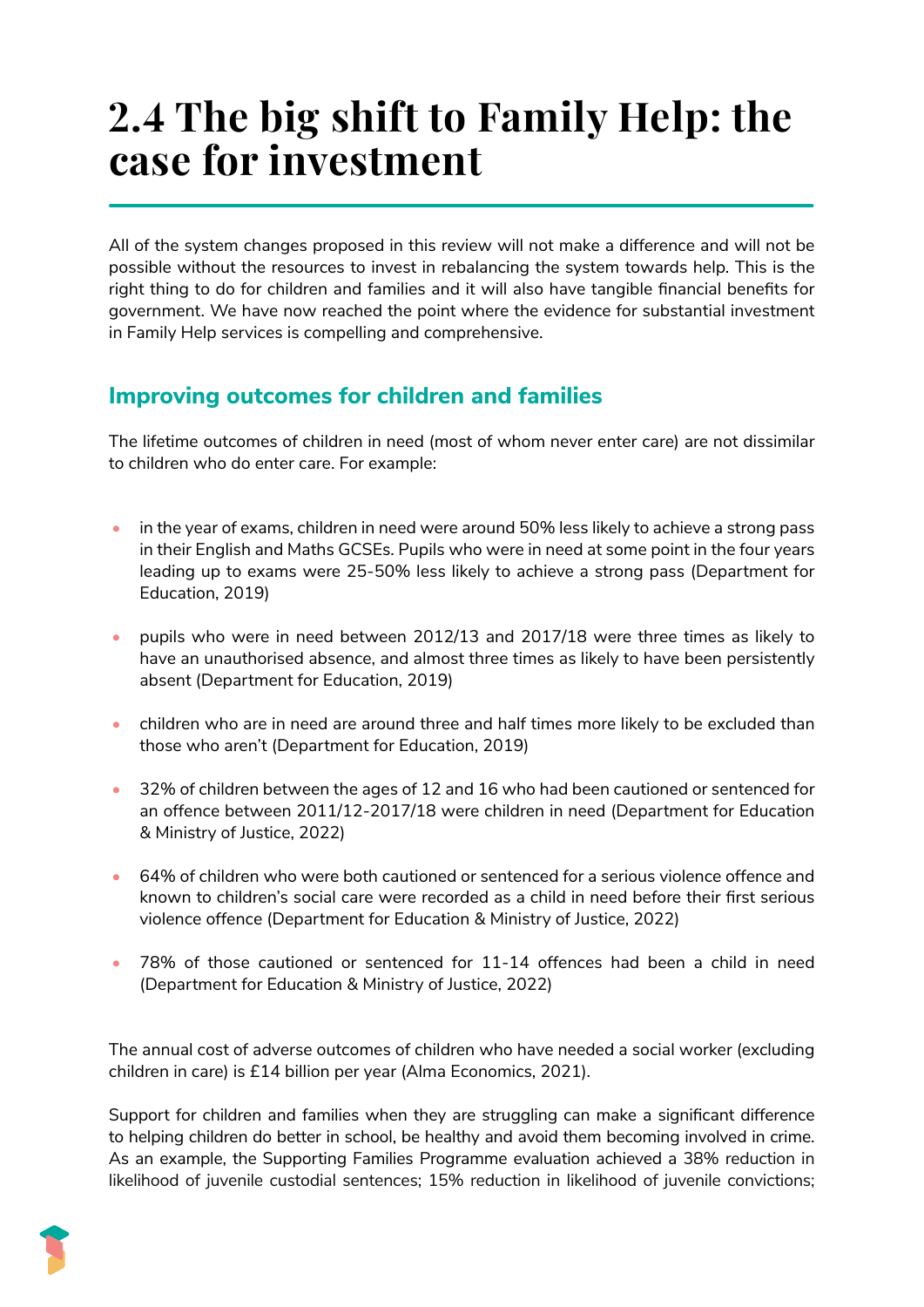25% reduction of adult custodial sentences; and 11% reduction in proportion of adults claiming Jobseeker's Allowance (Ministry of Housing Communities & Local Government, 2019). 36

### **Keeping more children safely with their families and reducing the need for future social care support**

Every child who enters care who could have remained safely at home with the right support, comes with a significant human cost of breaking family bonds and disrupting childhoods. There is also a significant financial cost. The provision of public services for those who enter care are valued at £70,900 per year, compared to £26,900 for children who need a social worker (The independent review of children's social care, 2021).

We can slip into seeing the purpose of social care as rescuing children from their families and communities, without a real plan for what to do next. For some children there is no alternative to care - this is especially the case for unaccompanied children but also for others where the risk of significant harm is imminent and swift - and decisive action is needed to either temporarily or permanently remove the child from a dangerous situation. In these circumstances care must be, and at times is, a positive and transformational lifeline for children. However, for a significant number of children more support can help them stay with their families. Every child who is supported to remain safely with their family provides an immeasurable lifelong benefit to those children, with the consequence that more resources are available to invest in helping more children and families.

Research from the DfE showed that of children who entered care in 2019/20, 43% had previously had at least one previous child in need plan, rising up to 71% for certain age groups (Fitzsimons et al., 2022). This suggests there was a point where families' needs were identified and intervention could have helped. Evidence is strong and growing that well targeted spending on help can enable children to stay safely at home. The Supporting Families Programme saw a 32% reduction in the likelihood of children entering care (Ministry of Housing Communities & Local Government, 2019). Evaluations of three whole system transformation models, being rolled out as part of the Strengthening Families, Protecting Children Programme, have found reductions in the number of children entering or in care (Lushey et al., 2017; P. Mason et al., 2017; Rodger et al., 2020).

The Early Intervention Foundation has also highlighted a selection of well evidenced interventions for families with higher levels of need and on the edge of care including: Generation PMTO (Parent Management Training Oregon model), Parent-Child Interaction Therapy (PCIT), Child First and Multisystemic Therapy (particularly the Building Stronger Families version) (Early Intervention Foundation, 2022b). The other evidence based programmes they have identified would help to strengthen local Family Help services, where commissioned in response to a good understanding of local need.

<sup>36</sup> There are further examples. The National Children's Bureau's rapid review of evidence of early help highlights a range of programmes and service design which impact a wider set of outcomes for children and families, from families experiencing improvements in relationships, self-esteem and emotional wellbeing in Shropshire; to improved levels of resilience in Essex; to positive impacts on parents' mental wellbeing, parenting behaviours and perceived parental efficacy in using the Triple P, Incredible Years, and Strengthening Families, Strengthening Communities parenting intervention programmes (Edwards et al., 2021). Evaluation of the Family Nurse Partnership programme in the UK was found to improve levels of school readiness and attainment at Key Stage 1 (Robling et al., 2021). Specialist programmes directed towards parents who have had their children removed also demonstrate positive outcomes across a range of need - for example, an evaluation of the Pause Programme showed an increase in mothers' level of wellbeing, increase in their engagement with education or training, and reduction of drug and alcohol consumption in some groups (Boddy et al., 2020; McCracken et al., 2017) .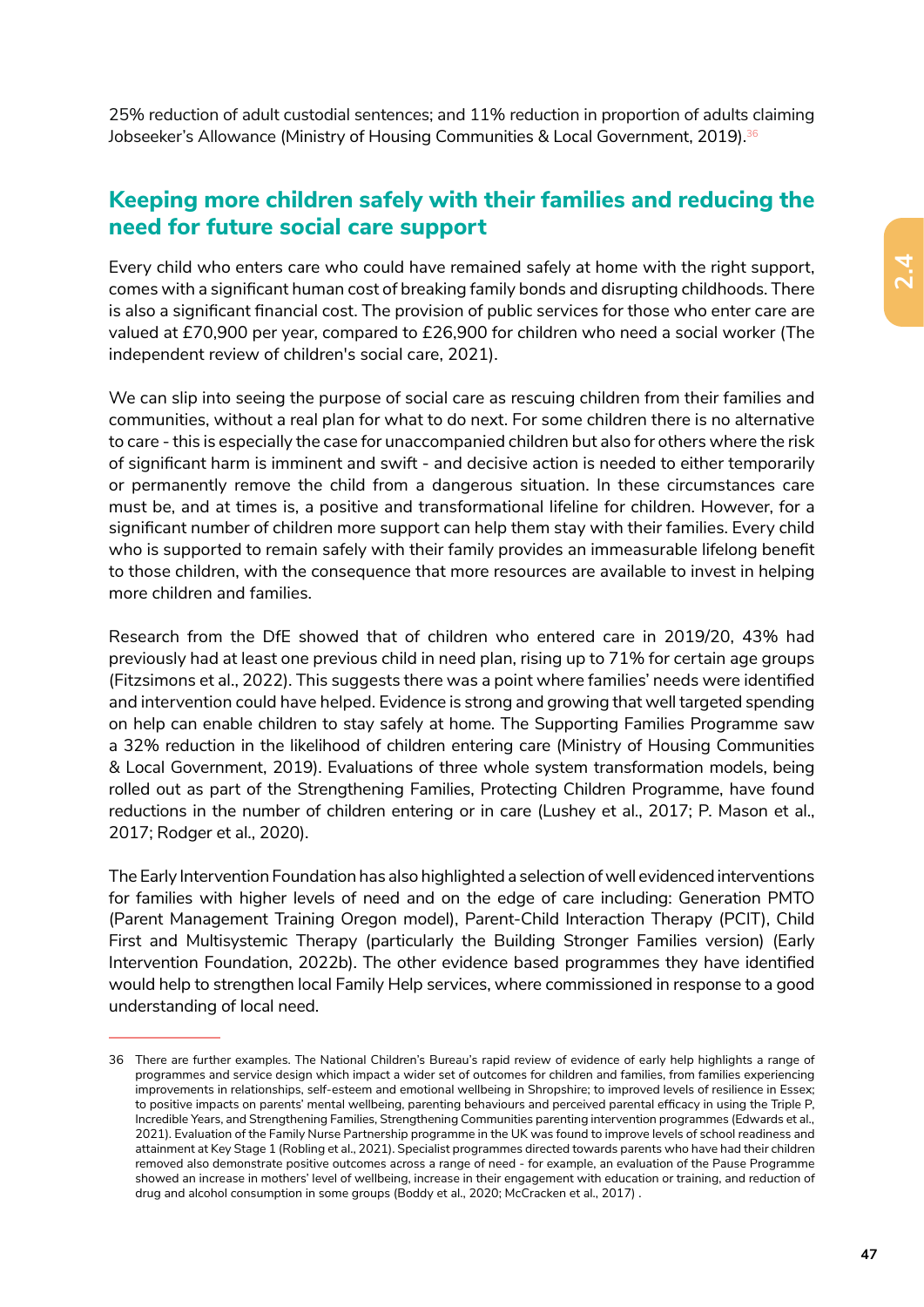Evaluating the impact of spending not tied to individual or manualised programmes is more difficult. Community development and general family support are less amenable to randomised control trial level evaluation (Edwards et al., 2021). However, this does not mean that spending on more general family support is not effective. One study found that reduced overall spending on preventative and family services is associated with rising rates of 16-17 year olds entering care (but not 1-4 year olds) (Bennett et al., 2021).

# **Promoting reunification**

Family Help can support families to reunify where children have entered care. Increases in the overall numbers of children in care in recent years have been partly driven by a reduction in children successfully returning to their families (Fitzsimons et al., 2022). In a future system where we support families early, and children only enter care where it is genuinely in their best interests and not because the right alternative is not available, we might expect fewer reunifications. However, in the short-term, increasing successful reunification that does not subsequently break down should be a goal that both Family Help and care achieve together.

A rapid review of evidence undertaken for the review found examples of different interventions which can increase the chances of successful reunification, including more stable reunification reported for families under Family Drug and Alcohol Courts. Barriers to support for successful reunification include a lack of resources directed towards the socio-economic circumstances of families, and not enough support for parents with substance misuse issues - both of which will be improved under the Family Help offer (Hood et al, 2022). The recommendations explored in Chapter Four, that would introduce Family Network Plans as an alternative to care, would also support reunification, looking beyond parents to identify loving family networks for children.

# **NSPCC Infant and Family Team**

*Intensive support for reunification*

The NSPCC London 'Infant and Family Team' provides an assessment and 9–15 month treatment programme for infants and young children aged 0-5 years who are in foster care because of abuse or neglect. The multidisciplinary team supports the child, their birth families, and foster carers, to protect and promote infant mental health. It works towards the reunification of children to the safe care of their birth parents, wherever possible. The programme's focus on attachment, placement stability, and an open, collaborative approach to case management sets a precedent for improved accuracy of decision making about a child's future.

Very young children are particularly vulnerable to abuse and neglect, and trauma can have a profoundly negative effect on their development. The Infant and Family Team model prioritises intervening early to improve infant mental health, while giving birth parents the opportunity to demonstrate their capacity for change, and ensuring foster carers receive specialist support to give children the best possible care.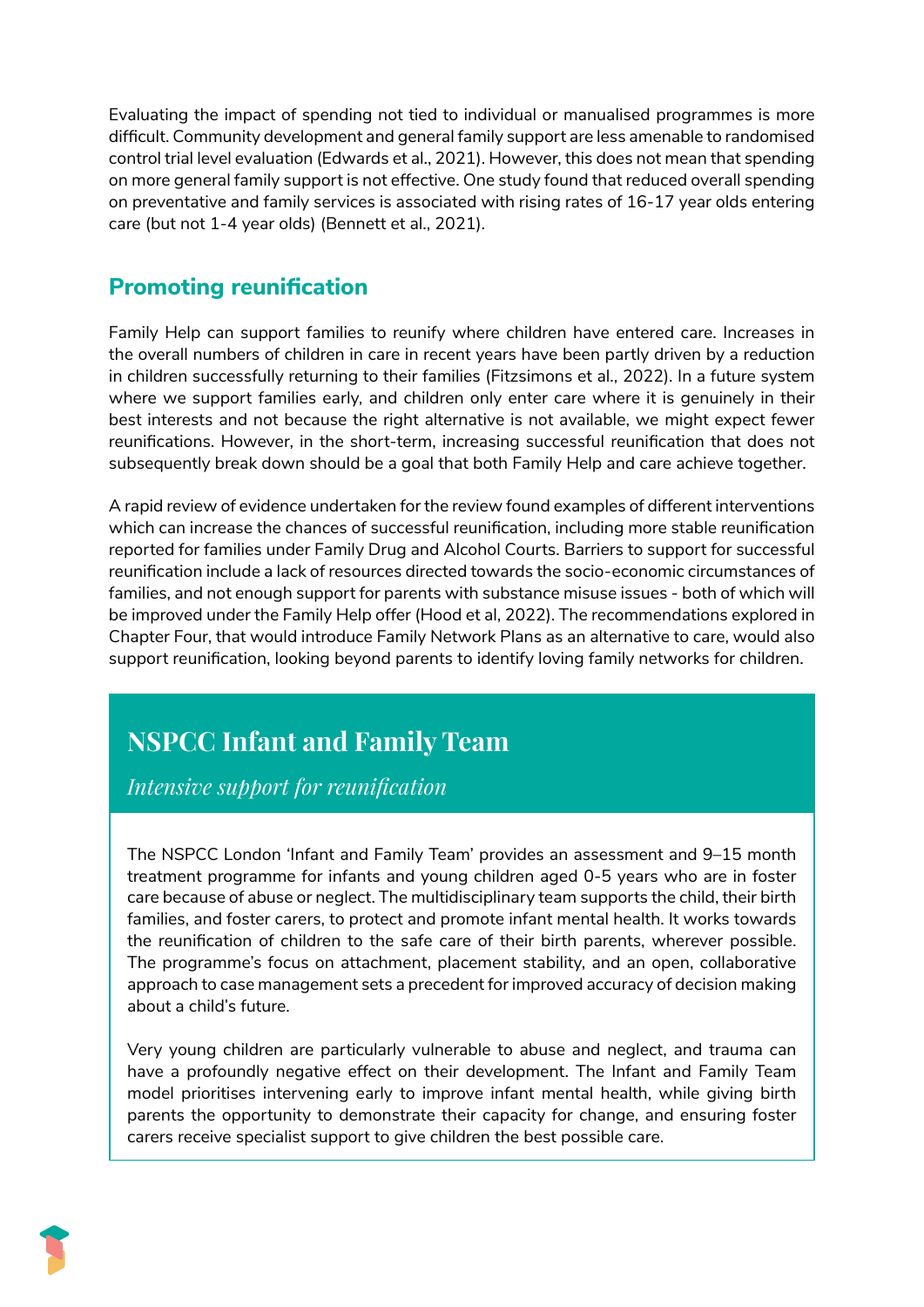Practitioners assess the child's social and emotional needs, the quality of their relationships with their caregivers, and the birth parents' health and wellbeing. A bespoke treatment plan, which focuses on the parent-child relationship, informs case planning and permanence procedures for the child. The team makes recommendations to the family court regarding the potential for a child to return home, or the need for permanent care arrangements.

The programme is based upon the New Orleans Intervention Model, developed by Professor Charles Zeanah and a team at Toulane University, Louisiana, in the late 1990s (Baginsky et al., 2017).

## **Ending repeat and intergenerational cycles of care**

Help can also break repeat cycles of care for mothers and fathers. One in four mothers who have been through care proceedings will enter into a second set of care proceedings within seven years, and 60% of these will happen in short succession of one another (Broadhurst et al., 2017). Mothers who return to court within five years of previous section 31 care proceedings make up approximately 20% of parents in the public care system (Harwin et al., 2018). More than one in ten fathers experience a return to court within five years of their first proceedings (a likely underestimate as fathers are not registered in 20% of court proceedings) (Philip et al., 2021). The majority of this cohort have experienced much higher than average levels of adversity in childhood, and the experience of having their child removed can further compound these problems with isolation and stigma that follows removal (Broadhurst & Mason, 2017; Broadhurst et al., 2017). The evidence for post-removal support on a range of outcomes is strong - including significant reductions in unplanned pregnancies, yet it is still not a universally available offer.<sup>37</sup>

Government's collective failure to support care experienced parents is a particular failure of corporate parenting. Research has shown that 40% of mothers who have had more than one child removed spent time in care as a child (Broadhurst et al., 2017). Care experienced parents have told the review that they feel they are not supported to parent their child, and instead they feel they are specifically targeted and stigmatised for safeguarding concerns (The independent review of children's social care, 2022b).

#### *"If you had previous involvement, there is an expectation that you will go down the*  66. *same path, because you grew up in care – and therefore lack the capacity to be an effective parent." - Care experienced parent*

Including parents who have had children removed and care experienced parents in the eligibility for Family Help will start to address these gaps in support. Care experienced parents should be offered non-stigmatising support focused on helping them to succeed as a parent, rather than assuming there is a child protection concern.

As well as reducing needs at the point where they are acute, investment in help also stops needs escalating at lower levels. Controlling for other variables, for every £20 increase per child in non-

<sup>37</sup> An evaluation of the Pause Programme showed an increase in mothers' level of wellbeing, increase in their engagement with education or training, and reduction of drug and alcohol consumption in some groups (Boddy et al., 2020; McCracken et al., 2017). A recent mapping of services for parents who have experienced recurrent care proceedings found that 49 local authorities did not have these services, and in 30 it was unknown whether they did or not (C. Mason & Wilkinson, 2021).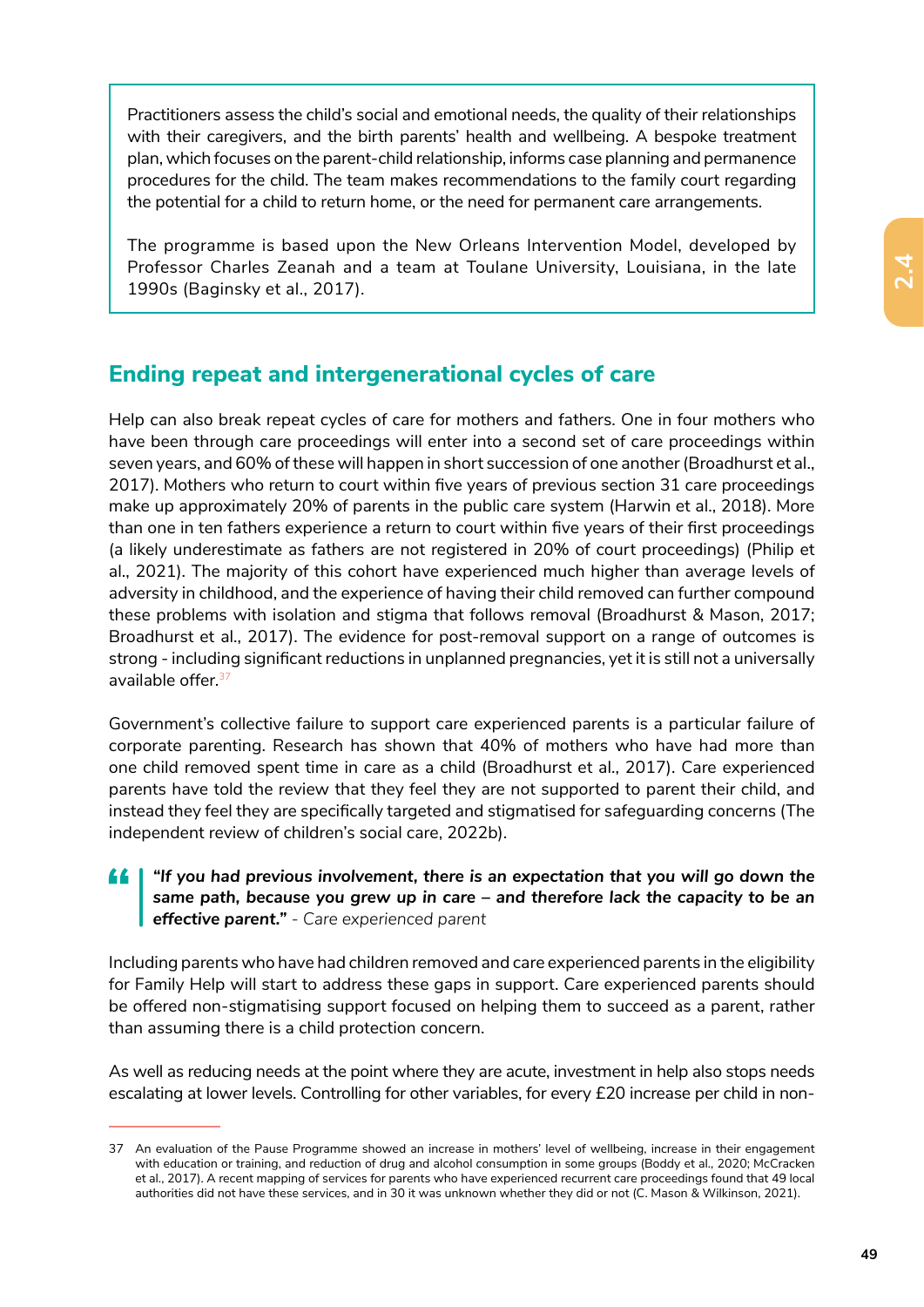safeguarding spending in a previous year, there was an average reduction of almost 2.5 children in need the following year within local authorities between  $2010/11$ -2018/19 (Webb, 2021).<sup>38</sup>

## **Reducing the occurrence of significant harm**

Family Help should also help to reduce the number of children who experience significant harm. Incidents of the most significant harm often involve the challenges that Family Help will address. Parental mental ill-health (28%), drug (24%) and alcohol (18%) use, and domestic abuse (42%) regularly feature in incidents where a child is seriously harmed or dies (Child Safeguarding Practice Review Panel, 2021b). Domestic abuse has been shown to feature strongly in cases of non-accidental injury in children under one (Child Safeguarding Practice Review Panel, 2021d). Alongside this, six in ten children who were on a child protection plan in 2017 were in need at least one year later (Fitzsimons et al. 2022). This suggests children's social care is not intervening or creating lasting change in families at the highest level of need and more significant help is required.

More details on how help and protection work alongside each other are set out in Chapter Three. At its most basic, providing multidisciplinary, non-stigmatising support to families should bring positive change to families and free up social work capacity to identify the small number of cases where children continue to be at risk of harm. Alongside this, the presence of a Family Help worker who sticks with and knows the family; a multidisciplinary team containing different expertise who understand risk; and supervision of Family Help cases by social workers, makes it much more likely risks and patterns of non-engagement will be identified, understood and responded to decisively at this part of the system.

## **Countering the impact of deprivation and boosting children's opportunities**

Local authorities are not on an equal footing when it comes to their ability to invest in help, especially those local authorities with high levels of need; lower financial reserves; lower income from council tax and business rates; and high pressures in other public services.

There is strong evidence that deprivation and other contextual and demographic factors within a local area explain the variation between local areas in the numbers of children entering care (as well as the numbers of child in need and child protection).<sup>39</sup> However, levels of investment that authorities make and their practice approach also make a difference. For example, a study in Wales found that the values and other responses of workers were significant in the management of cases, with areas with positive values about birth families correlated with lower care rates (Forrester et al., 2021). Furthermore, whilst poverty and other contextual factors are the main drivers of variation, the odds of a child being in care change substantially from one local authority to the next. That is, the local authority a child happens to live in can still have a large impact on

<sup>39</sup> See for example research by Bywaters et al. (2020), Bennett et al (2021) and the Department for Education (Fitzsimons et al., 2022). The National Audit analysis was somewhat contradictory to these other studies, but it did not use child level data (National Audit Office, 2019). Given this and the triangulation amongst these other results there is now a consensus around the primary importance of structural and contextual factors, such as deprivation, in explaining variation between local areas in the numbers of children entering care.



<sup>38</sup> Based on average reductions in spending on these services, this equates to an additional 8 to 20 children in need per 10,000 for each year of the decade - around 8,750-24,400 children in total per year - than would be expected had spending remained at 2010/11 levels. These figures are based on further discussion with Calum Webb based on his research.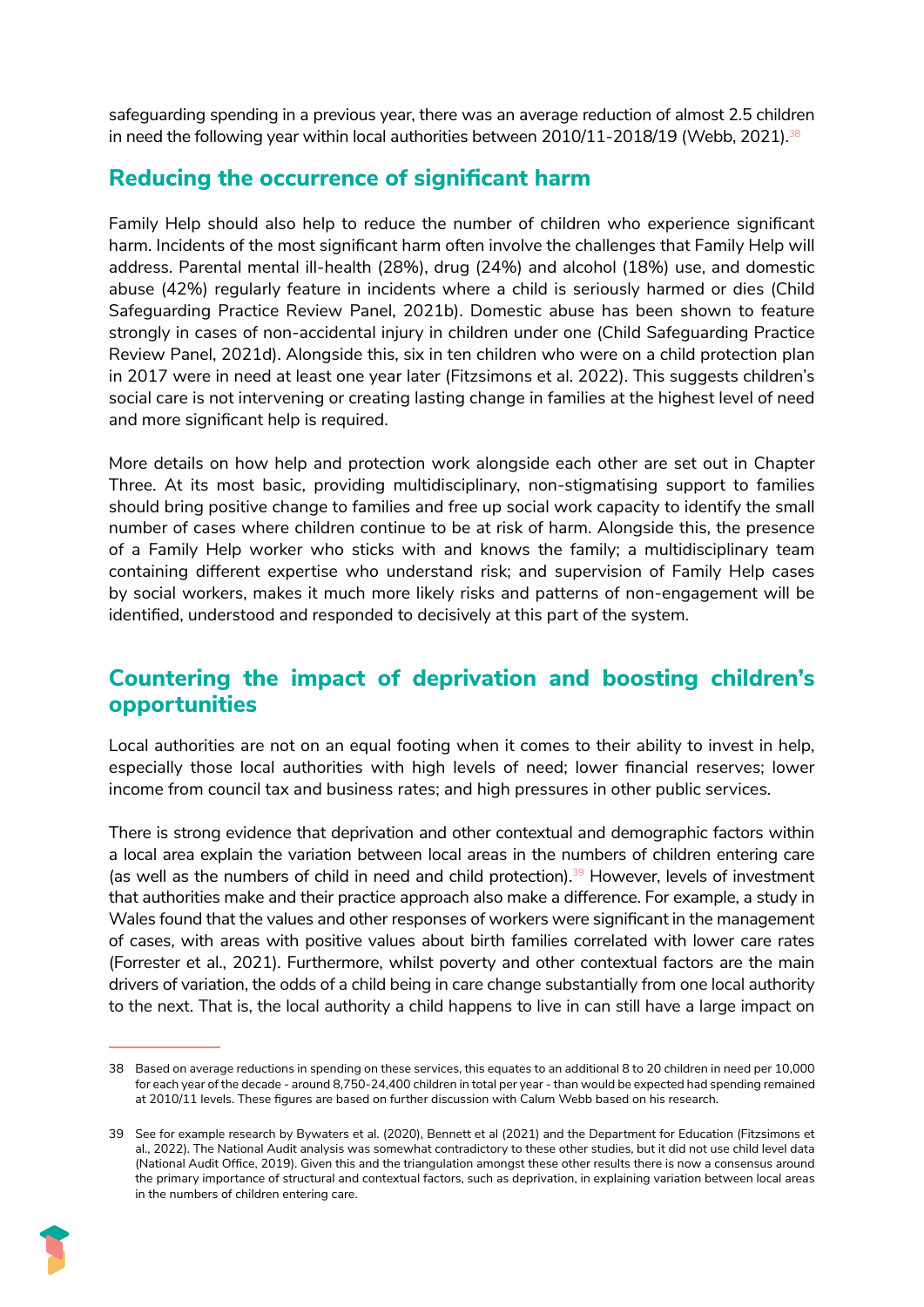**2.4**

their chances of entering care, even after structural factors such as deprivation levels have been controlled for. For instance, modelling suggests children will face a 24% difference in their chances of being in care if moved between a local authority with lower than expected rates of children in care to one with higher than expected rates (Fitzsimons et al.,  $2022)^{40}$ . Local authorities can have a decisive impact on whether children in more deprived areas are able to stay with their families.

More work should now be done to explore the factors that correlate with areas having lower than expected numbers of children in care, after contextual factors have been controlled for. For example, within the 20% of local authorities that have lowest levels of children in care relative to expectations based on their structural factors, 41% are from London. By comparison, not one of the 20% of local authorities with the highest relative levels of children in care (than would be expected based on structural factors) are in London.<sup>41</sup> Our hypothesis is that this is at least in part due to London authorities having higher council tax and business rates revenues, enabling them to invest to counter the impacts of deprivation. This in turn suggests that enabling high deprivation, low resource areas around the country to invest in Family Help, alongside a focus on working with families, could be a way to achieve the government's Levelling Up ambition in a profound way - enabling children to grow up with the foundations of safety, stability and love, regardless of where they live.

## **Rebalancing systems in action**

The case studies below exemplify core parts of the model we have described in this chapter, combining investment with work focused on help and rooted in communities and show the benefits of investing in help.

# **Camden**

## *Supporting community based approaches*

The review visited Camden as part of our local deep dives. Camden has some of the highest levels of deprivation in the country. In recent years, the service has transformed how they support families to keep children safely at home. Supported by strong financial reserves and investment by the then Troubled Families Programme, Camden Council launched its initial five year Resilient Families Programme (2014-2019) with an ambition to focus on: what families need to be resilient; giving support in the right way, at the right time; and empowering families to improve their own situation. Camden has a Family Advisory Board to learn from the experiences of people in the community and co-produce services. For example, "Camden Conversations" was a family led child protection enquiry, using a participatory approach to involve family members centrally in the design, implementation and recommendations in how the service worked.

<sup>40</sup> This analysis completed by the Department of Education uses random effects to represent all local authority specific factors (such as policy and practice) which impact activity rates over and above the structural factors controlled for. The spread of these random effects around the mean are calculated and then the likelihood of entering care is compared for local authorities who lie within one standard deviation of each other. Assuming a normal distribution of random effect one would expect 68% of the observations would lie within 1 standard deviation of the mean. This means that this represents local authorities with relatively standard non-extreme results which would not usually be considered to be outliers. There is a possibility that the random effects would be different if we had data on additional variables. For more information on this reference see Fitzsimons et al., 2022.

<sup>41</sup> This is based on additional analysis by The independent review of children's social care based on the results of Fitzsimons et al. (2022).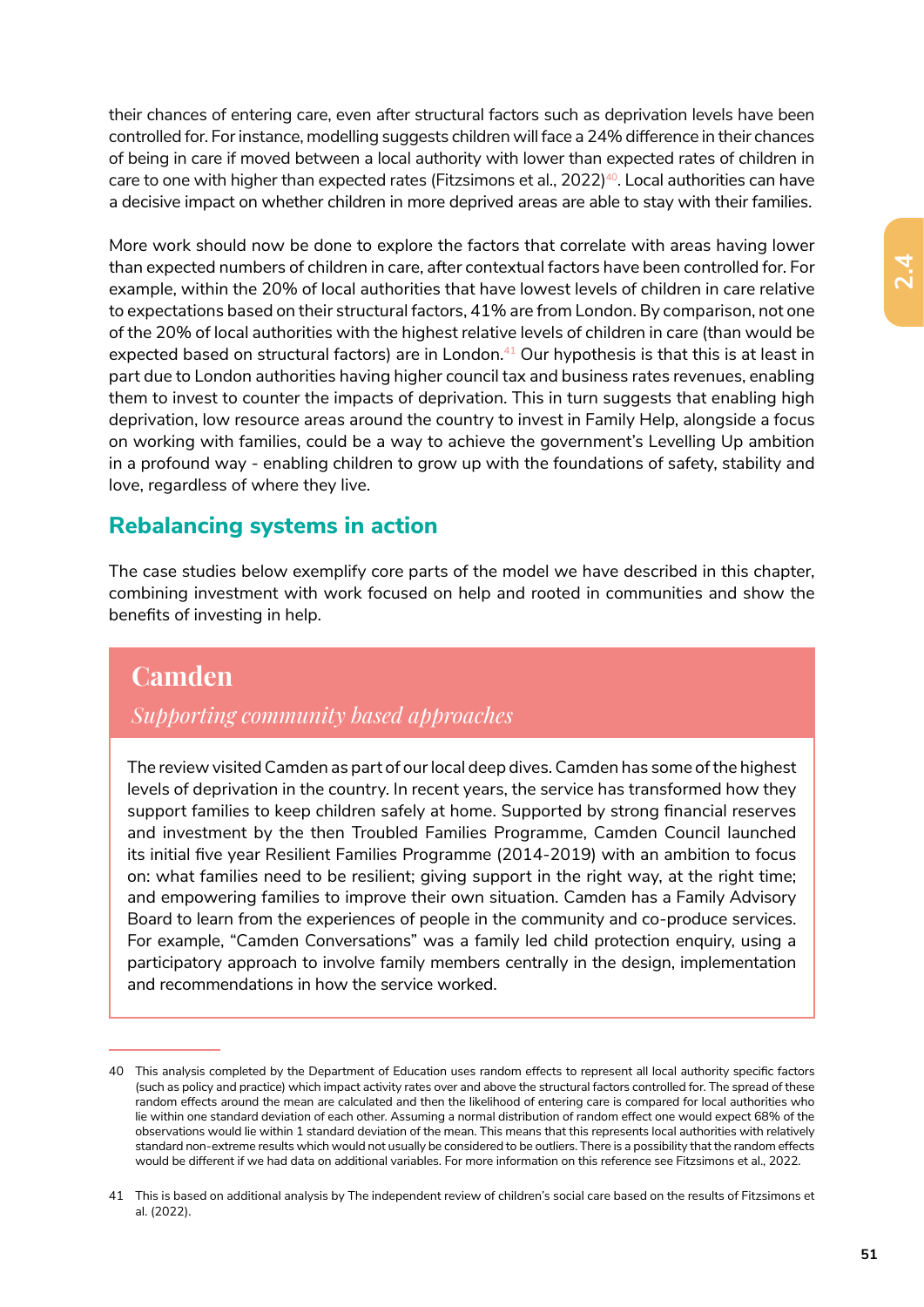Camden has been able to maintain its investment in early intervention and prevention, and has continuously spent a significant proportion of their children's services budget on early help and family support services: since 2015/16, Camden has had a high level of spend per child on family support services, spending on average 42% of their total children's services budget on early help and family support services, and in 2020/21 had the third highest spend per capita in this area.<sup>42</sup> The reforms have focused on the importance of strong relationships between social workers, family support workers and families - with investment enabling lower case loads. A large part of the support offer is delivered through community services who work to the same practice framework, ensuring there is a common approach to providing support whilst also enabling work with families to be completed close to their communities.

Between 2014 and 2021, Camden's investment into help and support in partnership with families has seen a reduction in children referred for statutory social care, from 522 to 280 per 10,000 children, and a reduction of rates of children in need from 500 children per 10,000 to 356 - indicating that families' needs are being met at a lower level (Department for Education, 2021d). There has also been a reduction in children in care by 48% between 2012 and 2021 (Department for Education, 2021b).

# **Wolverhampton**

*Championing locality working*

The review also visited Wolverhampton as part of our local deep dives. In 2016, the City of Wolverhampton Council adopted a restorative practice model for social work which emphasises the importance of building effective relationships with families – working with them rather than doing things to them, to help families make sustainable change.

In 2018, their Early Intervention Service merged with the Child in Need and Child Protection Service to become the Strengthening Families Service. There are eight localitybased Hubs which provide continuity to children and families at all levels, from early help to specialist support. Professionals in the Hubs include Strengthening Families workers who hold early intervention cases and social workers who hold child in need and child protection cases, as well as wider professionals including health visitors, police, and benefit advisors.

Wolverhampton also has Intensive Family Support teams which cover all localities. This team does not hold cases but is in place to provide support primarily to child protection cases. In addition, Wolverhampton has a multidisciplinary intensive support team, Power2, which works with young people aged 16-25. Similarly, this team does not hold cases but delivers high-intensity relationships based work.

<sup>42</sup> Calculations are based on the review's definition of "safeguarding" and "non-safeguarding" spend based on DfE's S251 spend lines. "Safeguarding spend" includes lines: 3.1.11 Total children looked after and 3.3.4 Total safeguarding children and young people's services. "Non-safeguarding spend" includes lines: 3.0.5 Total Sure Start children's centres and other spend on children under 5; 3.2.1 Other children and family services; 3.4.6 Total family support services; and 3.5.3 Total services for young people.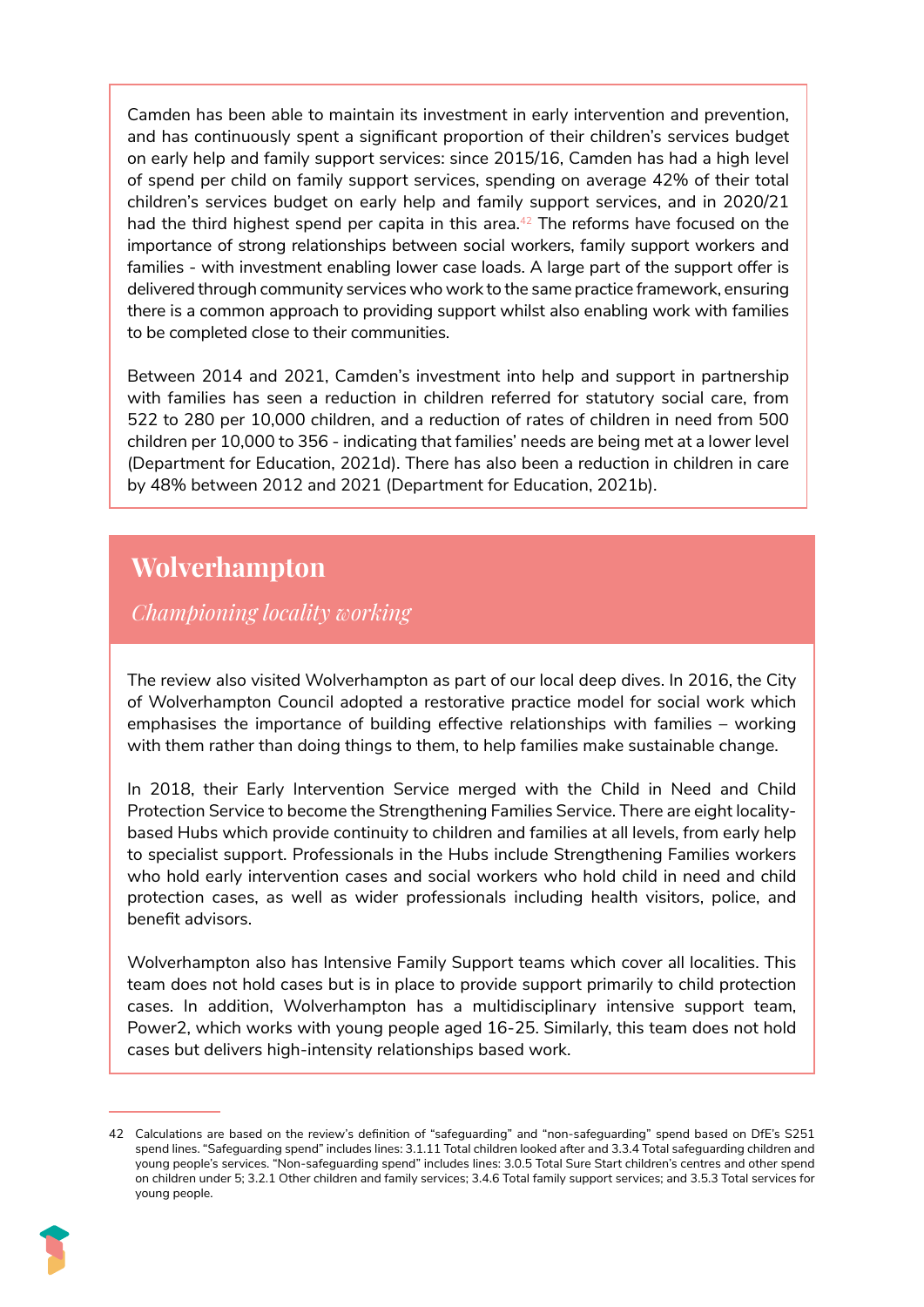Wolverhampton has increased the budget for their targeted family support through their Strengthening Families service from £7.3 million in 2014/15 to £11 million in 2021/22 - uplifting the Strengthening Families budget from 14% of their total children's services budget to 21% - and have held their spend on children and young people in care relatively stable from 2016/17.<sup>43</sup>

Increases in investment have seen a corresponding reduction in the number of children receiving statutory support in Wolverhampton between 2016 and 2021.

Rates of referrals to children's social services have decreased incrementally since 2017, from 1,009 children per 10,000 to 450 in 2021. From 2017, rates of children in need decreased until being held steady from 2019 below rates of statistical neighbours. In 2021, Wolverhampton's rate of children in need was 358 per 10,000 compared to an average of 399 for its statistical neighbours (Department for Education, 2021d).

Since 2015, rates of children in care have fallen by 36% from 135 per 10,000 to 86 in 2021 - falling below rates of its statistical neighbours in 2021 (Department for Education, 2021b).

# **Hertfordshire**

*Multidisciplinary working to support families*

Hertfordshire County Council developed and implemented its Family Safeguarding Model under round one of DfE's Children's Social Care Innovation Programme in 2015. The model provides a whole-family approach to child protection, providing direct help and support for families from different professionals working as one team, with the aim of keeping more children safely at home with their families. The model is built around a recognition that the bulk of families that children's services work with have complex issues that require support, with parental alcohol and drug use, domestic abuse and mental health issues being particularly prevalent.

The model aims to allow workers to spend more time working with families, increase the skills and knowledge of workers, and provide an inter-professional whole family response that allows parent and child issues to be addressed effectively.

There are four primary elements to the Family Safeguarding Model, including multidisciplinary Family Safeguarding teams; Motivational Interviewing as a practice model; a structured workbook approach to assessing parent's capacity for change; and an outcomes-based performance framework with a set of indicators across the partnership of agencies involved in delivering the model.

<sup>43</sup> Calculations based on City of Wolverhampton Council's internal budget (unpublished).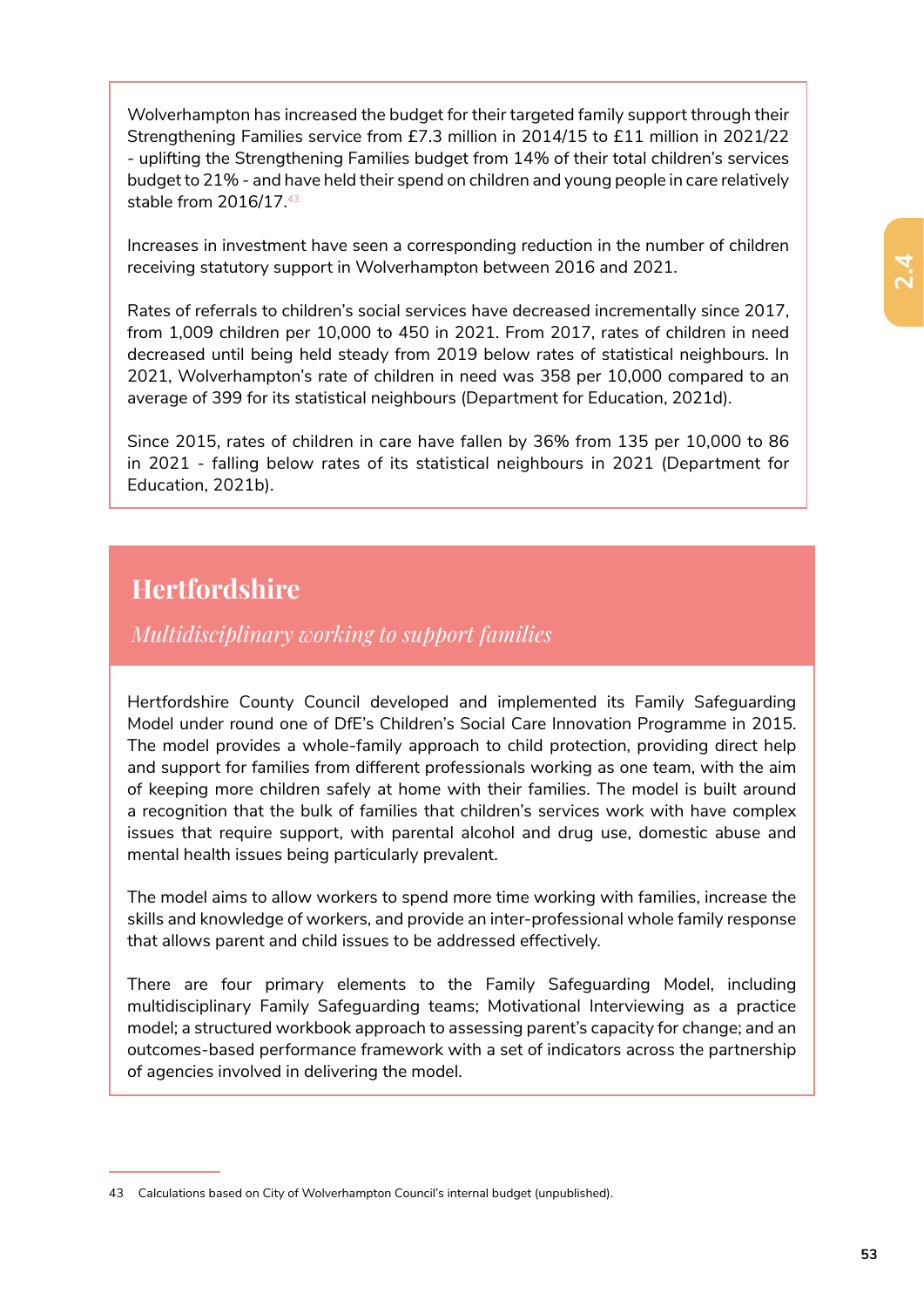In 2020, evaluation of the model found that the break-even point of delivering the model where the cumulative savings generated by the model exceeds the cost of delivery - was eight months in Hertfordshire, as a result of the model's impact on rates of children in care and child protection plans (Rodger et al., 2020).

Rates of referrals to children's social care in Hertfordshire have been on a downward trajectory since 2014, falling each year until 2021, and held consistently below statistical neighbours throughout. From 2014, rates of child protection plans have fallen by 64% from 44 per 10,000 children to 16 in 2021 (Department for Education, 2021d).

Rates of children in care in Hertfordshire have been held relatively stable since 2017, falling below statistical neighbours in 2014 and remaining well below since, and remaining below the rate of children in care prior to the implementation of Family Safeguarding. (Department for Education, 2021b).

# **2.5 A programme of investment and reform to deliver our vision**

# **Dedicated funding for Family Help**

Based on analysis of local authorities who have rebalanced spending, it is clear that greater upfront investment is needed to deliver this revolution in Family Help. The government made the welcome announcement of an additional £200 million for the Supporting Families programme in the 2021 Spending Review. But we now need to be much more ambitious if we are to achieve this vision for Family Help. Roughly £2 billion more is needed over the next five years to achieve this transformation. Assuming this investment is made, by 2030, this will leave a legacy of the system spending over £1 billion more every year on Family Help than it does today, using resources that would have previously have been spent on later crisis intervention.44 Funding should be distributed according to deprivation and available resources to enable the largest amount of resources to go to the areas who have the greatest need (in Chapter Eight we make broader recommendations about how overall children's social care funding can be rebalanced to better meet different area's needs).

This funding would be part of the review's proposed *Relationships Protect* change programme set out in Chapter One, with additional investment tied to local authorities delivering the National Children's Social Care Framework and specific objectives and outcomes that have been set out throughout this chapter.

<sup>44</sup> The £2 billion figure refers to the amount of investment local authorities will need over five years to invest in increased help. Beyond the five years, this will generate savings from more children staying with their families and not entering care, which will enable them to spend a greater total figure on helping families. We estimate that with this investment they will be able to spend roughly £1 billion additional funding on help each year in the long term. Further details on the review's costings are in Chapter Nine and the corresponding annex and the Alma economics technical report.

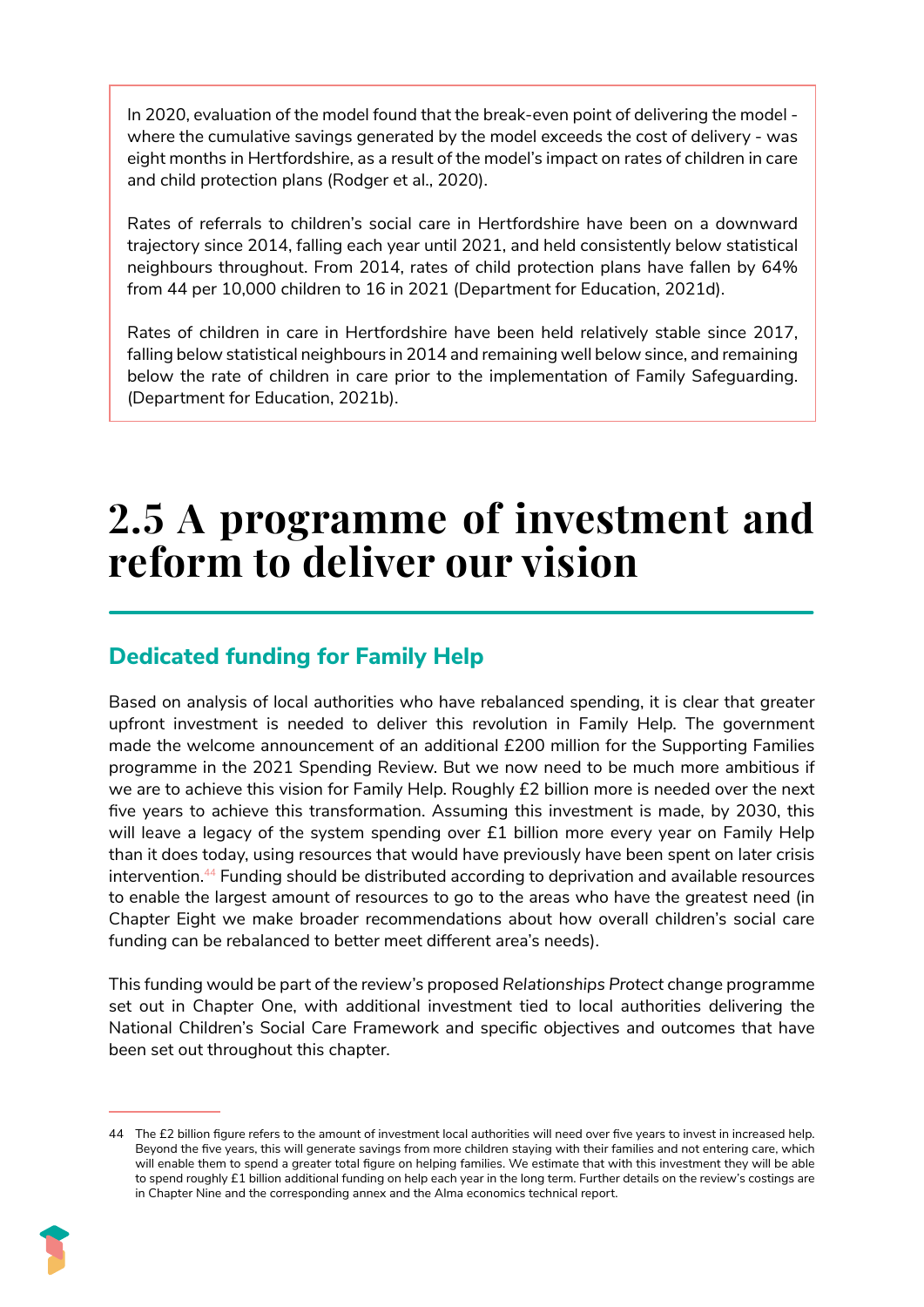Making this investment, we would expect to see approximately 17,000 more children remaining safely with their families by 2031/32, and savings of £517 million in care costs over the next five years (see more detail in the "A Revolution in Family Help" recommendation annex). This figure is based on an evidence based analysis. This is an achievable proposition for supporting more children safely within their families. The funding that is freed up, both by this investment and wider reforms, can be used to rebalance spending by local authorities towards help, creating a virtuous cycle and placing local authority children's social care funding on a more sustainable footing.

# **Aligning national funding**

In increasing investment in Family Help, government should also take this opportunity to better align and integrate some of the different funding pots that currently exist to support this work nationally. At a minimum, the Supporting Families Programme and the Reducing Parental Conflict programme should be brought into the Family Help stream of funding. This will both increase the overall investment in help and give a more aligned national government direction. This also aligns with the ambition of the Levelling Up White Paper which sets out plans to streamline the funding landscape across government in recognition of the inefficiencies, decision making complexity and reporting burdens created by numerous funding pots. In Chapter Seven, we say more about improving overall government alignment across children's social care policy.

## **Increasing partner contributions**

At a local level, increased investment should also be used to leverage more investment from partners. Across the review we have seen examples of pooled budgets between local authorities, Clinical Commissioning Groups (CCGs) and others to deliver help for families (as well as in other areas, such as care for children with complex needs). To support this across the review's recommendations, in Chapter Eight we recommend that a proportion of funding for reform to areas should only be made available if partners also provide a contribution towards efforts.

## **Maintaining a long term shift to investment**

In the longer term, once the review's reform programme ends, a dedicated ring-fenced grant for Family Help spending will be required to lock in the system reset that has been achieved. We have seen historically that when funding becomes more constrained, many local authorities have pulled resources away from help and towards more acute services. As with the Public Health Grant where there is a similar situation of savings falling to the NHS and wider public sector, ring-fencing provides protection, ensuring funding is used for prevention, but with flexibility to enable areas to tailor how they deliver services.<sup>45</sup> Without a ring-fenced Family Help Grant, there is a high chance that this whole reform programme will result in a temporary rather than a lasting shift. The same pressures that exert themselves on local government today will reappear and children's services will return to focusing on demand management at the edge of care, and miss the opportunity to achieve sustained and positive change for children and their families.

<sup>45</sup> The Public Health Grant to local authorities was originally intended to be temporary when it was introduced in 2013/14, however almost ten years later remains following concerns that if it was removed disinvestment would occur. See for example: https://publications.parliament.uk/pa/cm201415/cmselect/cmpubacc/893/893.pdf and https://www.nao.org.uk/wp-content/ uploads/2014/12/Public-health-england%E2%80%99s-grant-to-local-authorities.pdf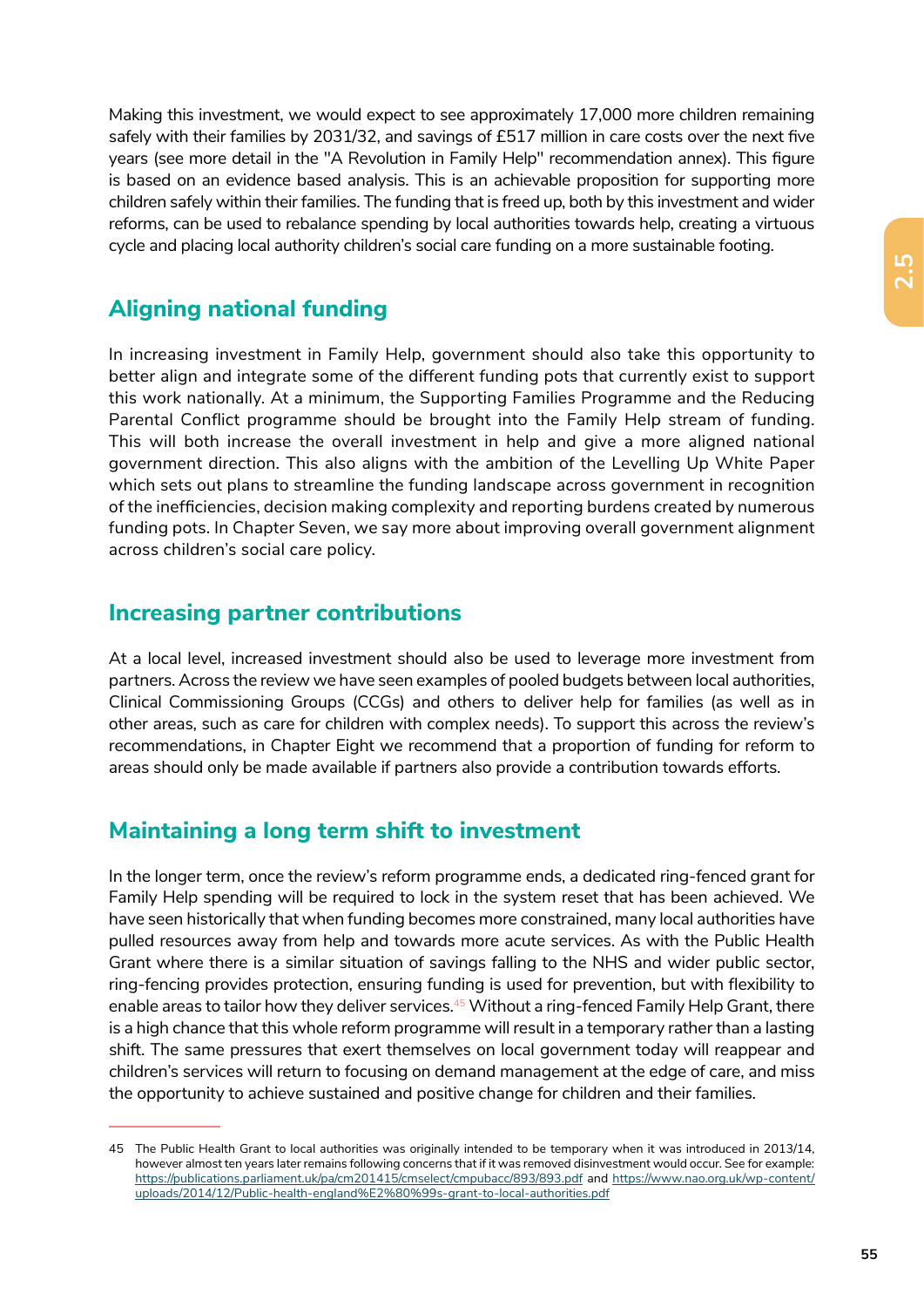Local government and children's social care will not be the sole beneficiary of these improved outcomes; justice, education, and the health service will feel the benefit of investment in Family Help too. There is therefore a strong case for different national government departments to contribute to this funding nationally.

**Recommendation:** *Government should make an investment of roughly £2 billion in supporting local authorities, alongside their partners, to implement the proposed transformation in Family Help. National government pots of funding should be mainstreamed into this funding stream and local partners should be incentivised to contribute. Once transformation is complete, the government should ring-fence funding for Family Help to ensure rebalanced investment is sustained.* 

# **2.6 Governance and accountability**

The size of the proposed investment in help would demand robust governance and accountability to ensure it translates into change for families. This should be done as part of the review's proposed *Relationships Protect* programme.

## **Defining outcomes and objectives for help**

First, it is important to clearly define the specific outcomes and objectives that an investment in help is aiming to improve. Much of children's social care activity lacks clarity about the change it is aiming to achieve. $46$  The updated Supporting Families outcomes framework $47$  provides a good model of the results Family Help should be delivering. These outcomes should be captured, alongside those focused on other parts of the system, as part of National Children's Social Care Framework. Measures of success and learning, supported by a reimagined child in need data collection, should be quantified through the review's proposed balanced scorecard to aid learning (detailed in Chapter Eight).

The National Children's Social Care Framework would also set objectives for the key features of how help should be delivered - i.e. that it should be rooted in neighbourhoods, multidisciplinary, and targeted to the needs of a population. Practice guides would point to the best available evidence for how to deliver this. For example, pointing to the most effective interventions for different needs (building on the Early Intervention Foundation's report published alongside the review) and effective means of family engagement. Areas should demonstrate they are implementing these key features of Family Help as a requirement for receiving additional funding.

<sup>47</sup> The updated Supporting Families Framework has moved from six headline criteria to ten headline outcomes and will come into effect from 3 October 2022 (Department for Levelling Up, Housing and Communities, 2022b).



<sup>46</sup> The Children Act 1989 does not define this, although the Welfare Checklist in section 1 of the Children Act offers some indication (for instance, reference to "physical, emotional and educational needs").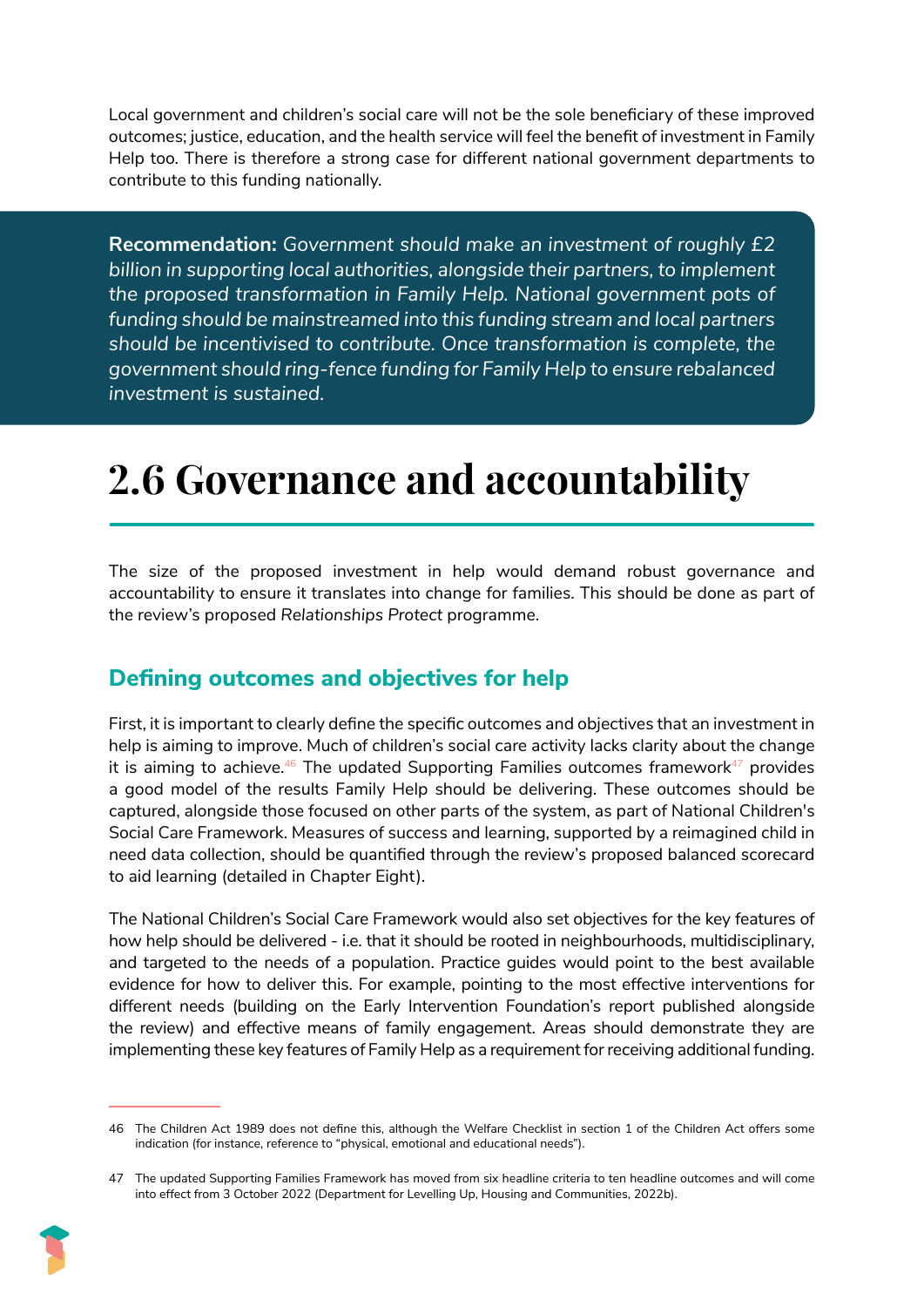**Recommendation:** *As part of the National Children's Social Care Framework, the government should define outcomes, objectives, indicators of success and the most effective models for delivering help. Funding should be conditional on meeting the goals of the Framework.* 

## **Making Family Help truly multidisciplinary and boosting the contributions of partners**

Local authorities should have overall leadership of the delivery of these reforms, with the role of the Director of Children's Services (DCS) to oversee the coordination and delivery of Family Help as the primary holders of the section 17 duty and local leaders for children in need of help and protection. The core additional funding we are suggesting for Family Help Teams will go to local authorities to hire the multidisciplinary workers they need to deliver the model we are suggesting.

However, these reforms cannot be successful without the full participation of education, health, the police and other partner services - making sure the Family Help offer is well aligned with and supported by strong universal and community services locally. Moreover, partners will need to support multidisciplinary teams to work in practice, for example by freeing up staff who can be seconded into these teams. In the short term, cross partner contributions to Family Help Teams should be overseen nationally by the National Reform Board and locally by safeguarding partnerships (more information about our proposals to strengthen these and the role of DCSs are set out in Chapter Eight).

However, in the long term, we think a more permanent arrangement may be required to make multi disciplinary teams a reality. As an example, youth offending teams, which are an example of a multidisciplinary model that has become mainstream, are set out in legislation. Requiring the existence of Family Help Teams and setting expectations about partnership contributions in legislation could give these reforms staying power, though the legislation should be less prescriptive than that used for youth offending teams.<sup>48</sup>

Beyond establishing multidisciplinary teams, there is huge scope for partnerships to go further to support improved Family Help, for example when budgets and services are brought together and integrated allowing decisions to be taken in the round about what is right for children. This is why we have recommended above that partners are incentivised to provide a contribution towards reforms.

Whilst safeguarding partnerships will be the main governance vehicle for Family Help, it is also important that the goals and objectives are considered in other arrangements. The Integration White Paper for health and social care introduces the concept of place based arrangements centred around a single person accountable for shared outcomes in each place or local area. It will be important that the outcomes for children set out for Family Help also

<sup>48</sup> Youth Offending Teams (YOTs) differ in some ways from our proposed Family Help Teams. YOTs are multi-agency as well as multidisciplinary (i.e. members represent their respective agencies as well as bringing the skill set of a different discipline), whereas in our proposed model the core feature is that members of the team have the right skills to provide families with support (and so local authorities may choose to directly employ workers). Given workforce challenges it might prove better to set out in legislation partners contributions to teams. This question should be tested through implementation.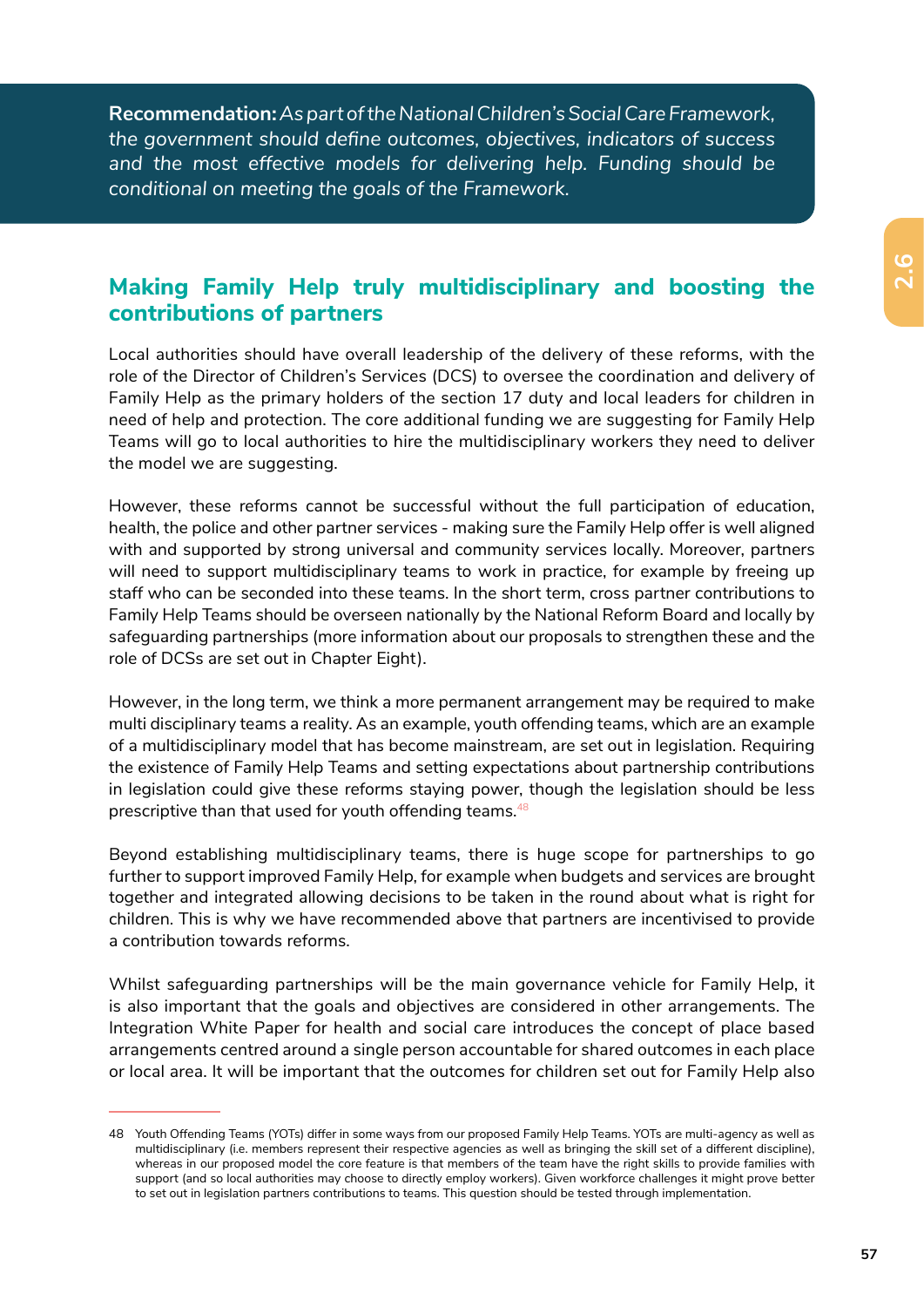feature in these local place boards, and that in turn safeguarding partner arrangements have a read across to the goals of local place boards. Governance of Family Help arrangements will also need to align with the proposed local multi-agency panels proposed in the SEND and AP Green Paper.

**Recommendation:** *Alongside recommendations to strengthen multi-agency partnerships and the role of the Director of Children's Services, government should consider legislating to put the existence of multi-disciplinary Family Help Teams on a statutory footing.* 

## **Improving the role of inspection as an enabler of better help**

Ofsted will also have a critical role in supporting and holding areas to account for delivering an improved Family Help service. Our full recommendations for inspection are set out in Chapter Eight. A revised Ofsted framework should focus on the quality and proportionality of interventions used with families. This would mean looking at the quality of help received by families, how risk has been understood and balanced, looking back at the journey of children that have escalated to see if opportunities for help were missed, and assessing how effectively Family Help Teams engage families (including focusing on the father, as well as wider members of the family who could provide support). They should also interrogate population needs assessments and how effectively services respond to those needs, and the ability of leaders to delegate freedoms to front-line practitioners and make best use of the resources of different disciplines within help.

**Recommendation:** *Ofsted inspections should reinforce a focus on families receiving high quality, evidence based help that enables children to thrive and stay safely at home.* 

# **2.7 How Family Help will support children and families with different needs and address disparities**

In implementing Family Help and carrying out population needs assessments, local authorities should pay specific attention to how recommendations and ultimately their Family Help offer can support different groups of children and families, including children with disabilities, teenagers, families in poverty and ethnic minority families.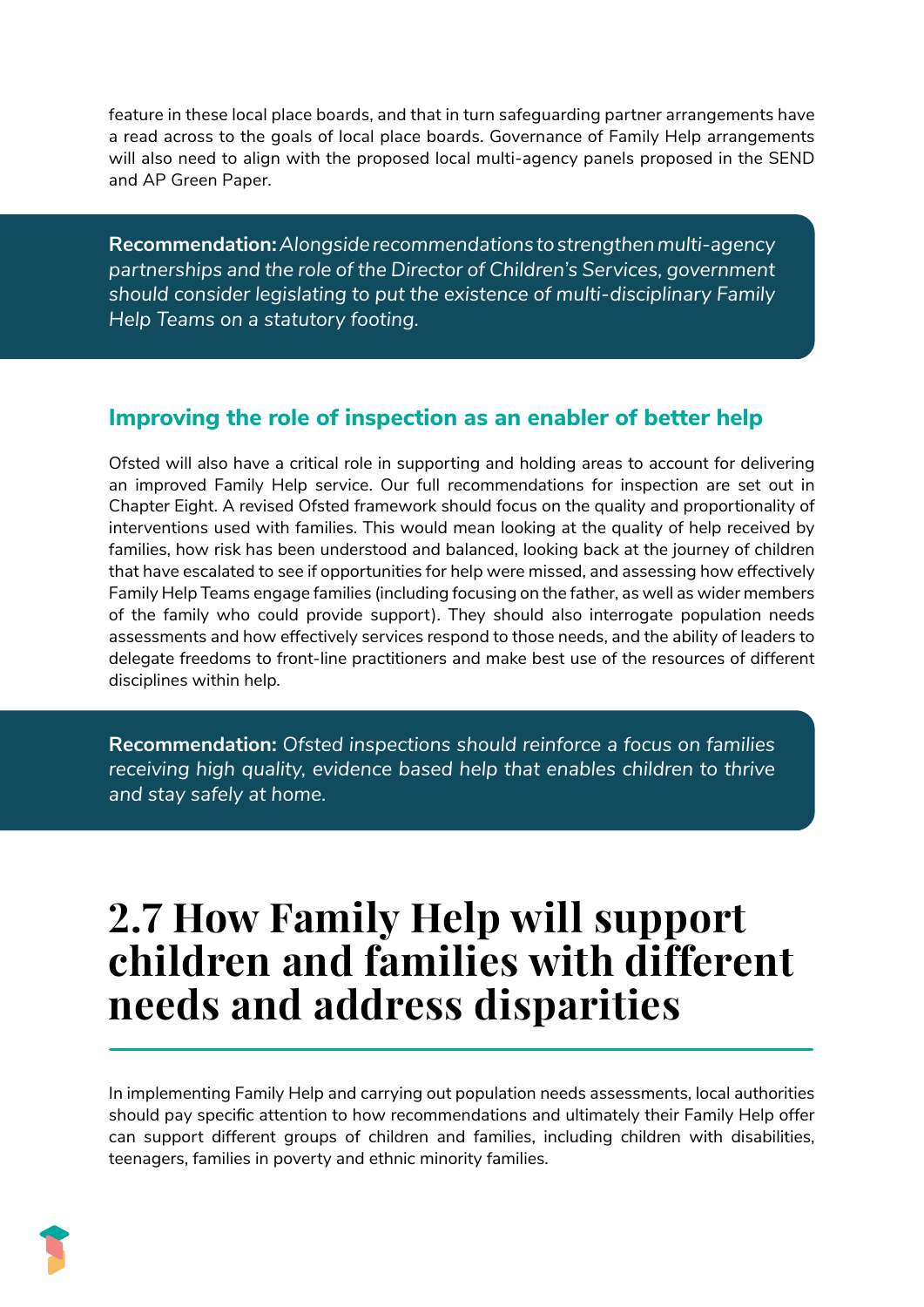## **Children with Special Educational Needs and Disabilities**

There are around 1.3 million disabled young people aged 0-19 in the UK (Department for Work and Pensions, 2022). Disabled children are recognised as children in need in the Children Act 1989, but only those who are assessed as requiring services are included in data collections (Department for Education, 2020b). In 2020/21, 10% of children in need assessments reported a child's learning disability and 5% reported a child's physical disability as a factor that contributed to them being in need - increasing by 22% and 5% respectively since 2017/18 (Department for Education, 2021j).<sup>49</sup> Throughout the review, we have heard consistently from families of disabled children about their struggle to access support and their frustration navigating services (The independent review of children's social care, 2022b). Disabled children are also more likely to be re-referred to children's social care than other children (Troncoso, 2017).

The review's broader recommendations on Family Help, if properly implemented, will provide a step change in how disabled children and their families experience children's social care reducing the stigma of asking for help; increasing the intensity of support provided for families; setting clearer more transparent eligibility for support; and reducing the number of handovers families experience between services.

However, whilst disabled children will benefit from the overall improvements to Family Help suggested by the review (as well as wider improvements to commissioning and workforce skills, which will also benefit disabled children), their needs can also differ from other children supported by social care and so require specific consideration. Whilst the review has been underway, the government has been looking at the support for children with Special Educational Needs and Disabilities (SEND) and in alternative provision (AP) and has recently published a Green Paper consulting on major changes to these systems.50 In responding to the independent review of children's social care and taking forward the proposals in the SEND and AP Green Paper, it is critical that the government looks at the interplay between both sets of recommendations to make sure they align, and that families and disabled children are engaged about how they are implemented. Through our work speaking to children, families and professionals who support disabled children, we have also identified several areas where specific change is needed.

First, we need to make it clearer and more transparent for families what support is available to them where their children have different levels of need. The SEND and AP Green Paper proposes to more clearly define the statutory requirement for social care input into Education, Health and Care (EHC) assessments. In setting National SEND Standards for care, government should make sure this aligns with the review's proposals on Family Help. The Green Paper also proposed to explore opportunities to streamline the EHC and social care assessment processes - we agree with this proposal, which fits with the review's overall ambition that assessments should be more flexible and tailored to different families' needs (for example encouraging local authorities to tailor their assessments for disabled children).

<sup>49</sup> This and following data points related to factors at the end of child in need assessments are calculated relative to the yearly total for episodes with an assessment factor.

<sup>50</sup> The independent review of children's social care terms of reference state: "The review will give due regard to the SEND Review, which will consider the main questions relevant to children with special educational needs and disability." https://assets. publishing.service.gov.uk/government/uploads/system/uploads/attachment\_data/file/952624/terms\_of\_reference\_independent\_ childrens\_social\_care\_review.pdf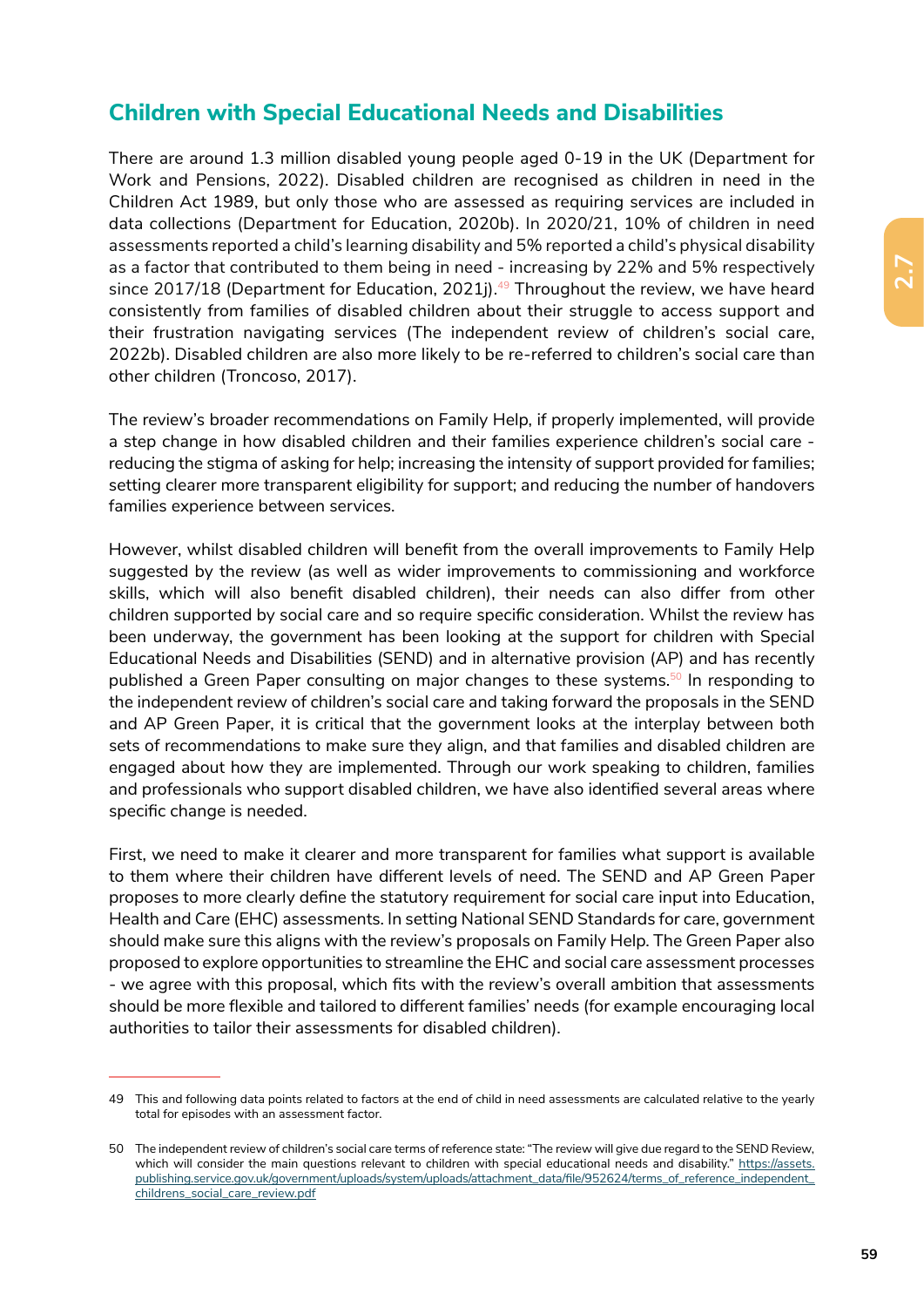An important part of making it clearer for families what support will be provided will be looking at the outdated legal framework for the social care of disabled children. At present there is a patchwork of duties that sit between the Children Act 1989, the Chronically Sick and Disabled Persons Act 1970, and the Children and Families Act 2014; outdated definitions that exist in some legislation; and poor alignment with the Care Act 2014. All of this works together to make it hard for families and professionals to understand what support they should receive. We therefore recommend that the Law Commission undertakes a review of children's social care disability legislation to bring more coherence to the existing patchwork of legislation. Government should work with parent carer forums and SEND stakeholders to inform the scope of the review.

Second, we need to improve disabled children's experiences of transitions into adult services, an issue that has been raised frequently with the review (The independent review of children's social care, 2022b; The independent review of children's social care, 2022c). Adult services need to support planning well in advance of transitions. Age 0-25 disabled children's teams are an area of positive practice that we have seen in some local authorities and should be promoted. In defining a consistent national format and process for EHCPs, the government should ensure that local authorities complete and record in good time how children will transition to adult social care services.

Third, we need to improve the strategic integration of children's social care with the SEND system. One way of achieving this is through the Designated Social Care Officer, which is currently being piloted within 30 local authorities to help join up social care and other partners. The SEND and AP Green Paper proposes this is strongly encouraged through the SEND Code of Practice. This is a positive step forward and the government should continue to consider how it can embed this role.

**Recommendation:** *Government should ensure alignment in how the proposals in the SEND and Alternative Provision Green Paper and this review are implemented. The government should ask the Law Commission to review the current patchwork of legislation that exists to support disabled children and their families.* 

## **Support for teenagers**

Teenagers are the largest growing cohort in both child protection and care. From 2010 to 2021, the number of children in care aged 10-15 years has increased by 26%, and the number of children in care aged 16 and over has increased by 37% (Department for Education, 2021b). Over the same period, the number of children aged 16 and over on a child protection plan increased by 240% and by 52% for 10-15 year olds (Department for Education, 2021j). For teenagers, the most prevalent factor at assessment is the child's mental health. From the age of 12, there is a sharp increase in child alcohol and drug misuse, child sexual exploitation, trafficking, gangs, missing children, socially unacceptable behaviour and self harm (Fitzsimons et al., 2022). When older children enter care they are more likely to remain in care long term compared to the youngest entrants (Neil et al., 2019).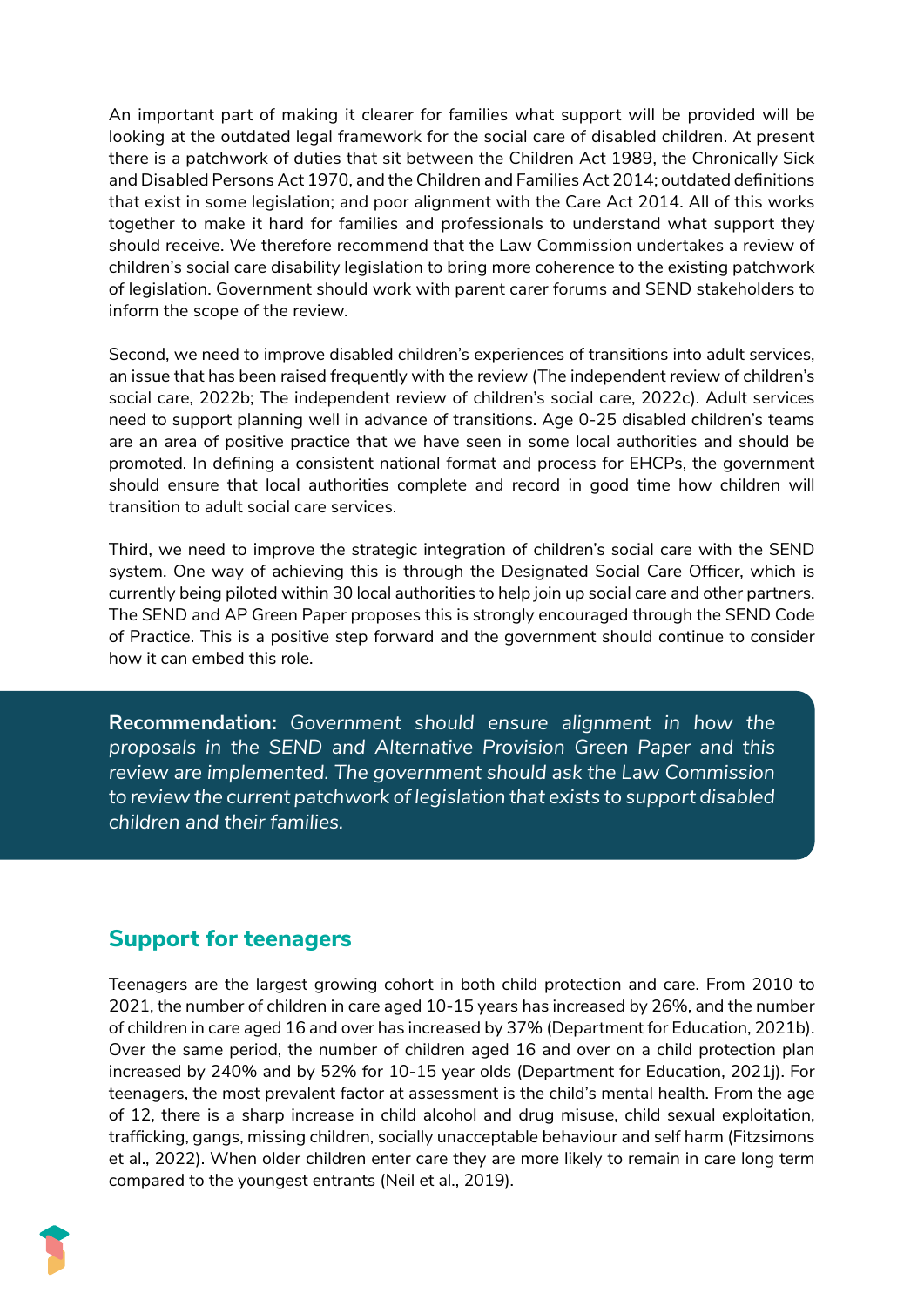Historically children's social care has been geared towards younger children and harms coming from family or inside the home. As a result, responses to teeangers' needs by children's social care are often weak. A study of 841 cases in one local authority found that all cases referred due to serious youth violence or gang-related behaviour were closed without assessment (Lloyd & Firmin, 2020). Social care is also often failing to identify or respond effectively to neglect in older children (Ofsted, 2018).

Part of the reason for teenagers entering care is the current child protection response to extra familial harms, which is discussed in more detail in Chapter Three. However, the foundation of keeping more teenagers safely with their families is in providing the right early support. Given the differing needs of teenagers, this suggests that the support needed is likely to be different, including making better use of child mental health support, youth workers, and peer interventions. These are likely to be quite different to the types of support offered to families with young children. The youth work workforce has been particularly affected by funding cuts over the past decade, and so rebuilding (and rethinking) this capacity both at a universal level and within Family Help is critical to the success of better supporting this group of young people (Research in Practice, 2022; YMCA, 2020). Providing a national definition of eligibility for Family Help will also provide an opportunity to ensure areas are consistently identifying teenagers who require support.

Delivering Family Help to families and teenagers will need specific consideration. Features of Family Help, such as a robust population needs assessment to identify where teenagers are in need of help, services designed around that identification of need, delivery of evidence based interventions, and a focus on improved outcomes and positive feedback from families as a measure of effective services, will help to build a tailored response.

# **Addressing poverty in Family Help**

The chances of children in poverty living safely in their family and community are significantly lower than for their wealthier peers. Poverty creates stress in its own right as well as making families less resilient to other shocks and struggles (Bywaters et al., 2016). Children who live in the most deprived 10% of small neighbourhoods in the UK are ten times more likely to be in care or on a child protection plan than children in the least deprived 10% (Bywaters et al., 2020).

In the education system, there is a wide understanding at both a public and policy making level of the injustices of educational inequalities linked to deprivation; we need a similar acknowledgement and determination to address the child welfare inequalities present in the children's social care system. In pursuing the Levelling Up agenda, it is critical that government gives the same weight to deprivation and its relationship with children's social care outcomes as it has given to its impact on skills, educational attainment and health outcomes.

Rates of child poverty, effectiveness of benefits, and availability of wider universal services are intertwined with the need for children's social care services. The delivery of Family Help must directly respond to deprivation by improving the material conditions of families where it is affecting their ability to parent (something that is already specifically set out in section 17). This would include:

• income maximisation (e.g. building in routine benefits checks, money and debt advice and advocacy for all families)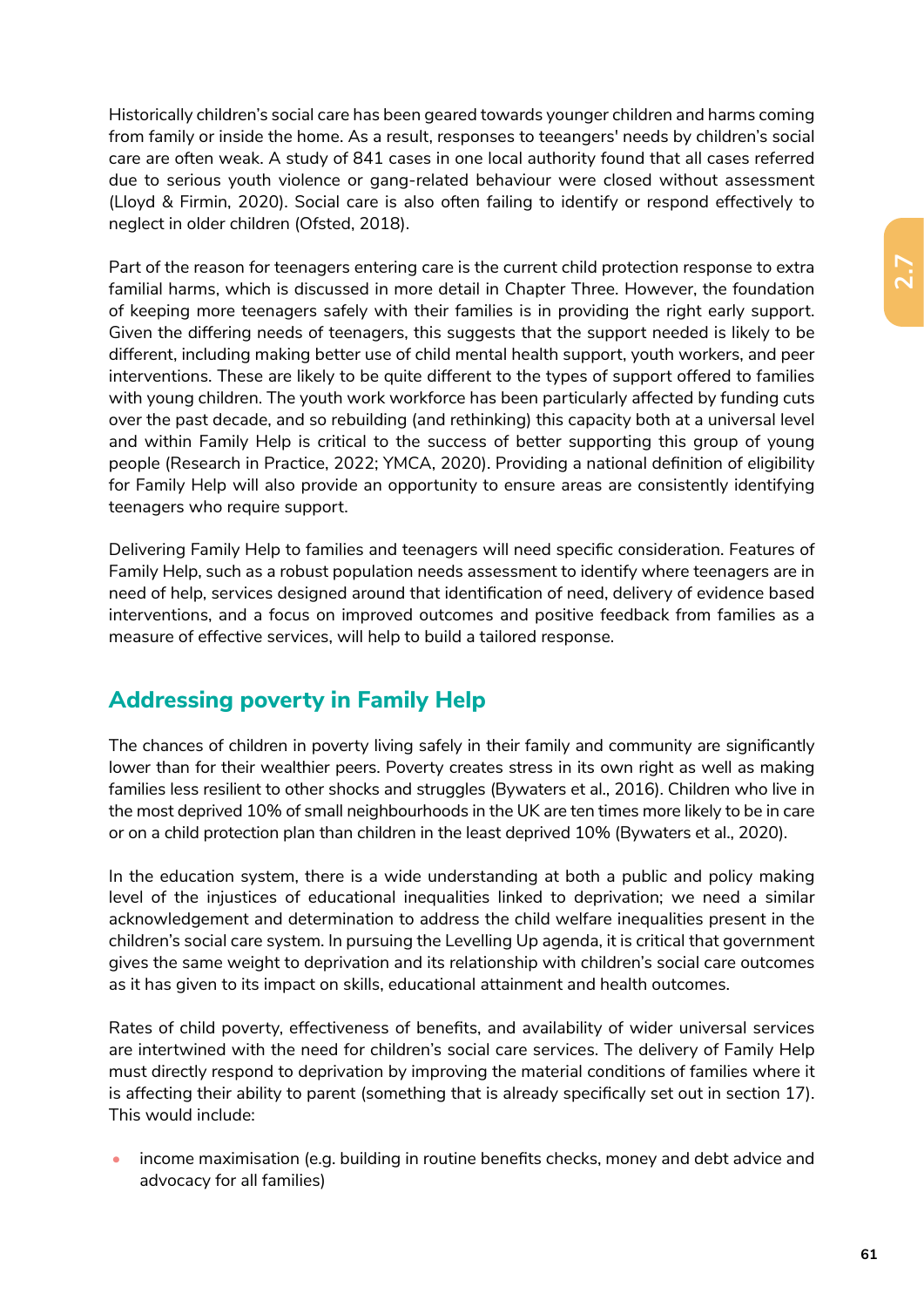- devolved budgets to social workers to provide direct support to families. Across our deep dive visits, we were struck by the consistency with which social workers told us about very stringent, bureaucratic sign offs to spend even small amounts of money on providing families with practical support (The independent review of children's social care, 2022c)
- linking families to other sources of assistance e.g. advice about insulation, heating, loans, housing rights, charities, food banks, clothes banks, and where relevant faith groups

Social work and family support worker training also needs to specifically consider how to work with deprived families in a broader sense, including ensuring workers understand how to address and be sensitive to the non-material aspects of poverty (like shame, stigma and stress), and that social workers can engage sympathetically with families and understand the links between poverty and other dimensions of family life, such as impact on relationships and mental health. Crucially, supervision and professional development for social workers should challenge conflated and confused ideas about poverty, neglect and maltreatment.

Later in the report we discuss how, at a system level, the resources that local areas receive need to fully take into account deprivation to ensure that they have the resources to respond to need.

## **Addressing ethnic disparities in who gets help**

Alongside socio-economic inequality, racial inequalities are amongst the most pronounced disparities in children's social care. In England, children from Black and from some Mixed ethnic groups are more likely to be in care, and children of South Asian heritage are less likely (Bywaters et al., 2019). Nearly a third of social workers reported witnessing racism directed towards families by colleagues or managers in a recent survey (What Works Centre for Children's Social Care et al., 2022). Through the review, we have tried to probe why some children are more likely to enter care by analysing data and speaking to young people, families, social workers and directors of children's services. This research is captured in a separate annex published alongside the review.

We heard from both families and professionals that understanding of different cultural norms around family shapes the response from children's social care (The independent review of children's social care, 2022a; The independent review of children's social care, 2022b). We also heard that sometimes suspicion exists within communities and can be a barrier.

- " *"Social workers do not always understand and respect the cultural differences of families, and this can prevent them from understanding the needs of young people and families and working with them effectively." - Parent*
- *"I think social services has been always a "No" for Travellers. Every time the social*  "" *services have been involved in Travellers something bad happens" - Parent*
- *"There was little understanding and awareness of different communities' ethnic minorities*  66 *cultures and family dynamics which had negative impacts on me" - Young person*
- 44 *"The local authority know families really well - but the vision of family tends to be White and middle class. [This] Doesn't work with people that have different cultural norms around the idea of family." - Director of Children's Services*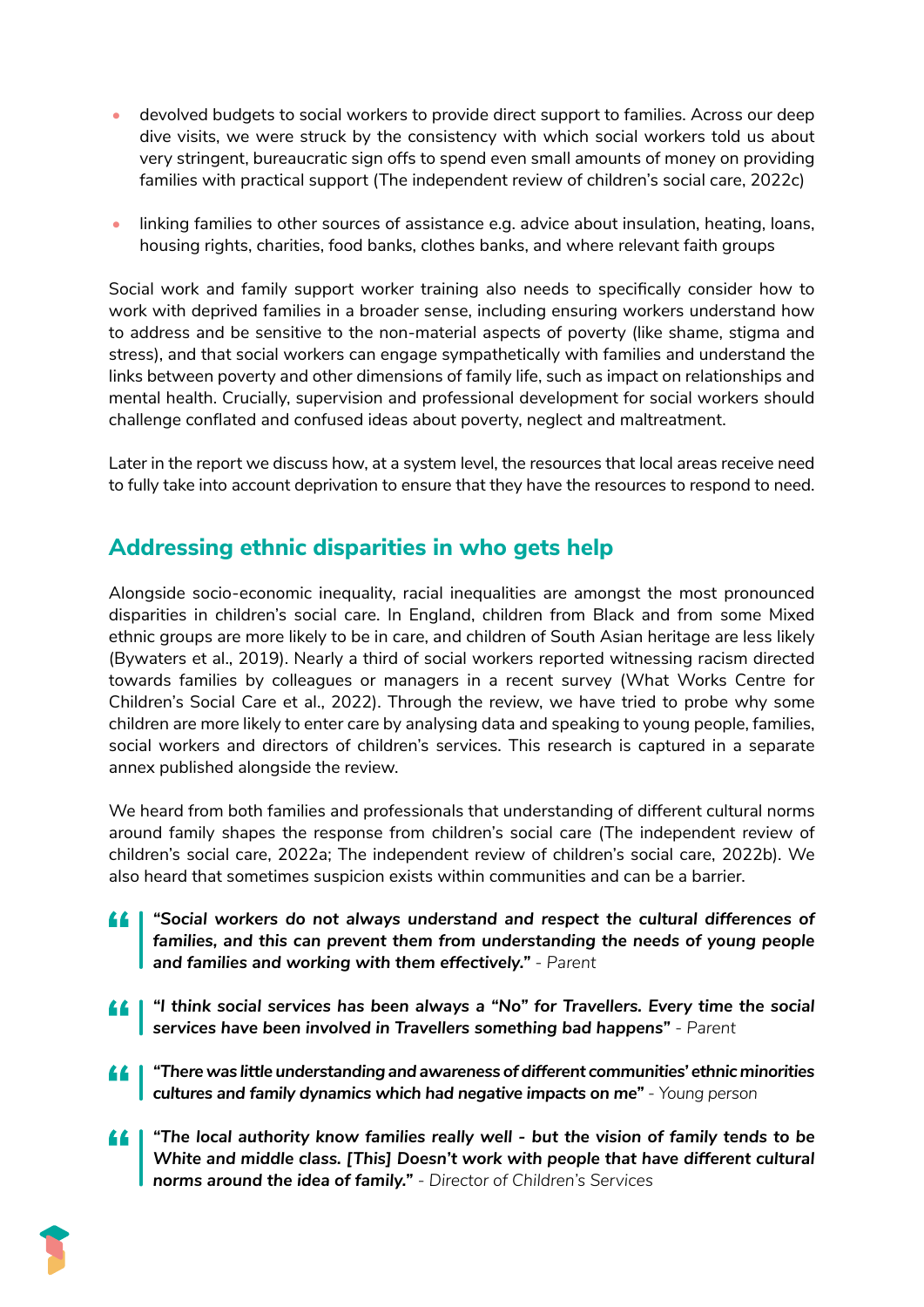There is also evidence suggesting that the system may be failing to address the needs of different groups of children before they escalate. For example, research by the Department for Education has found that, of those children who entered care, 65% and 62% of White and Mixed children respectively had previously been on a child protection plan compared to 39% and 36% for Black and Asian children respectively. Even whilst this raises concerns of the efficacy of plans in preventing escalation for those who do receive intervention, this also suggests that certain groups may be less likely to receive any form of help and support from the local authority before escalating in the system compared to others (Ahmed, James, et al., 2022). This concern is further reinforced by wider research which found that Black and Mixed heritage boys are less likely than their peers to have been referred to early help services when they were younger. It was also found that Black and Mixed heritage boys who have been referred to Child and Adolescent Mental Health Services (CAMHS) at a young age, have not always received the support they needed prior to them coming into contact with the criminal justice system (HM Inspectorate of Probation, 2021).

Bringing services closer to communities through a population health management approach, co-design of services, and understanding family engagement should all help to address this. Our recommendation on reforming safeguarding partners, discussed in Chapter Eight, will also require the wider partnerships to understand disparities in how their services respond to need. In bringing in the resources of communities, local authorities should pay particular attention to small community groups who know their communities well.

The evaluation of the *See, Hear, Respond* project - set-up during COVID-19 to bring together national and community based charities to support vulnerable families - identified that smaller community organisations tended to be more successful in identifying, engaging and working with children and young people from ethnic minority communities during the project's implementation (Barnardo's, 2021). Broader recommendations that focus on supporting the workforce, including through the Early Career Framework, should include a focus on cultural competence for social workers.

There is still more to do to build evidence in this area. The Early Intervention Foundation, Race Equality Foundation and Action for Children have identified challenges in relation to how ethnic minority communities interact with family support services - an area which needs to be understood in more detail to ensure support for families addresses the disparities described above.51 This should be a priority area for future research and is included in a broader list of evidence gaps within the National Children's Social Care Framework recommendation annex.

<sup>51</sup> The Early Intervention Foundation, Race Equality Foundation and Action for Children launched a survey, SpeakOut, to hear from young people and parents from ethnic minority families in England to understand more about how help is accessed and if the support available is right: https://speakout.family/about/. Findings from the survey will be published soon.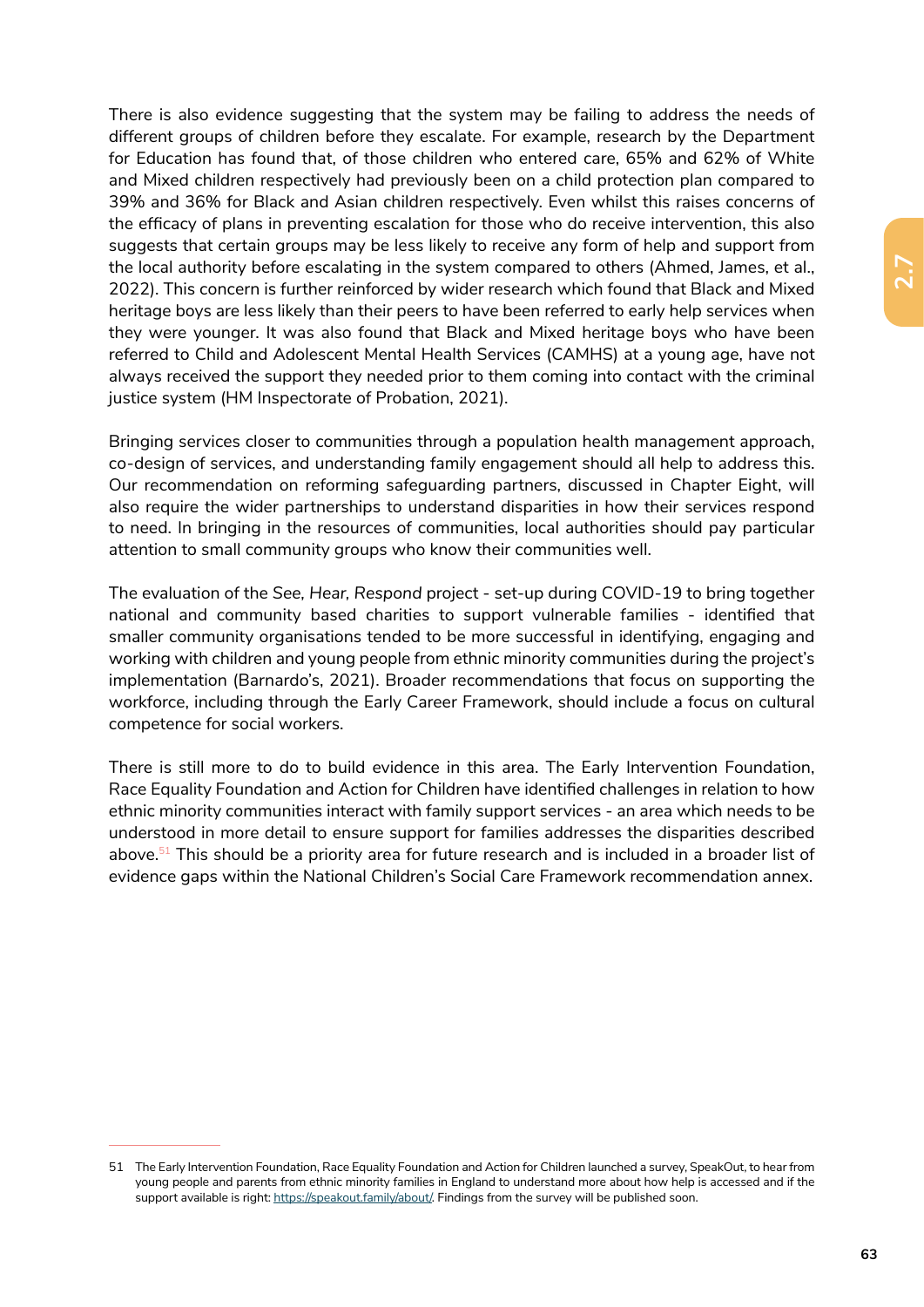# **Madalena**

# *Shining a spotlight on families' experiences*

**The review has worked with Policy Lab to better understand the experiences of children and parents who are currently, or have recently been, subject to child in need and child protection plans, by undertaking research using ethnographic methods to develop a Spotlight on Families. Madalena took part in this research and this is her story.**

Madalena is in her thirties and lives with her two children: a baby and a preschooler. Their violent father is not allowed contact with the three of them. Madalena works with special needs children, running after school and holiday programmes. Her home is just five minutes away from her mother.

#### **How it all started**

When Madalena was pregnant with her first child, children's social care quickly got in contact and put in place a child protection plan. She's not sure who referred her, but it could have been the police as David, the baby's father, had a violent past. Madalena and her ex-partner were in a relationship at this point and children's social care wanted to risk assess him, but he resisted - despite multiple attempts. It was clear that the referral was about David's violent behaviour and a need to safeguard the baby. But the actions, the plan, the involvement was all her responsibility.

*"Back then, our relationship was bad, worse. They had good reason to be concerned."*

### **The child protection plans**

At the start, Madalena found the involvement from children's social care hard. But she thought she had to work with them to keep her children. Over the past five years, Madalena has had four plans. The pattern is: there is an incident with David, a child protection plan is put in place and then it's deescalated to child in need, before coming off the plan. Then another incident would occur, which would start the cycle again.

The main requirement in all the plans has been for Madalena to stay away from David. She thinks this demand is fair but support does not really follow. She attended courses on Domestic Violence and Child Abuse, both of which she found useless. She would have preferred to be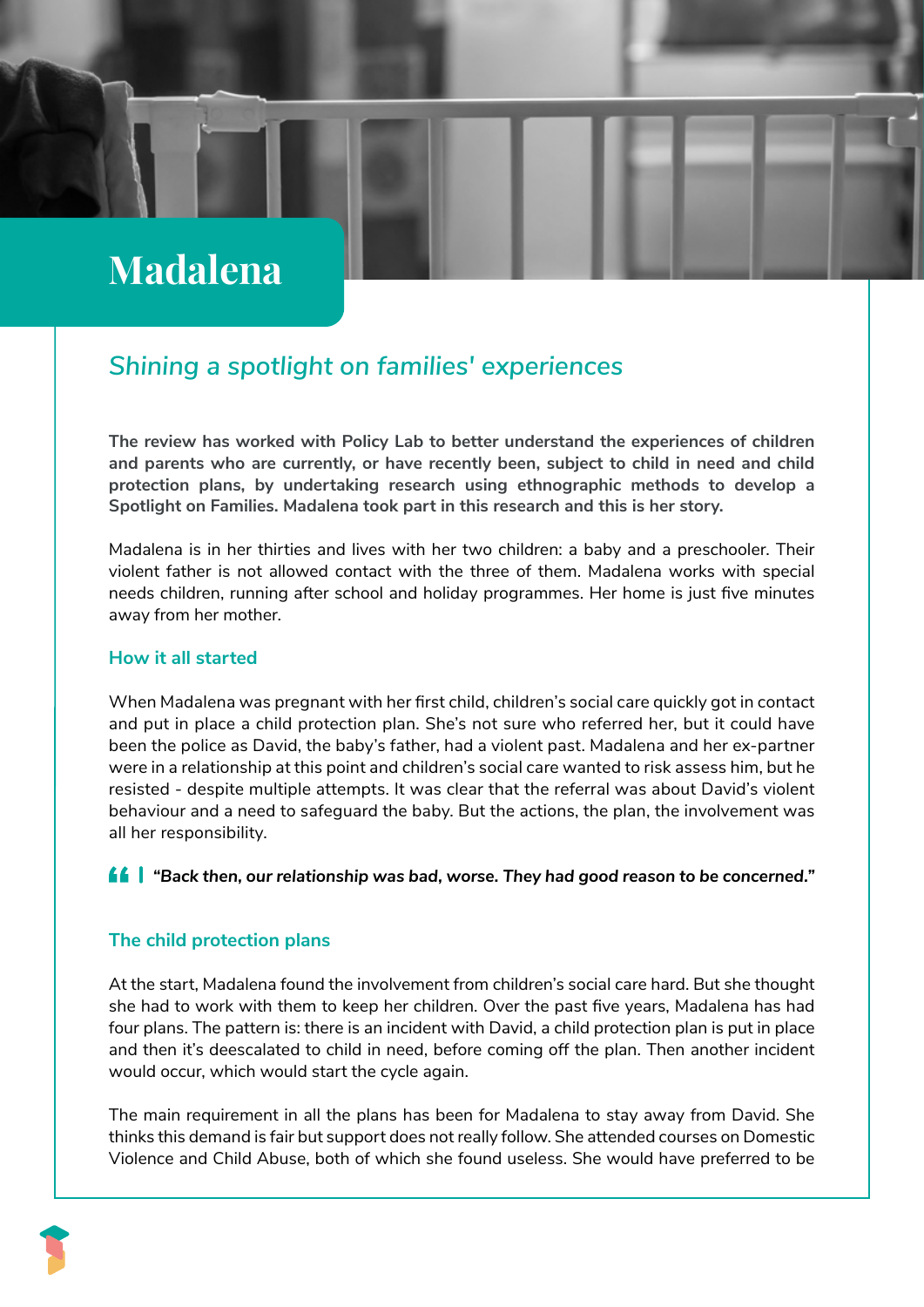**2.7**

provided early on with one-to-one counselling to understand David's violent or narcissistic traits and why she should leave him. Other requirements included taking her daughter to an eye test, dental care and a health check - all of which Madalena complied with despite finding some pointless. The optician said he couldn't do an eye test on such a young child. And Madalena thought the high BMI of her daughter was due to both parents being tall rather than a health issue.

#### *"They hold your life in their hands… you have to do what they say"*

### **It's all on the mum**

Madalena recognises that children's social care had to be involved because her ex-partner was violent and she made a mistake in going back to him. But she has found the experience draining and much of it unnecessary. The conference meetings were very intimidating at first and she felt unsupported.

She found it really frustrating that David had to do nothing, while she had to deal with children's social care throughout the whole process. She is expected to stay away from him, but feels no-one is telling him to stay away from her and the children.

She sometimes saw him waiting at a nearby bus stop and was once moved near his friends, who found out where she was living. Children's social care worked with a housing association to move the family three times, to get them away from David. Madalena is tired of moving and hopes it won't happen again.

#### 66 *"I go through all this because he's done wrong. Maybe they should be sending the police around to his house everyday saying: 'You need to stay away from her'. They put a lot on the mother."*

### **Children's social care taking over her therapy**

Madalena has a behaviour disorder and was seeing a therapist prior to her first child's birth. But with the child protection plan, the therapist started attending conference meetings and the therapy changed. She felt the therapist seemed more concerned with addressing the plan than with her behaviour disorder. Since the birth of her second child, Madalena has stopped seeing the therapist as she no longer finds it helpful.

#### *"A lot of the work [therapy] changed to be around social services and their dad… so I*  44 *didn't even feel like I had the help from her that I needed."*

#### **The power of the social workers**

Madalena had two or three different social workers for each of the four plans. She found the frequency of change exhausting and feels social workers are not committed to families. New social workers read notes and believe they can understand complex situations, but she feels they don't.